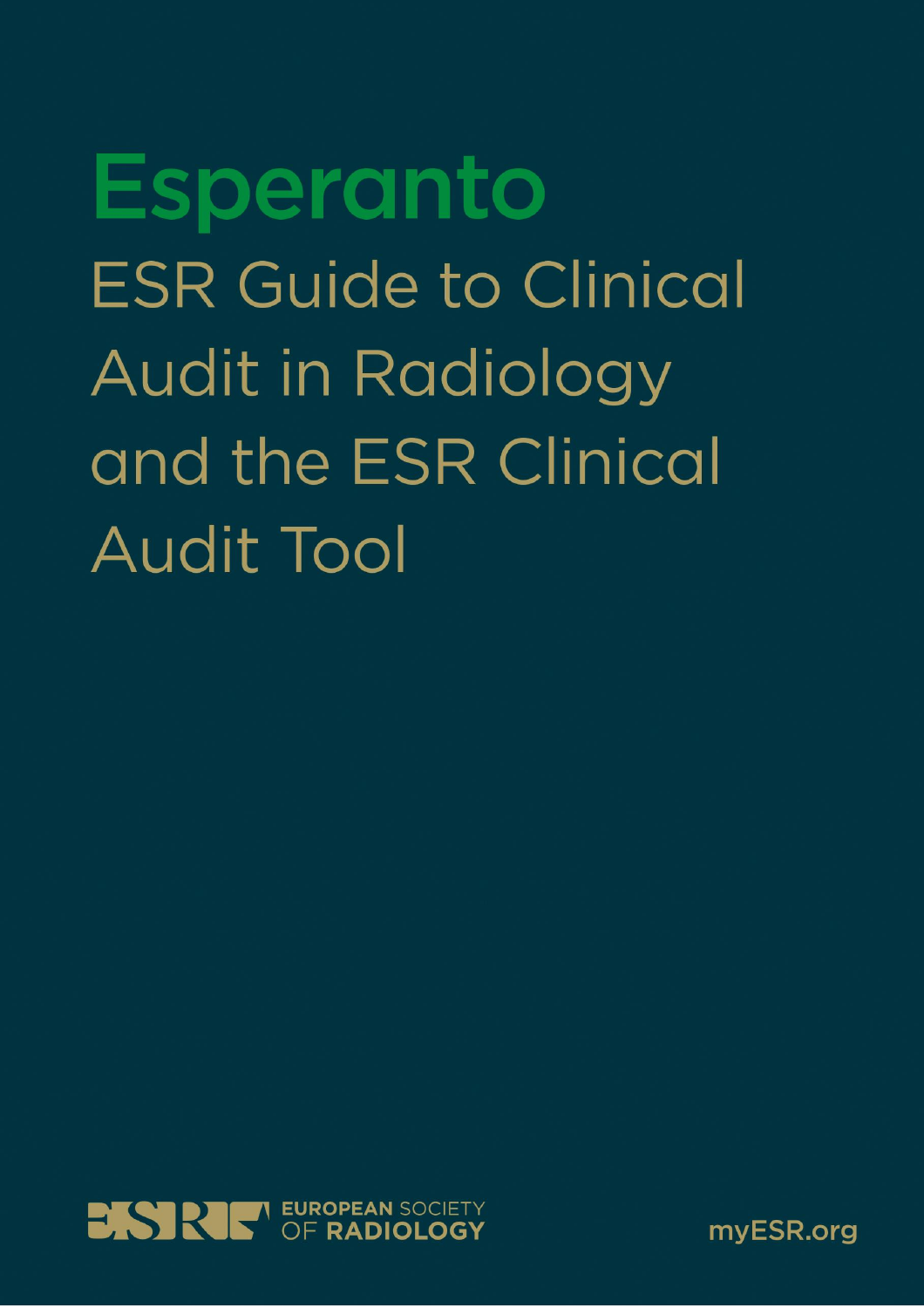## **Contents**

- **1)** Esperanto Purpose and Scope
- **2)** Clinical Audit and Clinical Governance an Introduction
- **3)** Clinical Audit the ESR and the Legal Perspective
- **4)** What is Clinical Audit?
- **5)** Clinical Audit Importance and Scope
- **6)** The Audit Cycle Methodology
- **7)** Clinical Audit vs Research
- **8)** Undertaking a Clinical Audit
- **9)** Clinical Audit: Internal Departmental vs. External and the Relationship to Inspection
- **10)** The ESR Clinical Audit Tool
- **11)** Summary
- **12)** References

Appendices

- Appendix 1, draft blank template
- Appendix 2, regulatory audit topics (relating to regulation of medical exposures using ionising radiation)
- Appendix 3, clinical audit topics (relating to service provision and clinical practice)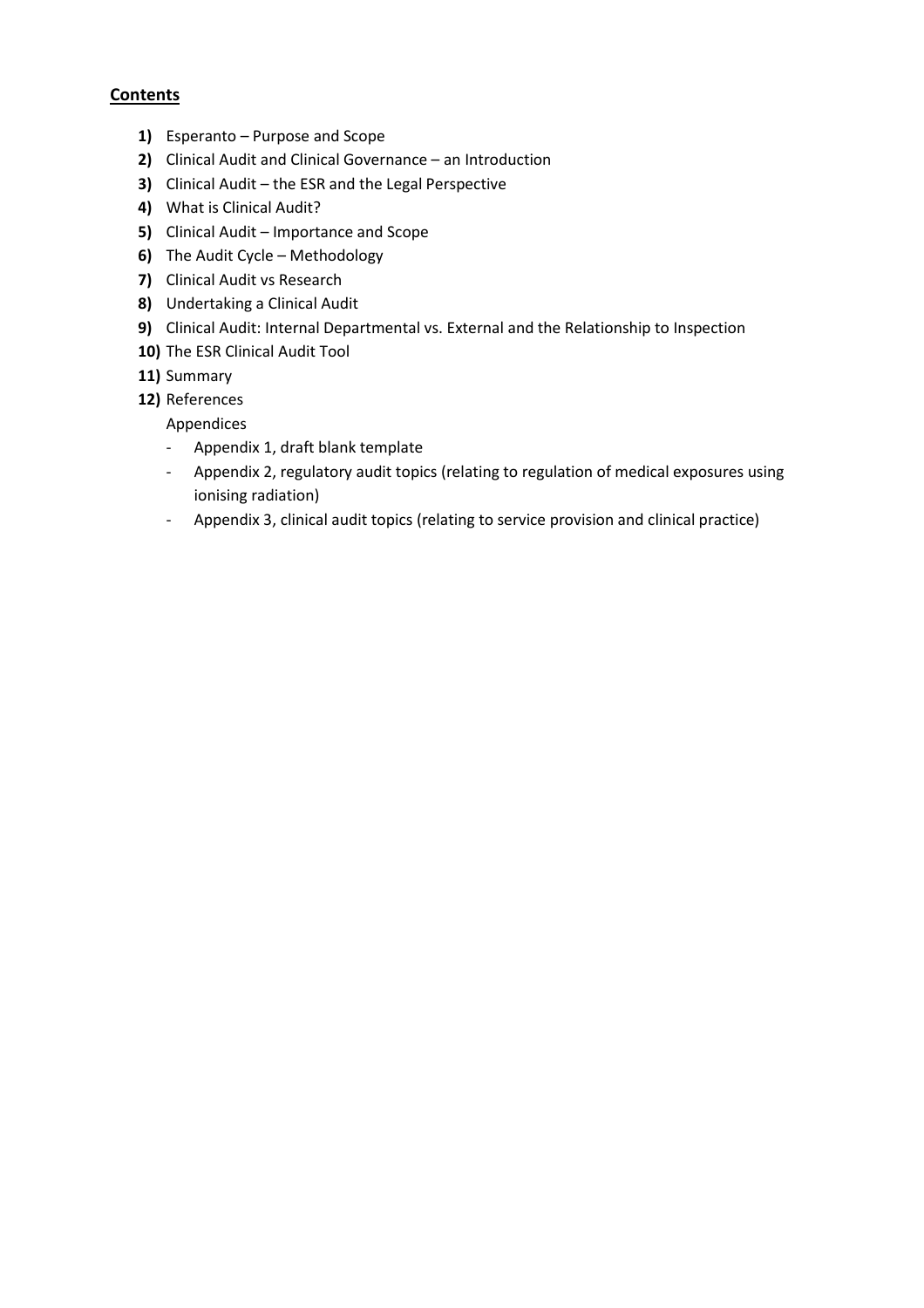# **1) Esperanto – Purpose and Scope**

This second iteration of Esperanto offers an enhanced clinical audit guide and an expanded section of audit templates. The purpose of this document is to further increase awareness and understanding of clinical audit within radiology departments across Europe.

There is a strong emphasis in Esperanto on compulsory and legally required audit (regulatory) relating to the regulation of medical exposures involving ionising radiation. The document also covers (nonregulatory) clinical audit processes involved in service provision and clinical practice. A series of example audit templates is included to facilitate local departmental participation in audit.

This clinical audit guide also discusses how audit activity may occur within a radiology departmentnamely, internal audit at the departmental level (a key focus of the guide), external audit (which may be co-ordinated across many departments, possibly by a national society for example) or internal audit with external direction. The importance of clinical audit as mandated within the BSSD and its relationship to inspection (by the relevant national radiation protection competent authority) is highlighted.

It is anticipated that in those departments early-on in the process of incorporating clinical audit into everyday working practice, there will be prioritisation given to the compulsory, regulatory radiation protection audits. The importance of participation in non-regulatory clinical audit in improving patient care and outcomes is also recognised and encouraged.

# **2) Clinical Audit and Clinical Governance – an Introduction**

Clinical audit in modern healthcare emerged as a concept in the late 1990's as part of the process of clinical governance. Clinical audit is an important tool within clinical governance and can be used to improve patient care, safety, experience and outcomes. Clinical audit is defined later in this document.

Clinical governance is defined as a framework through which healthcare organisations are accountable for continuously improving the quality of their services and safeguarding high standards of care by creating an environment in which excellence in clinical care can flourish. There are seven "pillars" of clinical governance: -

- Service user, carer, public involvement
- Risk management
- Clinical audit
- Staffing/staff management
- Education and training
- Clinical effectiveness
- Clinical information.

These structures and processes are fully integrated with other aspects of healthcare governance, including: -

- Financial governance
- Information/IT governance
- Research governance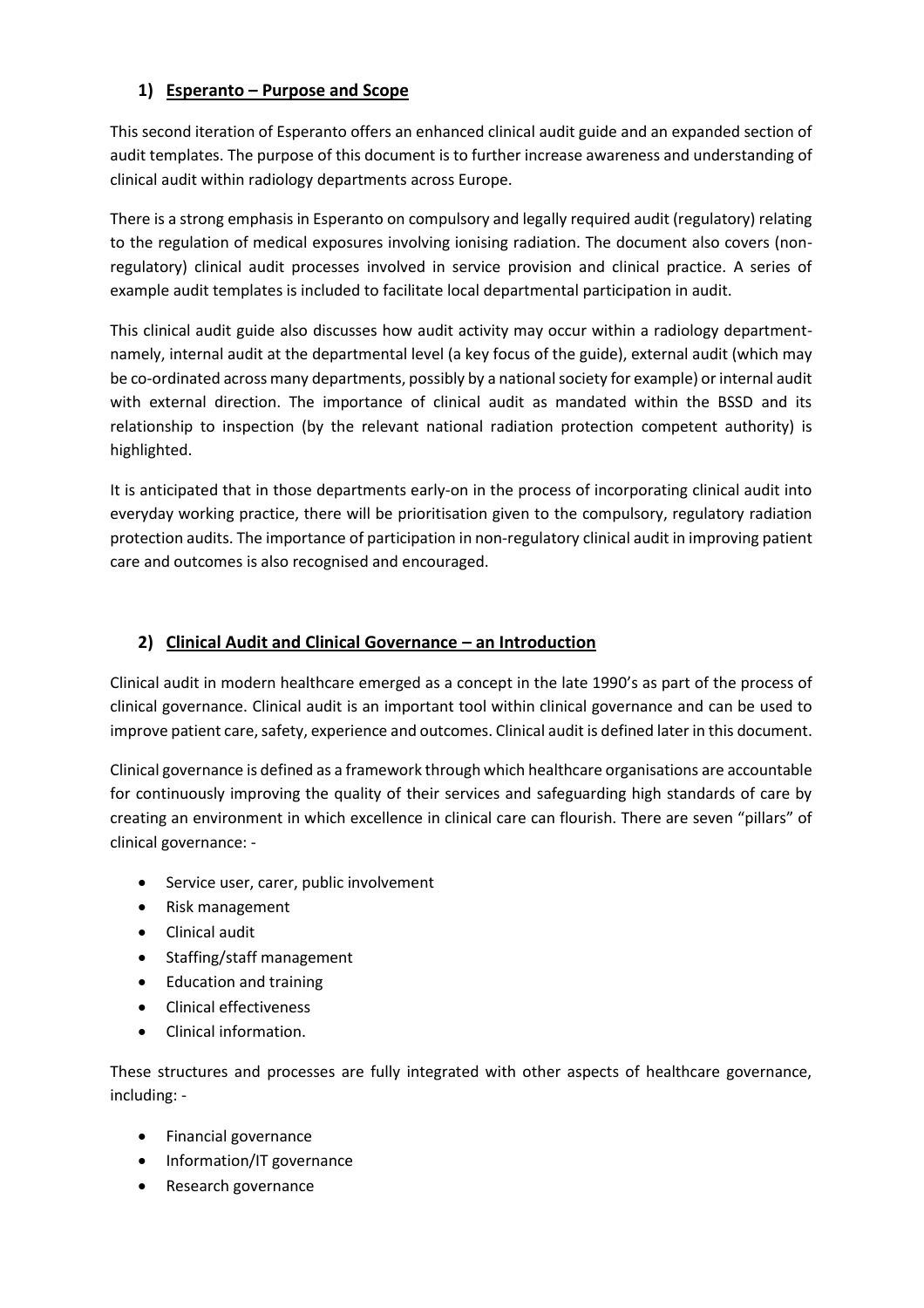# **3) Clinical Audit – the ESR and the Legal Perspective**

The ESR works collaboratively with other organisations, including the European Commission and the Heads of the European Radiation Protection Competent Authorities (HERCA) to improve patient safety and quality of care throughout Europe.

Clinical audit is particularly important to radiologists, not only because it is an established and useful tool in healthcare which should be part of medical services across Europe, but also because of its incorporation into the Medical Exposure Directive 97/43/Euratom, which was subsequently replaced by the comprehensive Basic Safety Standards Directive (Council Directive 2013/59/Euratom [1], BSSD), addressing the use of ionising radiation.

Recognising that clinical audit was already a feature of good practice in healthcare delivery, with national procedures in place, the text in both Directives was deliberately not prescriptive. The Member States negotiating these Directives, European Commission officials and ultimately the Council of the EU all recognised the importance of clinical audit in the wider healthcare context and did not wish to impose unhelpful or unnecessary conditions through a legal instrument (the European Commission Directive).

After entry into force of the BSSD on 6 February 2014, Member States had four years (i.e. until 6 February 2018) to bring into force the laws, regulations and administrative provisions necessary to comply with this Directive. According to the BSSD, carrying out clinical audit "in accordance with national procedures" is mandatory and a legal requirement within the European Union. The BSSD has brought about major implications for European radiological practice in several areas within the field of radiation protection, including:

- Laying down basic safety standards for protection against the danger of ionising radiation
- Emphasising the need for justification of medical exposure
- Introducing patient information requirements
- Strengthening requirements for recording and reporting doses from radiological procedures.

Directives are addressed to Member States and the European Commission much prefers that requirements are met in legislation rather than through administrative means. It is however the Member State that determines exactly how these requirements are met in its national legislation. In doing so, it should use the open wording of the Directive to ensure consistency with existing legislation and administrative processes.

Because the onus for transposition and implementation of the BSSD is on the Member State, clinical audit cannot be left entirely to professional bodies. Nevertheless, many European Commission officials are of the view that clinical audit can influence standards in healthcare on a day to day basis. They recognise that inspection, while an essential part of regulatory compliance, cannot alone make improvements in patient safety and patient care and that understanding of the role of local audit, and active participation by local practitioners in audit activity are key to fostering a culture of regular quality assurance and continual improvement in patient services.

The Directive does not make specific reference to internal audit (including self-assessment), external audit or internal audit with external direction. This is included within the European Commission document RP No.159 – European Guidelines on Clinical Audit for Medical Radiological Practices (Diagnostic Radiology, Nuclear Medicine and Radiotherapy) [2].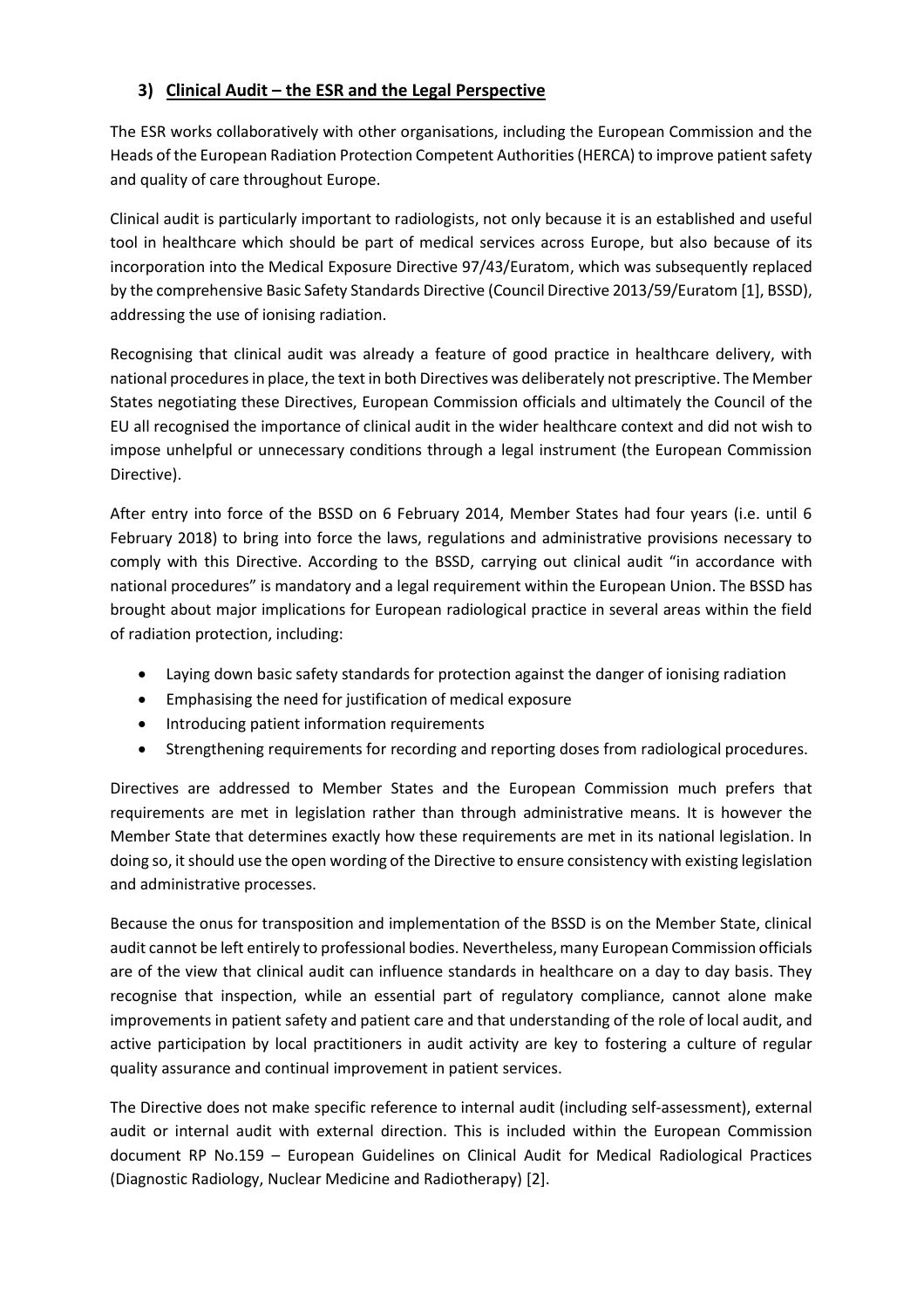Clinical audit needs to be carried out by Member States, in response to the requirements of the BSSD article 58(e). These audits may be carried out in a number of ways, consistent with other specified procedures for clinical audit within the Member State, but whatever these may be, there is a need for better understanding by imaging professionals and licence holders of clinical audit requirements within a legislative structure relating to radiation protection. When the Member State's Regulatory Authority carries out its inspections under its national legislation, it is likely it will discuss clinical audit processes with the representatives of the licence holder as well as discussing the details with the institution's radiology and radiation protection professionals. In healthcare, and specifically in radiology, the licence holder will usually be the legal organisation ("the undertaking" as referred to in the BSSD) responsible for the practices (or activities) carried out in a facility, including the radiology department. The licence will be issued by a national authority and provides a level of regulatory control through restrictions or conditions relating to the licenced activity. The organisation will provide the framework under which clinical activities will take place, while the radiology professionals will be responsible for specific actions such as justification and optimisation.

Recognising its unique and key position in this process, the ESR is working with stakeholders to facilitate the implementation of the BSSD:

- To increase awareness amongst health professionals within radiology of the importance, principles and practice of clinical audit [3].
- To promote understanding and uptake of the concepts outlined within the BSSD and the important role of clinical audit referred to within the Directive.
- To provide health professionals and radiology departments with an audit guide and toolkit to support effective clinical audit.

# **4) What is Clinical Audit**

Clinical audit as defined within the BSSD:

"A systematic examination or review of medical radiological procedures that seeks to improve the quality and outcome of patient care through structured review, whereby medical radiological practices, procedures and results are examined against agreed standards for good medical radiological procedures, with modification of practices, where appropriate, and the application of new standards if necessary." [1]

#### Or, another definition:

"Audit involves improving the quality of patient care by looking at current practice and modifying where necessary" [4].

Clinical audit involves 3 core components: - [4]

- a) Recognisably high standards of care
- b) Transparent responsibility and accountability for those standards
- c) A constant dynamic of improvement.

A detailed discussion of quality improvement (QI) is beyond the scope of this document, clinical audit however can be considered a QI cycle involving measurement of effectiveness of care against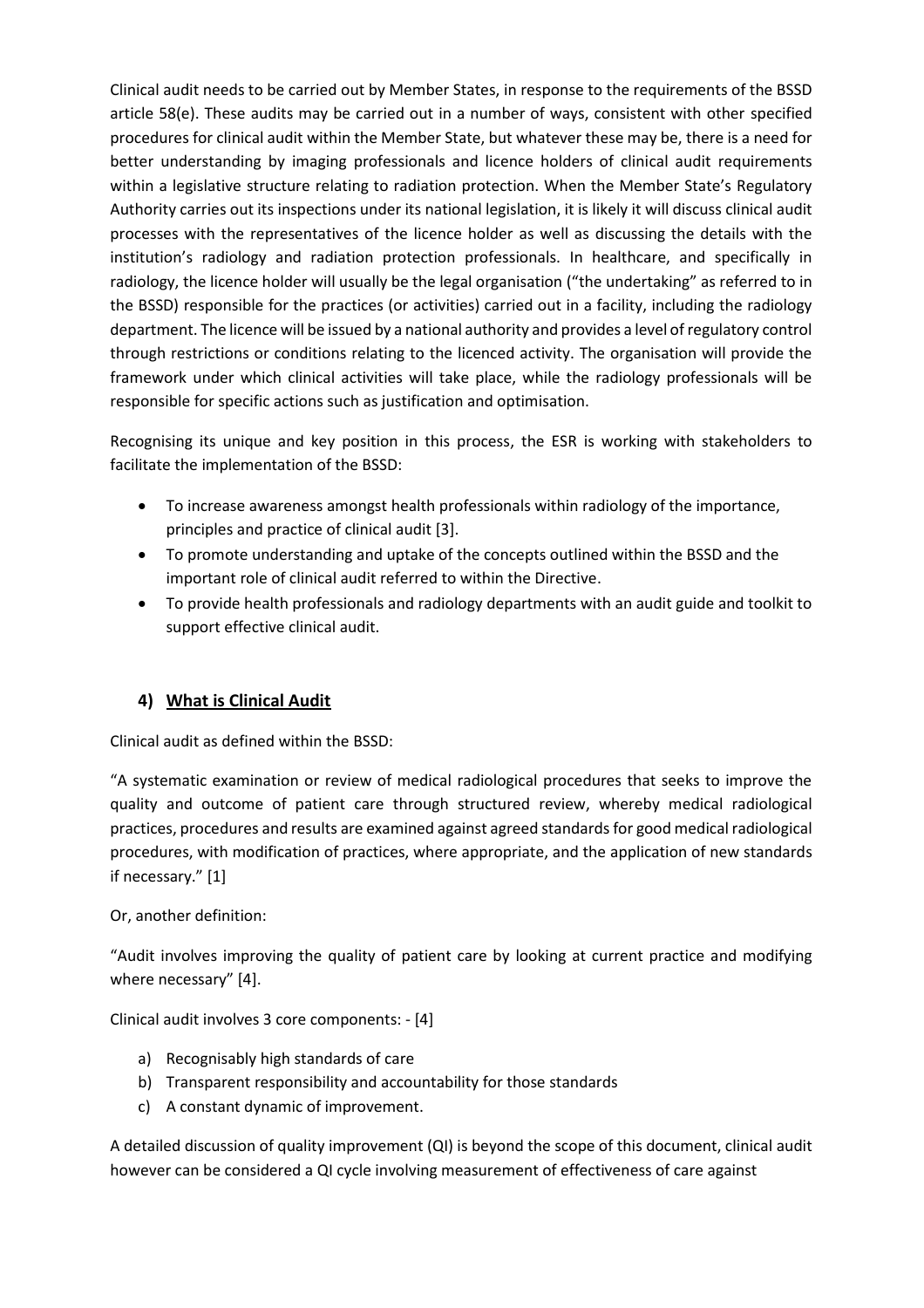agreed/proven standards. Good quality healthcare should be: safe, effective, patient centred, timely, efficient and equitable.

# **5) Clinical Audit – Importance and Scope**

High quality clinical audit can benefit patients and radiology departments in several ways:

- Promotes and facilitates high quality medical care
- Provides educational, teaching and interdisciplinary collaborative opportunities
- Can be used to drive improvements in quality of care
- Allows departments to demonstrate a commitment to patient/staff safety and compliance, according to the requirements outlined within the BSSD.

Clinical audit has a wide recommended potential scope [3] covering all components of the patient care pathway, under the categories of structure, process and outcome.

- Structure includes lines of authority, professional roles and radiation protection responsibilities, premises, equipment and information systems
- Process justification and referral processes, protocols, optimisation procedures, patient dose assessment, image quality, emergency incident procedures and reliability of patient image/data transfer
- Outcome includes methods for follow-up of the outcome of examinations/procedures, over both short and longer term. Outcome audits tend to be most labour intensive but can provide powerful data.

# **6) The Audit Cycle – Methodology**

A complete audit involves a series of steps, the "audit cycle" – see figure below.

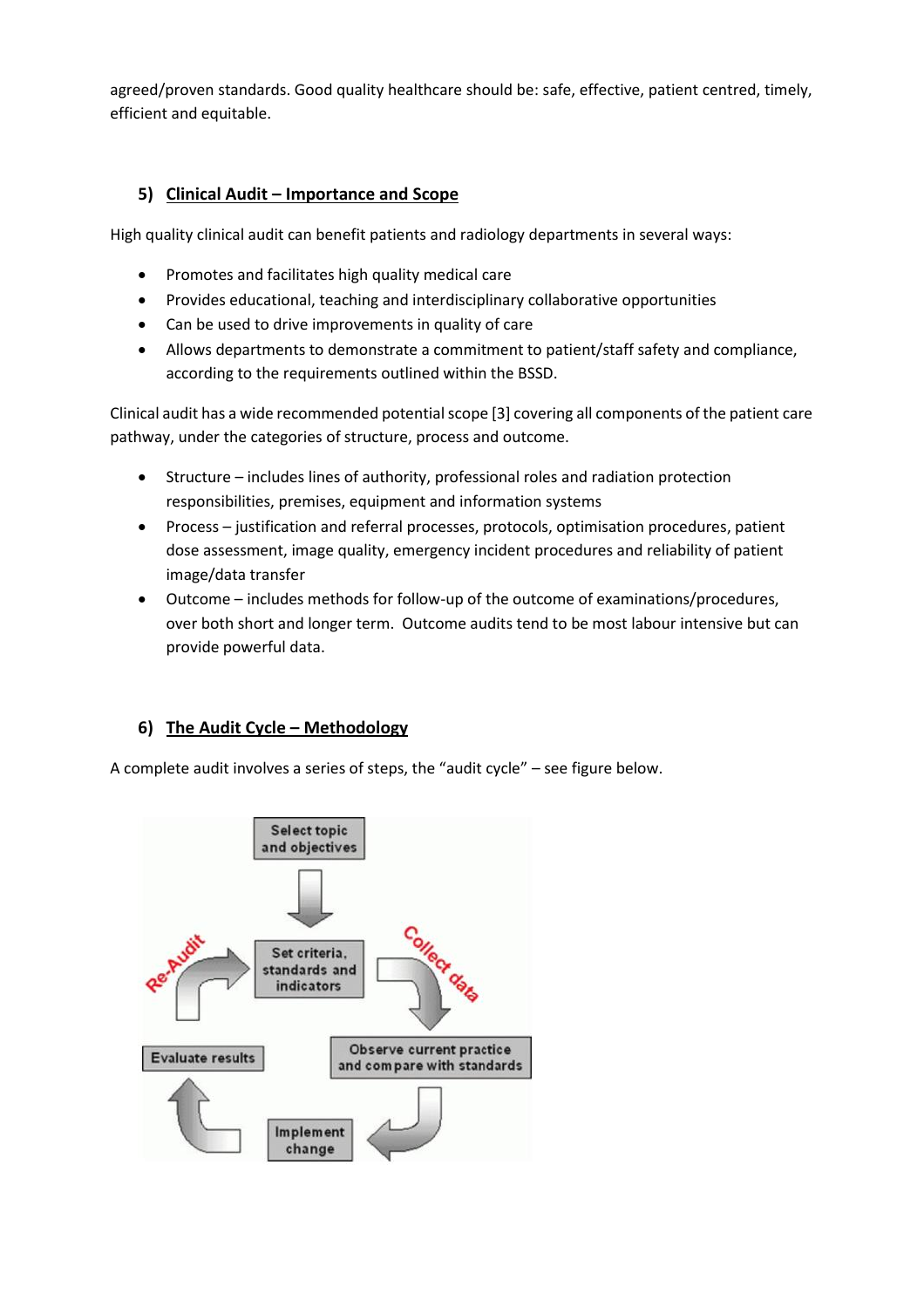If a clinical audit reveals a failure to meet the audit standard confirming the need for service improvement, then a key component of the audit cycle is a re-audit following the implementation of practice change(s) to confirm the service is improved and "closing the audit loop" or "completing the audit cycle". For certain aspects of radiological service/care (particularly around radiation protection and as outlined in the BSSD) e.g. review and use of diagnostic reference levels (DRLs) for radiodiagnostic examinations, these service audits will need to be repeated periodically (timing to be established according to local/national protocols) and they will need to be repeated regardless of whether the target is met or not met – continued compliance with dose targets is required for example with DRL measurement, with documented practice changes made if the target is not met.

# **7) Clinical Audit vs Research**

Clinical audit, like research projects, should be undertaken within an ethical framework, protecting patient and staff identity/confidentiality. There are some core differences between clinical audit and research [4]. Fundamentally, clinical audit, whether regulatory or non-regulatory (relating to service provision/clinical practice), is based around compliance with targets/standards. In regulatory audit standards are fixed and mandatory [1].

| Clinical Audit (non-regulatory)                                                                      | Research                                                   |
|------------------------------------------------------------------------------------------------------|------------------------------------------------------------|
| Standards based - Standards may be flexible,<br>based around good practice guidelines for<br>example | Aims to establish best practice                            |
| Evaluates whether clinical practice or service<br>provision meets standards                          | Often a one-off study, testing a new theory                |
| Specific and local, practice based, findings may<br>not be transferable to other settings            | Designed so findings can be replicated and<br>transferable |
| Aims to improve services                                                                             | Aims to generate new knowledge                             |

# **8) Undertaking a Clinical Audit**

There are a number of stages in the successful undertaking of a clinical audit. A draft, blank example audit template document is included in appendix 1.

Examples of audit templates are included in appendix 2 (regulatory, relating to regulation of medical exposures using ionising radiation) and appendix 3 (non-regulatory, relating to service provision and clinical practice).

Below you will find an explanation of the process involved in undertaking a clinical audit. The points in this section can also be used to help complete additional suggested clinical audit templates contained in appendices 2 and 3.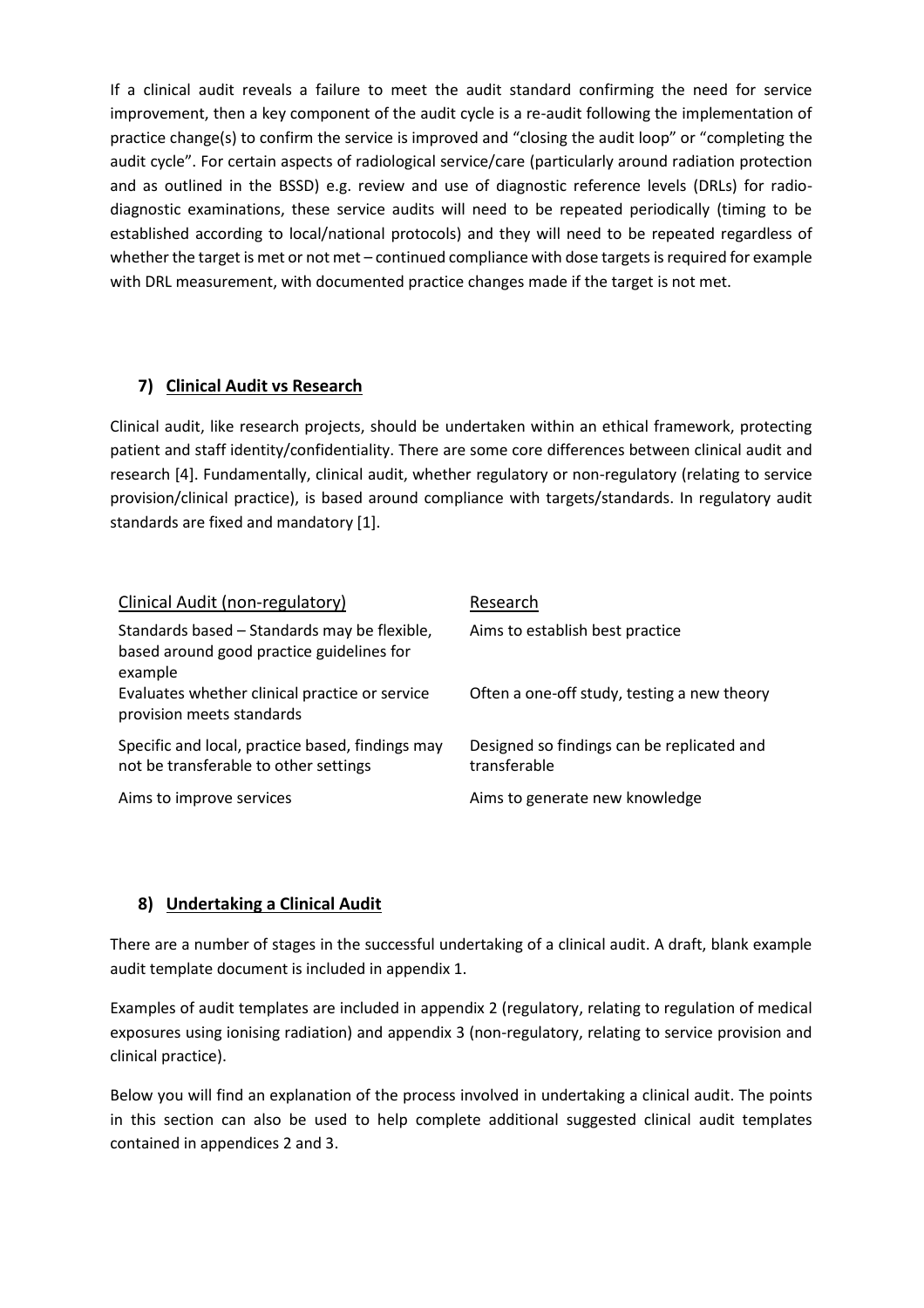#### **Steps within the audit cycle**

#### i) Choose a Topic, Decide Objectives, Audit Title

The audit topics:

- Should be of high priority
- May be compulsory (BSSD related)
- Or may be important on clinical grounds, e.g. high risk or high cost procedure

Objectives of the audit should be:

- **Specific**
- Measurable
- Achievable

#### ii) Identify Resources

Identify the lead for the audit and other staff/time resources needed for data collection and analysis.

#### iii) Define the Audit Standards

- Usually expressed as a target %
- May be a minimum standard, or an optimum (aspirational) standard depending on the topic
- Standards are usually derived following consultation with published literature, national/international or local guidelines and may be agreed following a consensus discussion amongst interested parties
- For some topics there is leeway for local auditing teams to decide on appropriate standards – for other areas and in particular the radiation protection standards within the BSSD, the standards are fixed (and compulsory)

#### iv) Confirm Item/Variable(s) to be Audited

- v) Data Collection
	- Identify source(s) of data, manual or computerised collection
	- Decide on retrospective/prospective data collection
- vi) Sample Details
	- Establish time period for data collection
	- Establish sample size for each sample category, e.g. number of patients, number of examinations
	- Sample sizes will depend on the area under evaluation, the amount of information being collected, ease of collection of data and resources available
- vii) Analyse Data
	- Compare actual performance with the set standard
	- Review if standard(s) (target) met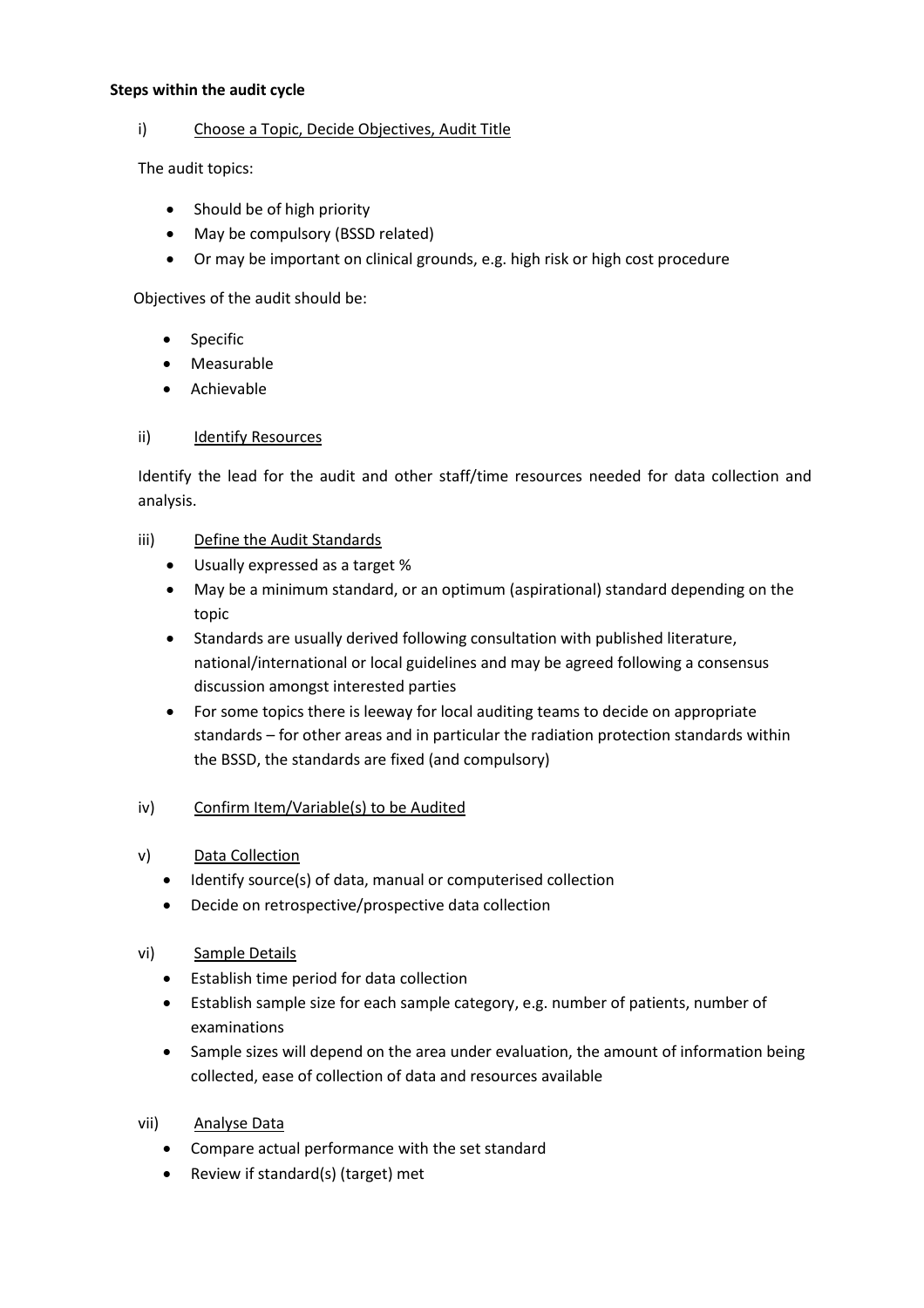• Document reasons, possibilities for failure to meet a standard

#### viii) Action Plan, Making Improvements

- Present audit results to local clinical/departmental teams
- Develop an action plan identifying changes to be made, by whom and over what time period
- Agree a time for re-audit to evaluate the effect of changes, as needed, or to evidence maintained compliance with best practice target(s), thereby completing the audit cycle

# **9) Clinical Audit: Internal Departmental vs. External and the Relationship to Inspection**

Internal radiology departmental audit (including personal self-assessment) is recommended as a systematic and continuing activity; audits should be of topics of high clinical priority, involving multi-professional working and collaboration. Clinical, regulatory audit is a mandatory activity at departmental level as defined within the BSSD, with an intended focus on key areas of radiological practice involving radiation. Clinical audit in radiology departments should be able to provide evidence of compliance with national legislation intended to transpose the BSSD.

Regulatory audit will form a significant part of departmental clinical audit programmes, these regulatory audits have mandated absolute standards –when they are undertaken locally they can be used to complement the process of inspection (by the relevant national radiation protection competent authority). Inspection is a requirement of the BSSD. Evidence of such audit activity is likely to be looked upon favourably by inspectors, but will not replace the absolute requirement for inspection.

Clinical audit, outside of what is required by the BSSD, is not mandatory or a legal requirement, although the Directive assumes and indirectly requires it to be carried out by its reference to national arrangements. Evidence of active and ongoing participation in clinical audit is considered a marker of good practice and would be taken into account as such by an external regulator, as a marker of regulatory compliance. Clinical audits might also demonstrate (indirectly) appropriate optimisation or justification. For example, an audit of the impact of exposure settings on image quality and subsequent patient management has clear value relating to optimisation of the medical exposure. An audit of the impact of contrast concentration might be intended to consider organ toxicity, but as a by-product may also include comments on exposure factors and again be helpful in demonstrating a specific example of optimisation and just as importantly, a welldeveloped approach to optimisation within the institution.

There is a drive to set up national processes of external audit – a multidisciplinary external auditing team working in collaboration with local radiology departments to carry out external audits, possibly across a region or many departments. Setting up an external audit system will depend upon local/national resources and requirements and should be accredited by a suitable professional or scientific national body, occurring separately from the regulatory authority. This may have significant costs. An alternative approach is internal audit with external direction – from a professional body or society. This can be extended to a coordinated initiative which might provide information on a national situation as well as having value at the local level.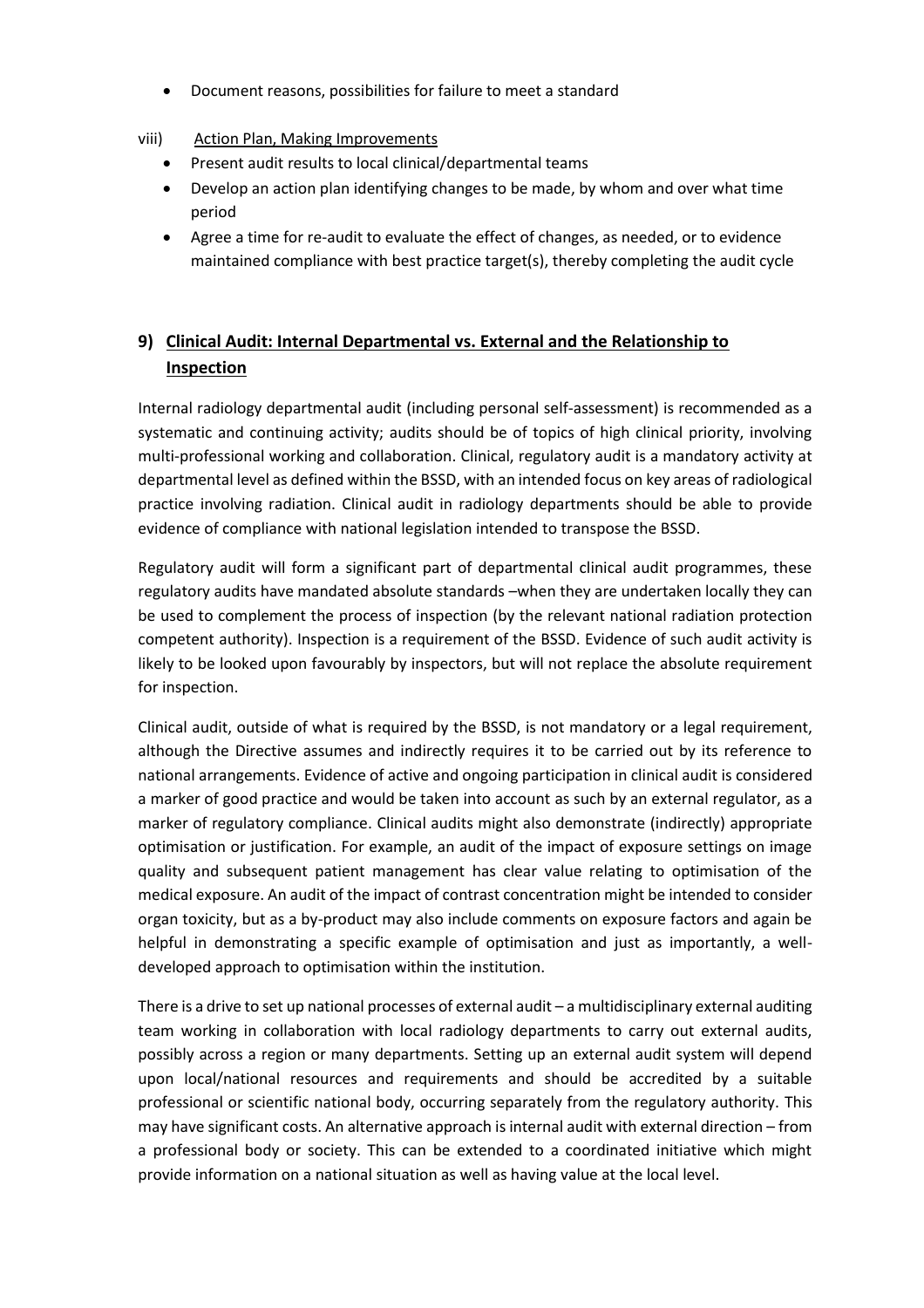# **10) The ESR Clinical Audit Tool**

To support BSSD transposition and to facilitate wider national participation in clinical audit, the ESR Audit and Standards Subcommittee, supported by the ESR office, has developed the ESR Clinical Audit Tool to supplement the Guide to Clinical Audit. The ESR Clinical Audit Tool is designed to increase awareness of the importance of clinical audit amongst radiologists and also health professionals within radiology departments and to help them incorporate clinical audit into their departmental work and processes. In addition, by engaging with clinical audits/the Clinical Audit Tool, departments will be able to demonstrate to external bodies/inspectors that their department is committed to well-documented and safe clinical care. Departmental regulatory audit will demonstrate to the employer that there is regulatory compliance, but it will not replace inspection by the radiation protection competent authority.

The tool contains a series of templates:

- Appendix 1 a blank draft template which can be adapted according to local or national audit topics.
- Appendix 2 a series of suggested regulatory audit topics, initially developed via a piloting project amongst several EuroSafe Imaging Star radiology departments.
- Appendix 3 a series of clinical audit topics (relating to service provision and clinical practice).

The regulatory audit templates in Appendix 2 are audit topics defined by the BSSD; these are compulsory (targets 100%) and should be the priority, especially for departments just beginning to undertake clinical audit.

A selection of clinical audit topics (service provision/clinical practice) is included in Appendix 3. These give examples of clinical areas which would be suitable for audit. There is a free and openaccess, extensive resource of audit templates covering many clinical topics available via the Royal College of Radiologists, London, UK – Auditlive [5]. This is well worth a look and contains a wide range of potential audit templates covering all specialty areas.

It is important to appreciate that often the standards/targets for an audit may not be met. This is to be expected in many cases. What is important is to act and to be seen to act on these audit findings and to implement necessary changes. It may be that a piece of imaging equipment is too old and substandard; this can then be an opportunity for a department to raise this problem with relevant fund holders or regulatory bodies. Clinical audit should reinforce an open and nondiscriminatory operational culture where any observed non-compliance with standards is managed at a systematic rather than an individual level. Clinical audit should be seen as a positive experience, improving the standards of care, reinforcing good practice and acting as a driver for change when needed.

#### **11) Summary**

Engagement with clinical audit is an indicator of good clinical practice and is now a requirement under the BSSD. The ESR has produced this Guide to Clinical Audit and an accompanying Audit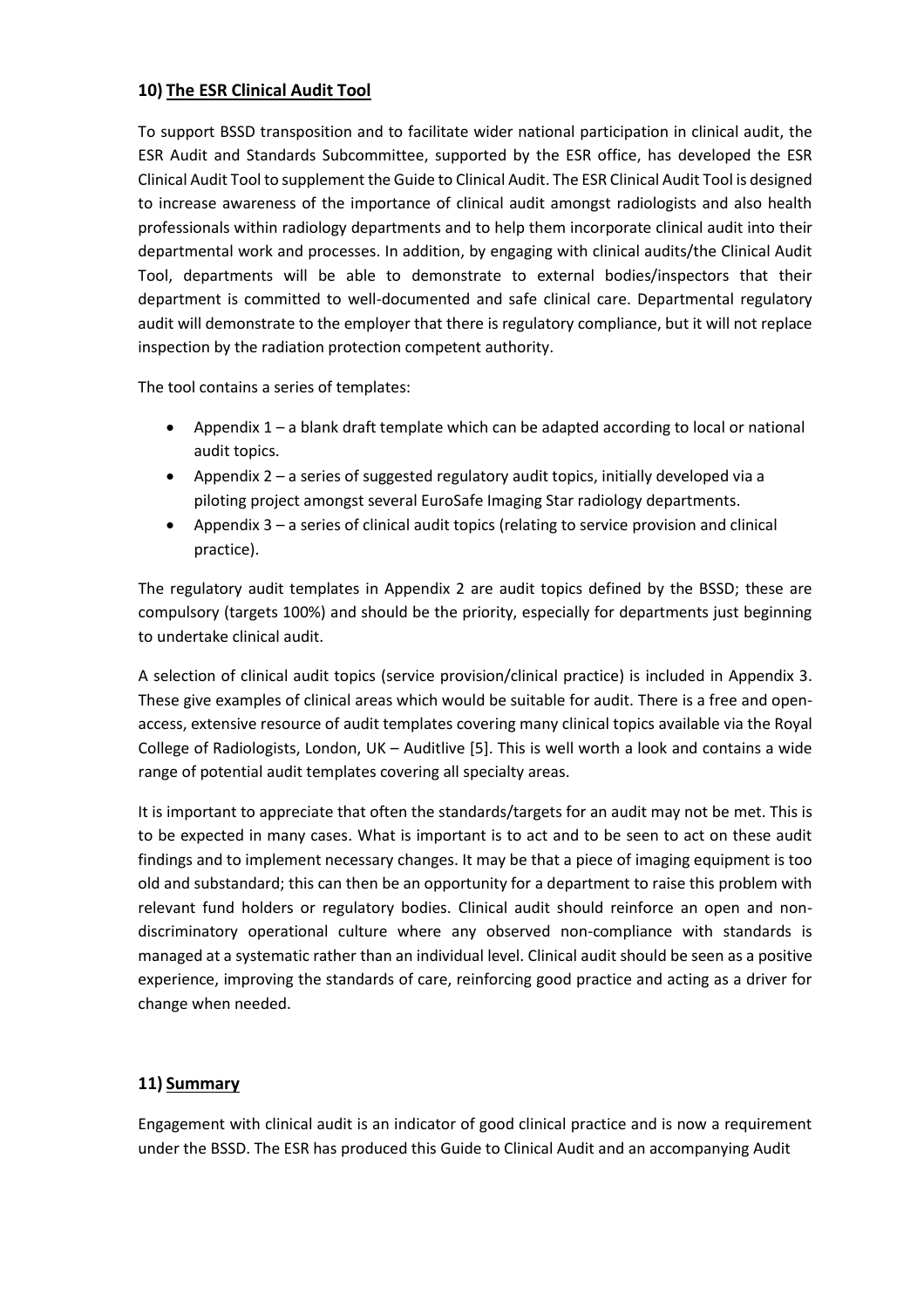Tool/Templates to support radiology departments across Europe in complying with the requirements of the BSSD and to enhance the quality of the clinical care they provide.

# **12) References**

[1] Council Directive 2013/59/Euratom on basic safety standards for protection against the dangers arising from exposure to ionising radiation and repealing directives 89/618/Euratom, 90/641/Euratom, 96/29/Euratom, 97/43 Euratom and 2003/122/Euratom. OJ of the EU. L13;57:1- 73(2014).

[2] European Commission Guidelines on Clinical Audit for Medical Radiological Practice (Diagnostic Radiology, Nuclear Medicine and Radiotherapy). Radiation Protection Directive No. 159; 2010.ISSN 1681-6803.

[3] European Commission Guidelines on Clinical Audit. Statement by the European Society of Radiology. Insights Imaging 2011: 2(2); 97-98.

[4] Clinical Audit – A Manual for the Clinical Audit Team. Healthcare Quality Improvement Partnership, 2012;1-25.

[5] Auditlive. Royal College of Radiologists, London, UK. [\[https://www.rcr.ac.uk/clinical](https://www.rcr.ac.uk/clinical-radiology/audit-and-qi/auditlive)[radiology/audit-and-qi/auditlive\]](https://www.rcr.ac.uk/clinical-radiology/audit-and-qi/auditlive)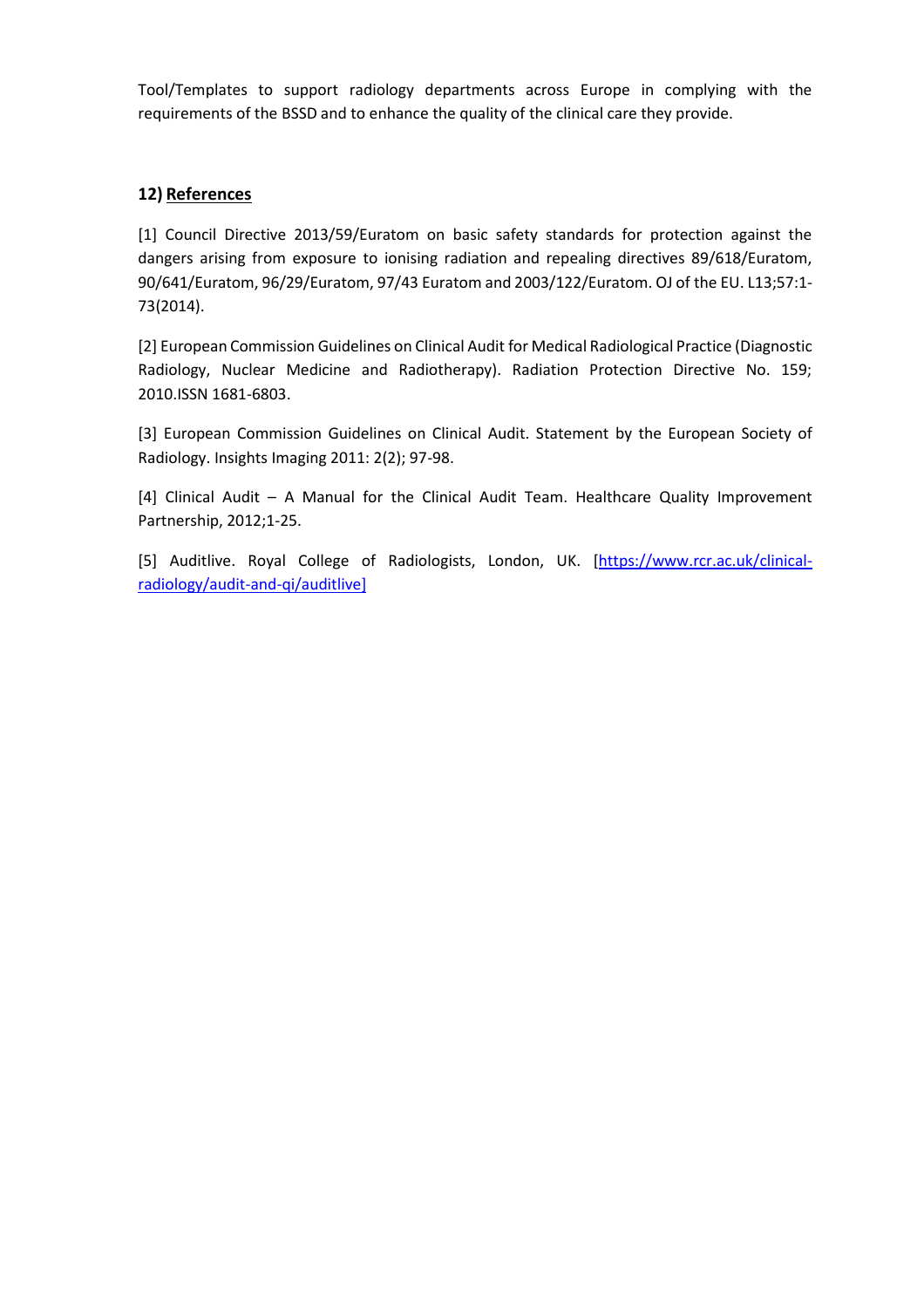# **Appendices**

Appendix 1 – draft blank template

Appendix 2 – regulatory audit topics (relating to regulation of medical exposures using ionising radiation)

Appendix 3 – clinical audit topics (relating to service provision and clinical practice)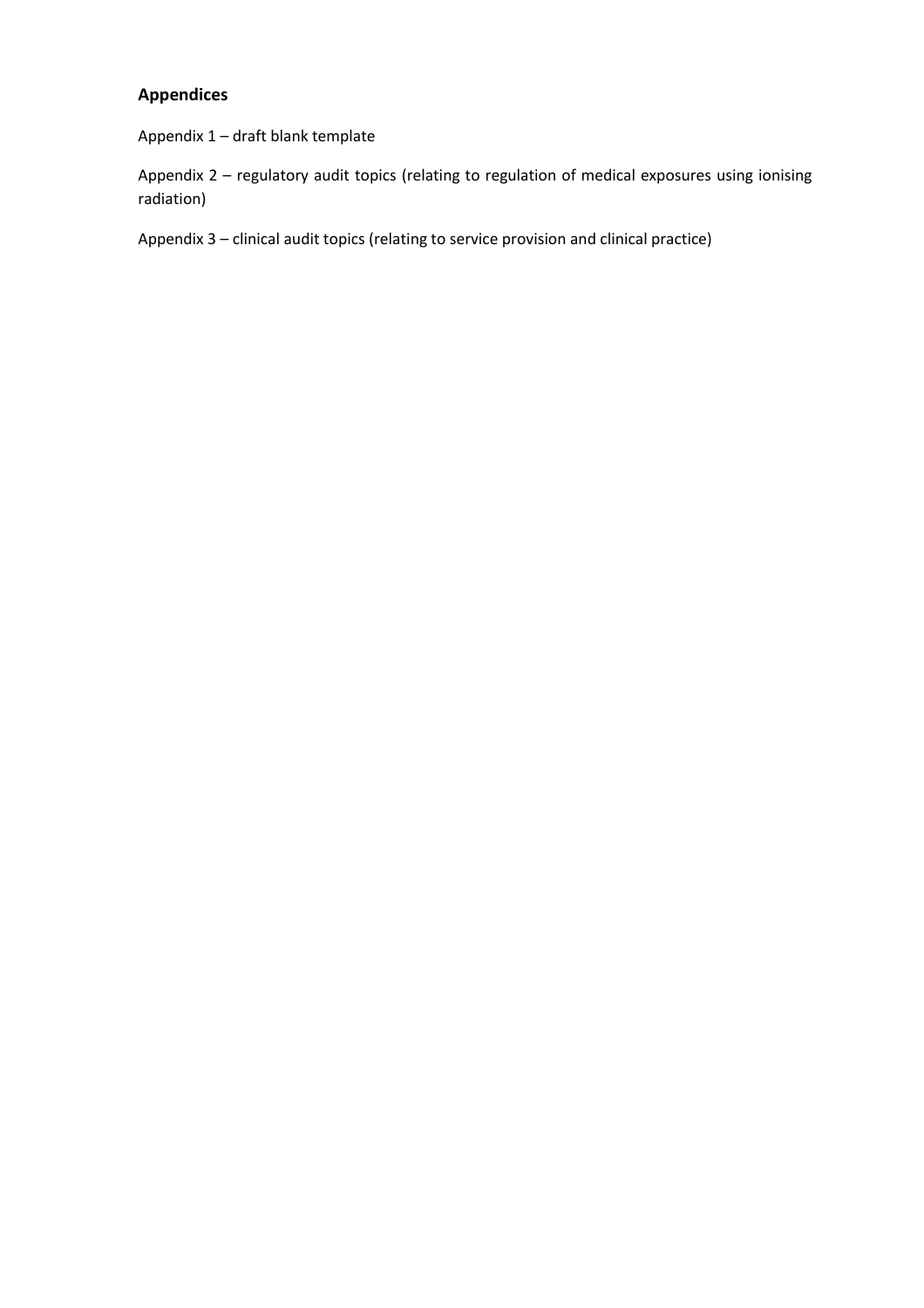# **Appendix 1**

## **Audit Template Document (Blank)**

- 1. Audit Title
- 2. Standard against which the audit topic is to be compared.
- 3. Source of standard (or reference document)
- 4. Type of audit clinical regulatory or clinical non-regulatory
- 5. Target / compliance percentage to be achieved
- 6. Item or variable to be audited
- 7. Method: Retrospective / Prospective / Other
- 8. Data or information to be collected
- 9. Sample details (categories, number of patients, collection time period)
- 10. Target achieved (yes / no / not applicable)
- 11. Actions to be taken if the target is not met.
- 12. Timing for re-audit (yes / no / not applicable)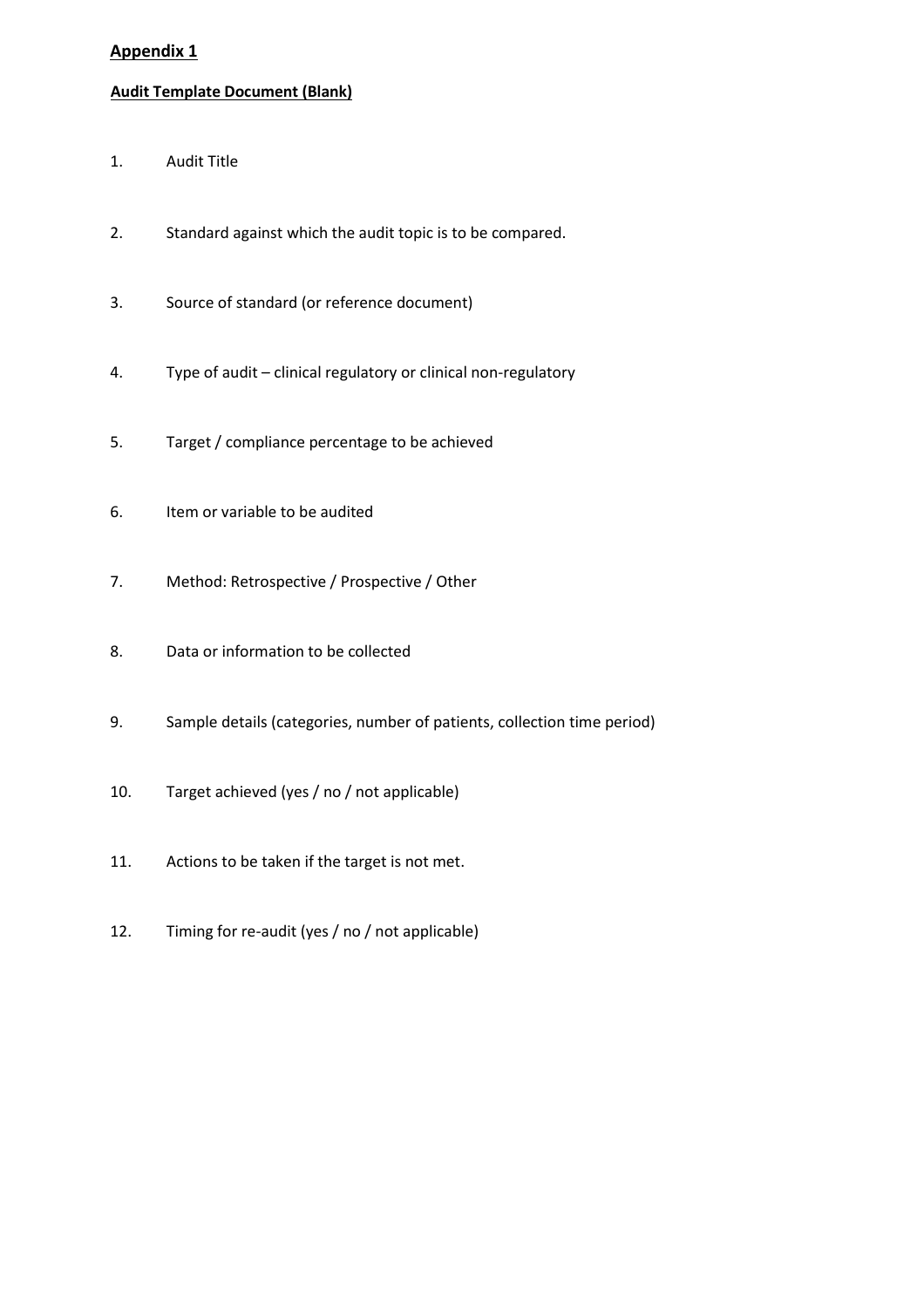## **Appendix 2**

#### **Regulatory Audit Topics (Relating to Regulation of Medical Exposures Using Ionising Radiation)**

For all the regulatory audit topics in this section the Basic Safety Standards Directive (Council Directive 2013/59/Euratom [1], BSSD) is the quoted source of the standard. For each audit, however, specific reference to local regulatory requirements is required, as derived from the Directive.

- 1. Is there a departmental mechanism for providing patients (or their representative) with information relating to the risks/benefits associated with radiation dose from the medical exposure?
- 2. Is there an established mechanism within the department to register and analyse accidental /unintended exposures?
- 3. Is there a departmental policy for informing patients, or their representative, that they have undergone an accidental exposure?
- 4. Is there a mechanism for record keeping and retrospective analysis of accidental or unintended medical exposures?
- 5. Is there a mechanism for referring accidental exposure events to the medical physics expert (MPE) and informing the competent authority of significant events?
- 6. Does the department utilise criteria, provided by the relevant radiation protection competent authority, for what constitutes an accidental or unintended significant exposure?
- 7. Is there evidence for appropriate training for individuals with delegated responsibility (in the case of non-radiologists) for the justification process?
- 8. Is there a departmental mechanism to confirm and document the non-pregnancy status of individuals undergoing medical exposures?
- 9. Is there a written protocol for the identification of who is responsible for the justification process?
- 10. For radiation exposure related to health screening by invitation on asymptomatic individuals, is there a local policy affirming justification by a competent authority?
- 11. What percentage of examinations involving ionising radiation are justified in advance of being performed?
- 12. What mechanism exists on the request form for contacting referrers to permit pre-exposure justification discussions to occur if necessary?
- 13. Is there a written protocol for who may be responsible for justification of X-ray/fluoroscopic/ interventional ionising radiological procedures?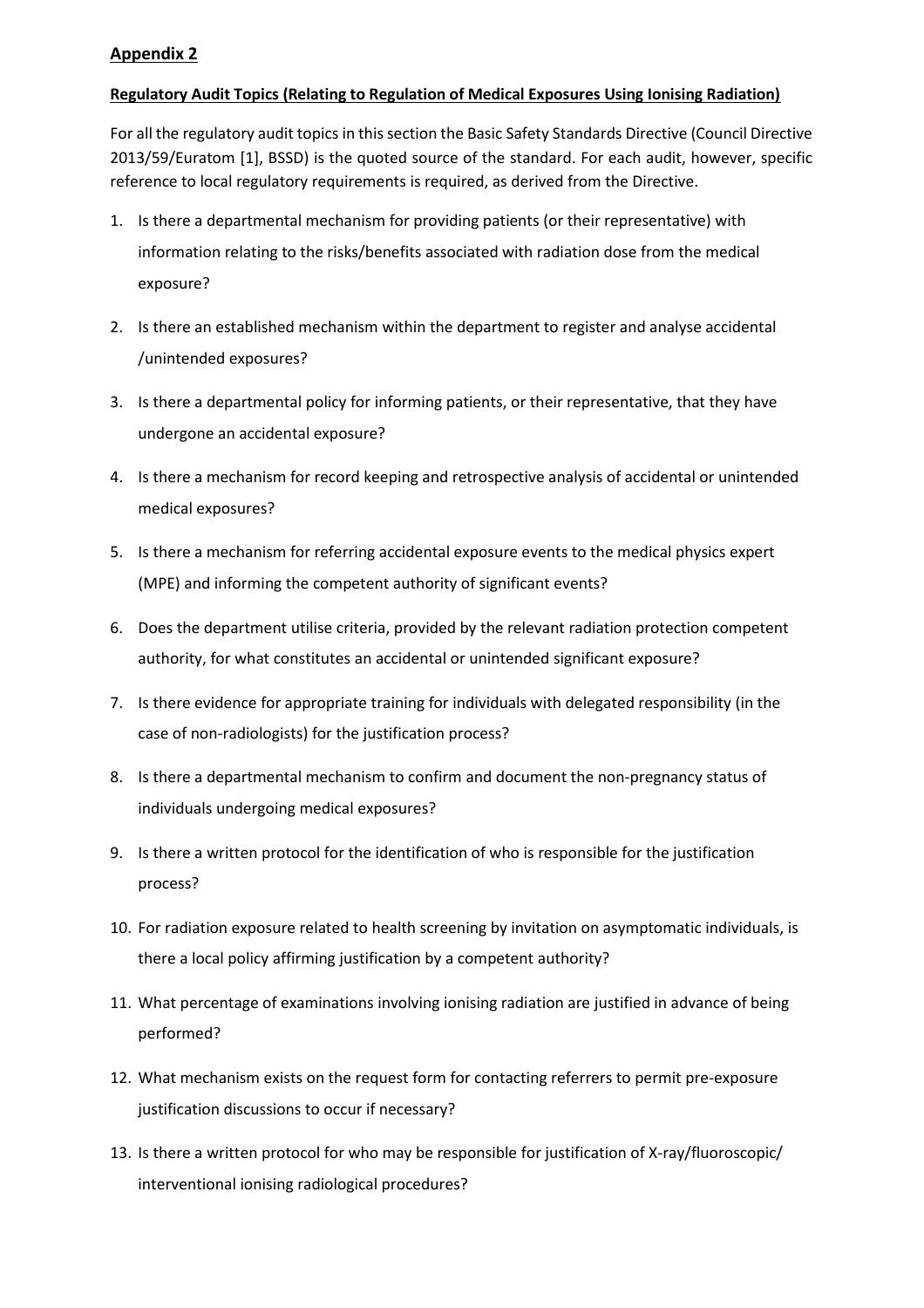- 14. Is there a written protocol for who may be responsible for justification of CT examinations?
- 15. What mechanism is used to evaluate patient dose in high-dose procedures?
- 16. What percentage of radiodiagnostic procedures have established diagnostic reference levels (DRL)?
- 17. Specific technical requirements for equipment in use for medical exposures.
- 18. Eye lens dose limits for occupational exposure.
- 19. Initial education and training in radiation protection.
- 20. Audit of education plus training in radiation protection, doses and side effects.
- 21. Provision of clinical information to support justification.
- 22. Staff dosimetry audit this includes a draft adapted questionnaire.
- 23. Evaluation of the role and responsibilities of the medical physics expert.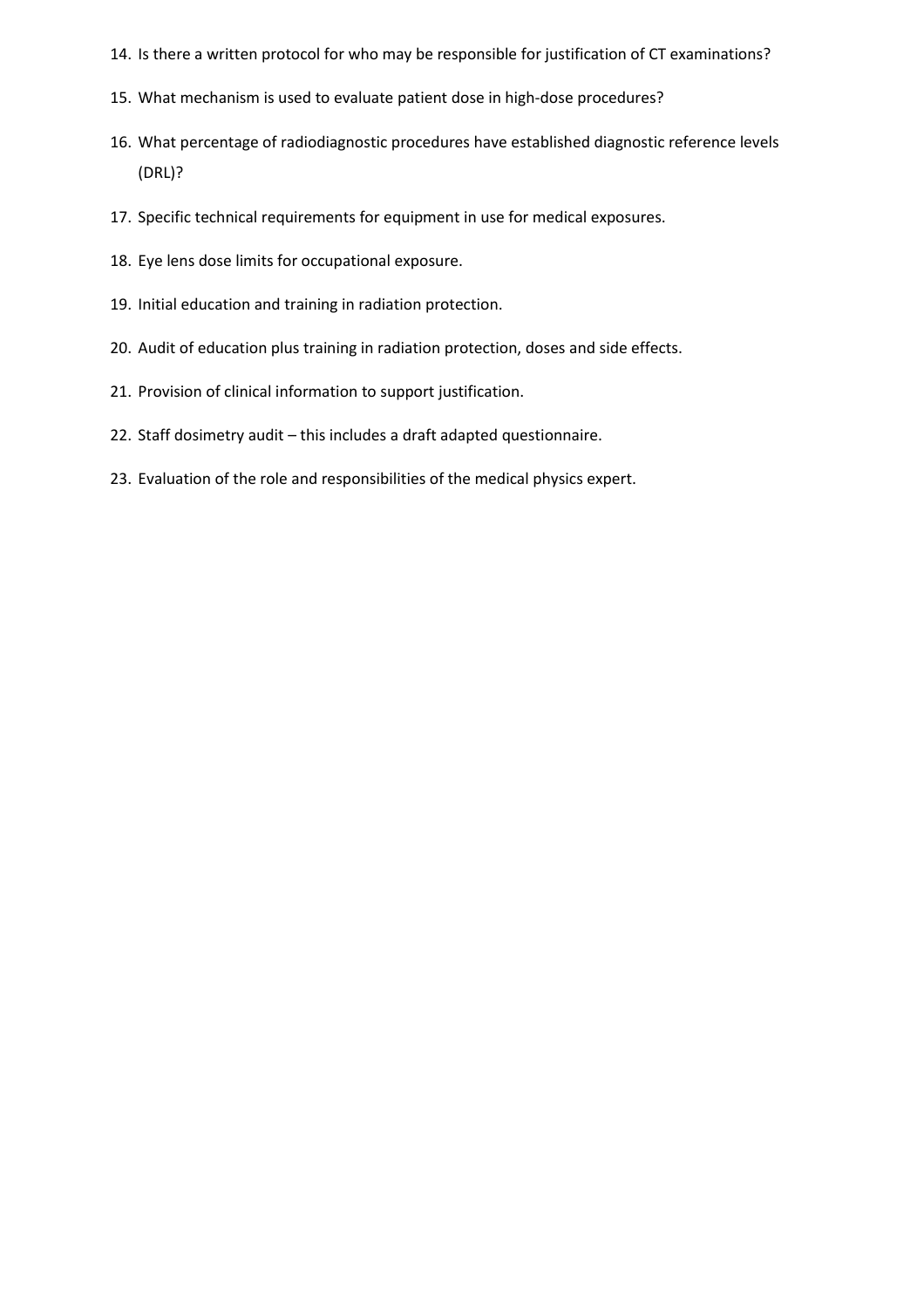1. Audit Title

**Is there a departmental mechanism for providing patients (or their representative) with information relating to the risks/benefits associated with radiation dose from the medical exposure?**

- 2. Standard against which the audit topic is to be compared European Council Directive
- 3. Source of standard Council Directive 2013/59/Euratom, Article 57
- 4. Type of audit Clinical, regulatory Compulsory. Legal requirement
- 5. Target /compliance percentage to be achieved 100%
- 6. Item or variable to be audited Local rules. Pathway for identification of risks/benefits available widely for patients and/or their representatives and implemented For example:
	- Departmental procedure, including identified responsible person
	- Information sheets with appointment letters
	- Information provided within the department for patients/patient representatives
- 7. Method: Retrospective /Prospective /Other
- 8. Data or information to be collected Confirmation of written risk/benefit pathway in the local rules
- 9. Sample details N/A
- 10. Target achieved Yes /no
- 11. Action to be taken if the target is not met The establishment of a written risk/benefit pathway in the local rules
- 12. Timing for re-audit

One-year review if target met. Repeat audit 3 months if target not met/incomplete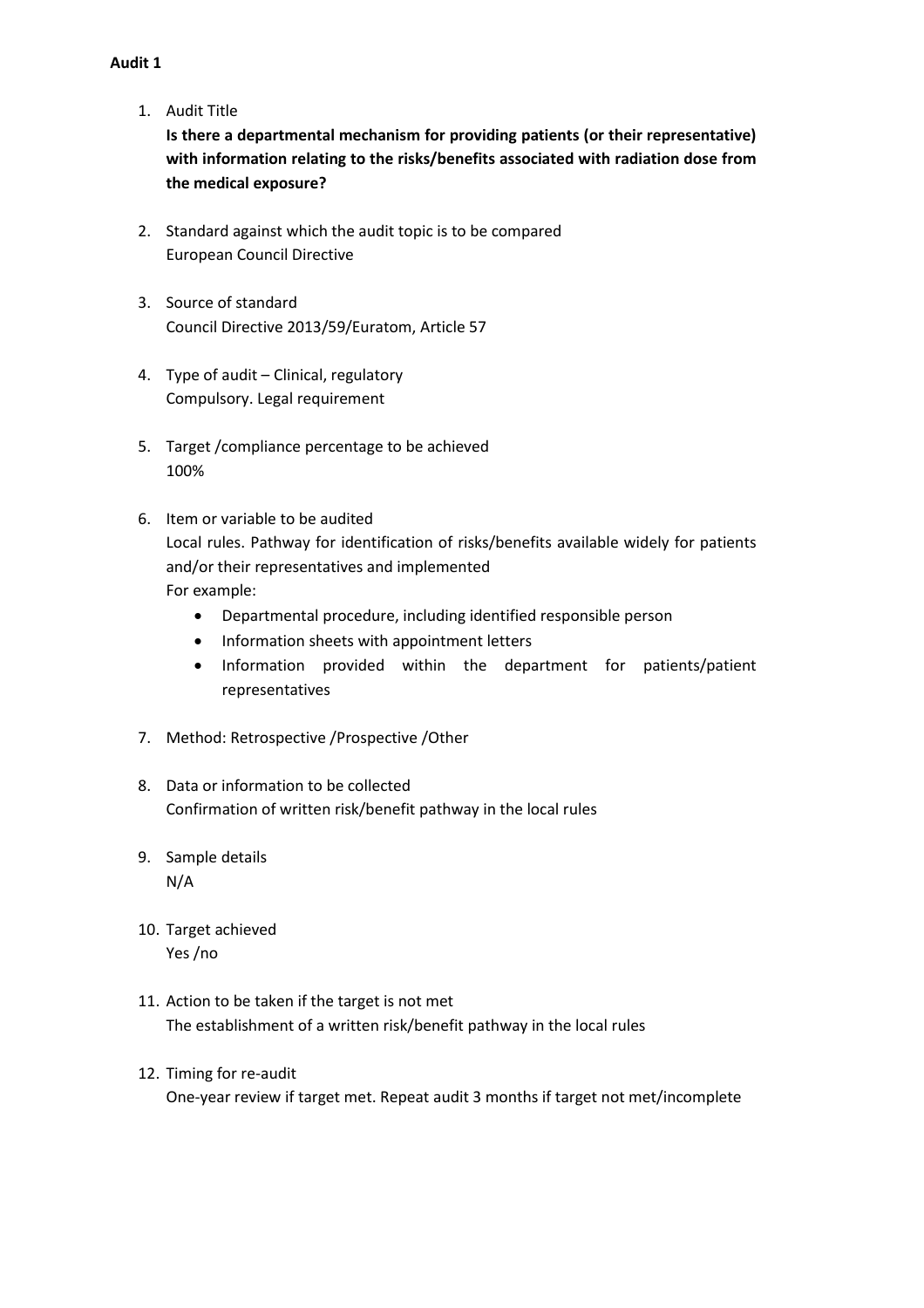- 1. Audit Title **Is there an established mechanism within the department to register and analyse accidental/unintended exposures?**
- 2. Standard against which the audit topic is to be compared European Council Directive
- 3. Source of standard Council Directive 2013/59/Euratom, Article 63
- 4. Type of Audit Clinical, regulatory Compulsory: legal requirement
- 5. Target /compliance percentage to be achieved 100%
- 6. Item or variable to be audited The existence of a department repository for this information, with agreed mechanisms in place for record keeping and analysis of accidental or unintended exposures
- 7. Method: Retrospective /Prospective /Other
- 8. Data or information to be collected The existence of a department repository for this information The number of cases / year, case outcomes in terms of registration and root cause analysis
- 9. Sample details

Confirmation of appropriate resource Retrospective calculation of the number of cases per year Circumstances of the exposure in each case, analysis of causes, appropriate policy adjustments made

- 10. Target achieved Yes /no
- 11. Action to be taken if the target is not met.

Creation of appropriate resource, review department policies on recording and analysing accidental or unintended exposures of this nature

12. Timing for re-audit One year, or sooner if target not met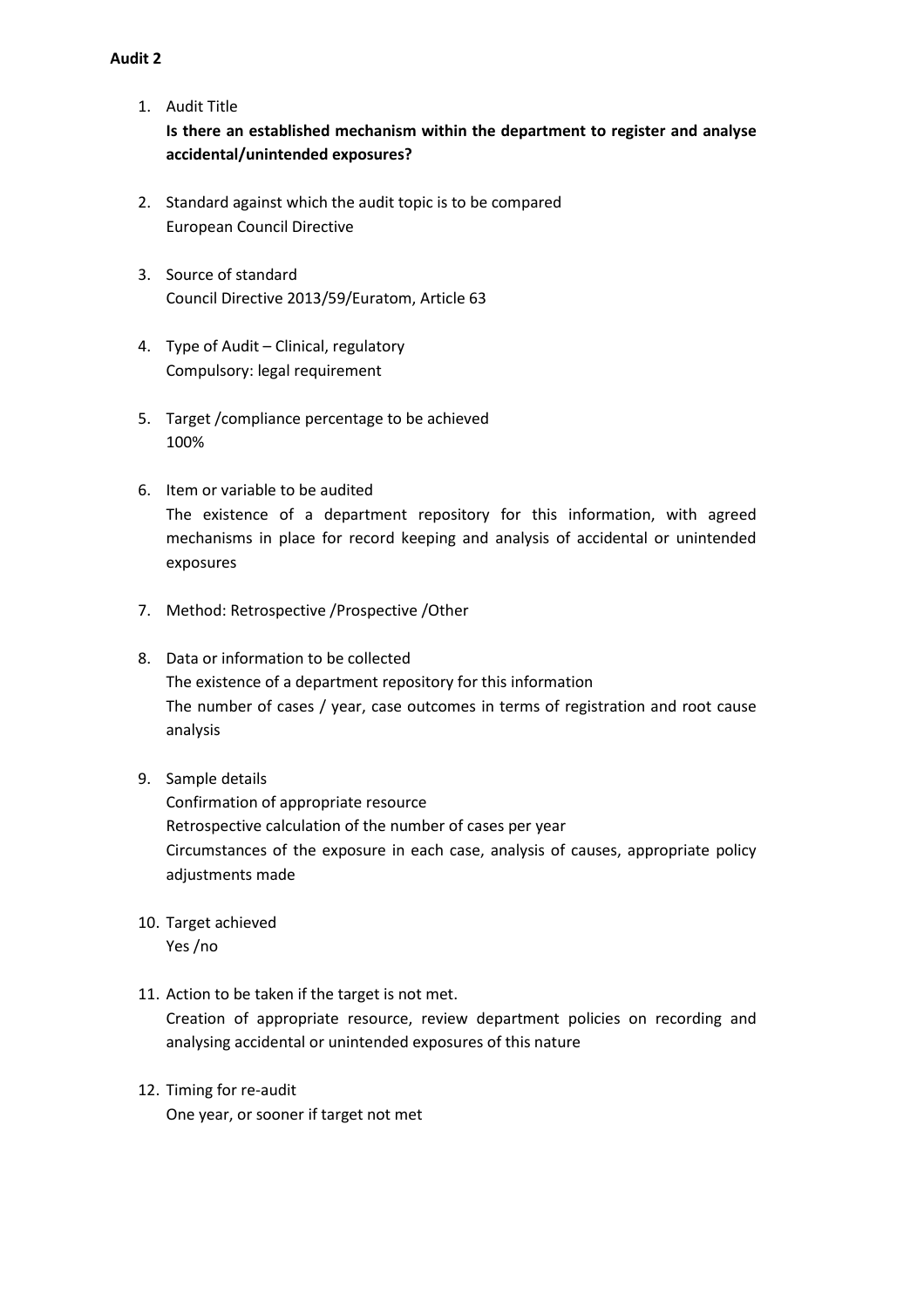- 1. Audit Title **Isthere departmental policy for informing patients or their representative that they have undergone an accidental exposure?**
- 2. Standard against which the audit topic is to be compared European Council Directive
- 3. Source of standard Council Directive 2013/59/Euratom, Article 63
- 4. Type of Audit Clinical, regulatory Compulsory. Legal requirement
- 5. Target /compliance percentage to be achieved 100 %
- 6. Item or variable to be audited Local policy rules. Pathway for follow up of accidental exposure. Arrangements also to be in place to inform the referrer and the practitioner
- 7. Method Retrospective/prospective
- 8. Data or information to be collected Confirmation of existence of local rules pathway for accidental exposure follow up Number of cases / year Date / Time /Reason for accidental exposure together with dose Consequences, if any, of the exposure
- 9. Sample details One year analysis of the above
- 10. Target achieved Yes /no
- 11. Action to be taken if the target is not met Implementation of clear pathway in the local rules
- 12. Timing for re-audit One year, or sooner if target not met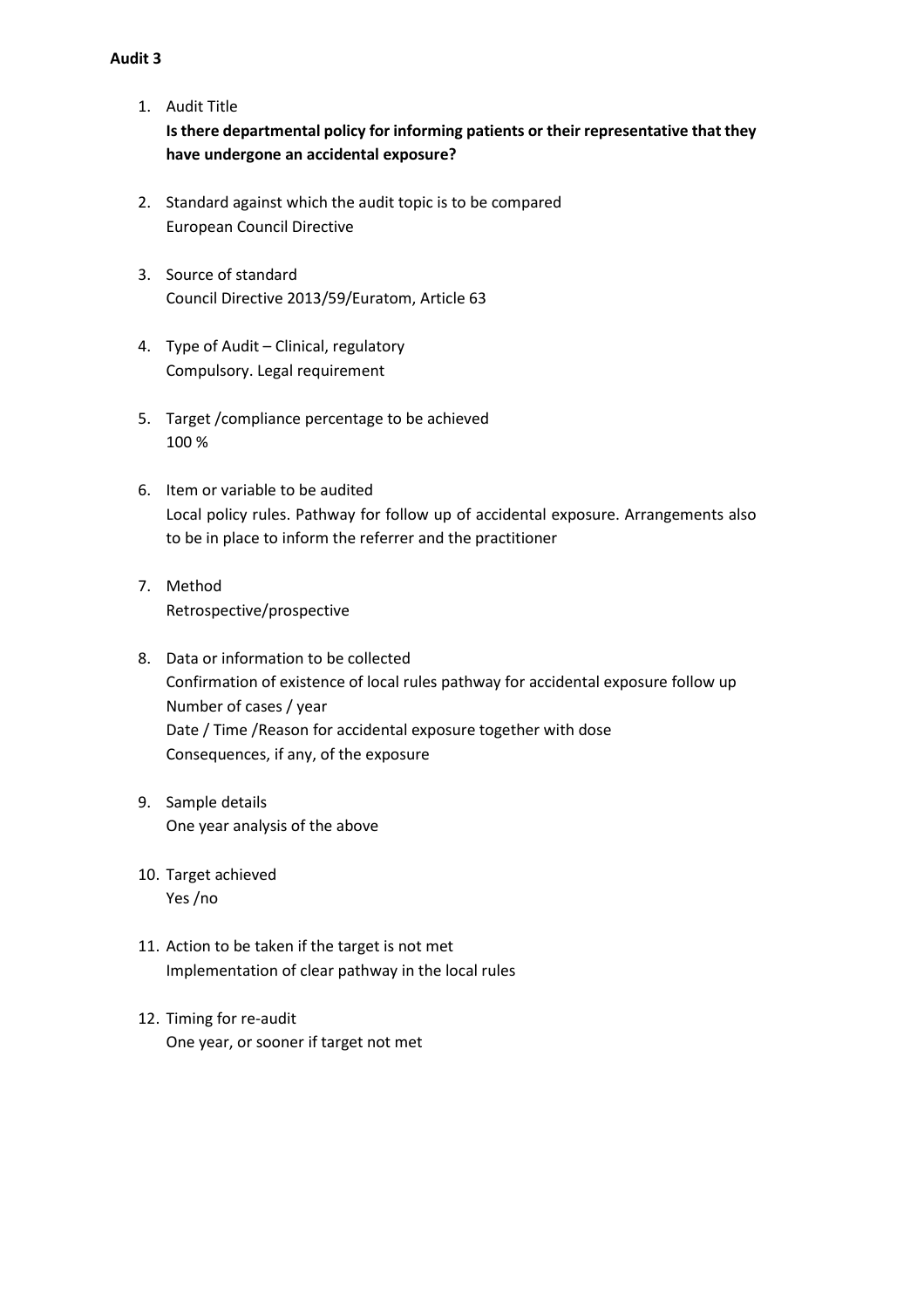1. Audit Title

**Is there a mechanism for record keeping and retrospective analysis of accidental or unintended medical exposures?**

- 2. Standard against which the audit topic is to be compared European Council Directive
- 3. Source of standard Council Directive 2013/59/Euratom, Article 63
- 4. Type of Audit Clinical, regulatory Compulsory. Legal requirement.
- 5. Target /compliance percentage to be achieved 100% (Such a resource must exist)
- 6. Item or variable to be audited Formal record of accidental or unintended exposures
- 7. Method Retrospective/prospective
- 8. Data or information to be collected Review of components of formal record of accidental or unintended medical exposures Number of incidents Patient demographics Date, time and nature of incidents Corrective measures taken and timings, dissemination of learning points
- 9. Sample details One year review of formal record of accidental or unintended medical exposures
- 10. Target achieved Yes /no
- 11. Action to be taken if the target is not met. Creation of a detailed formal record of accidental or unintended medical exposures Are mechanisms in place to disseminate learning information from accidental or unintended exposures to relevant parties
- 12. Timing for re-audit One year, or sooner if target not met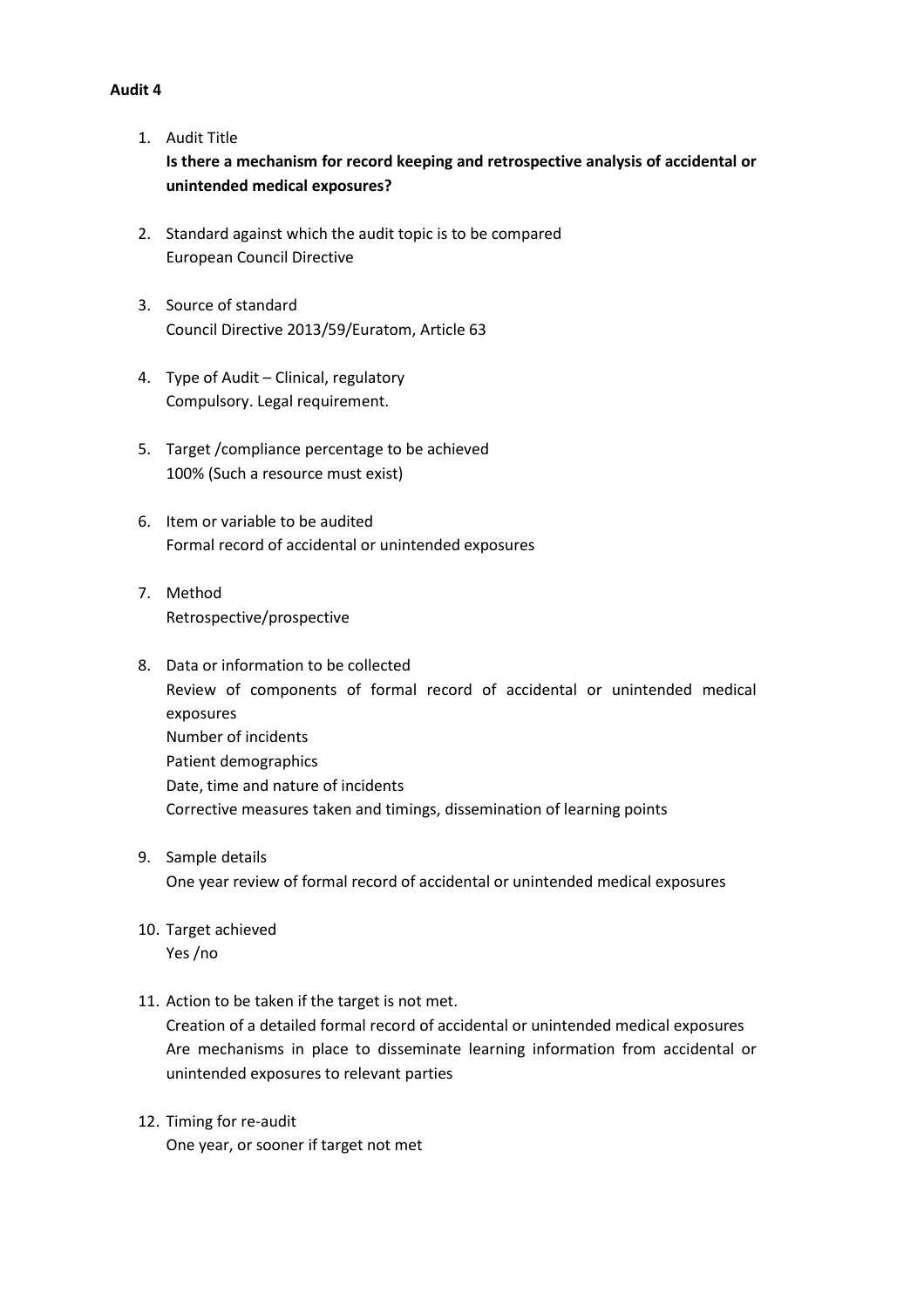- 1. Audit Title **Isthere a mechanism for referring accidental exposure eventsto the medical physics expert (MPE) and informing the competent authority of significant events?**
- 2. Standard against which the audit topic is to be compared European Council Directive
- 3. Source of standard Council Directive 2013/59/Euratom, Article 63
- 4. Type of Audit Clinical, regulatory Compulsory: legal requirement
- 5. Target /compliance percentage to be achieved 100%
- 6. Item or variable to be audited Local rules. Identification of an appropriate information pathway
- 7. Method Retrospective/prospective
- 8. Data or information to be collected Identification of an appropriate information pathway Contact details for the MPE and the competent authority official Date /time/reason/ consequences of the exposure, actions taken
- 9. Sample details Review of one year accidental exposures
- 10. Target achieved Yes /no
- 11. Action to be taken if the target is not met Implementation of an appropriate information pathway Review contact details and route of communication with MPE
- 12. Timing for re-audit One year, or sooner if target not met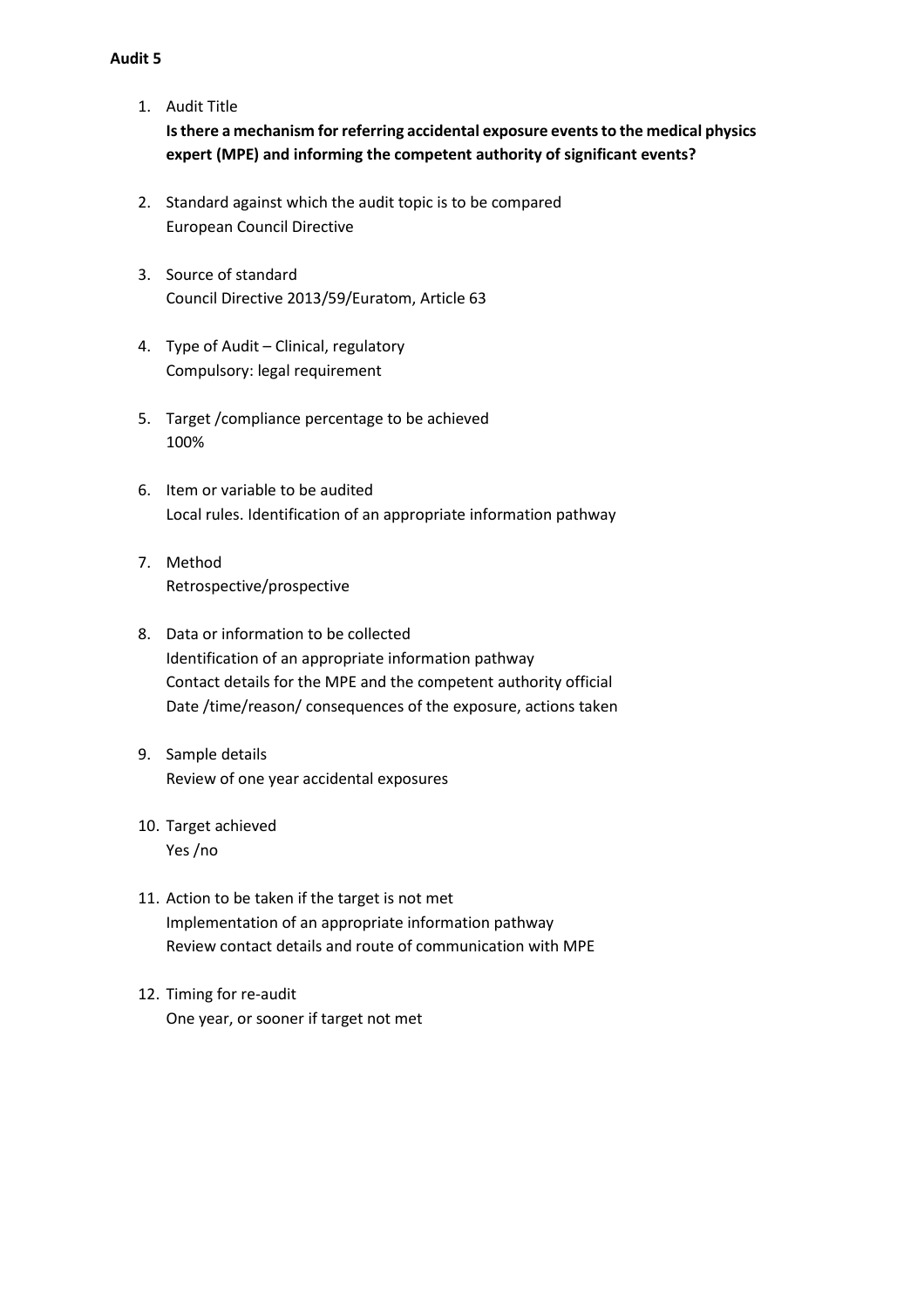1. Audit Title

**Does the department utilise criteria provided by the relevant radiation protection competent authority for what constitutes an accidental or unintended significant exposure?**

- 2. Standard against which the audit topic is to be compared Council Directive
- 3. Source of standard Council Directive 2013/59/Euratom, Article 63
- 4. Type of Audit Clinical, regulatory Compulsory. Legal requirement
- 5. Target /compliance percentage to be achieved 100%
- 6. Item or variable to be audited Local rules. Criteria defining significant accidental or unintended exposures, as provided by the relevant radiation protection competent authority
- 7. Method Retrospective/prospective
- 8. Data or information to be collected Criteria defining accidental or unintended exposures of significance Date/time/cause/consequences of each exposure
- 9. Sample details One year review of above
- 10. Target achieved Yes /no
- 11. Action to be taken if the target is not met. Implementation of such a resource, liaison with radiation protection competent authority for guidance
- 12. Timing for re-audit One year, or sooner if target not met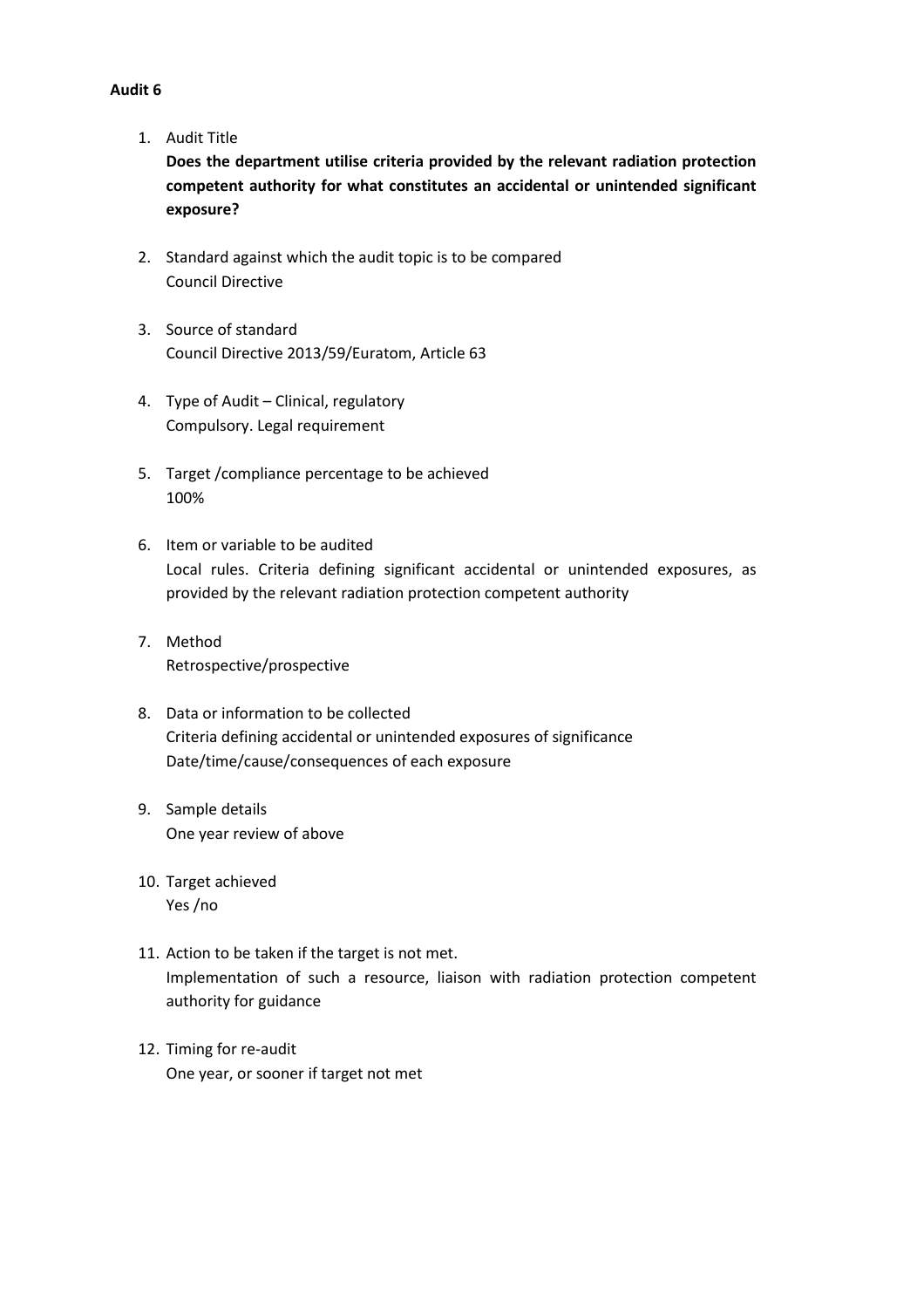1. Audit Title

**Is there evidence for appropriate training for individuals with delegated responsibility (in the case of non-radiologists), for the justification process?**

- 2. Standard against which the audit topic is to be compared Council Directive
- 3. Source of standard Council Directive 2013/59/Euratom, Article 57
- 4. Type of Audit Clinical, regulatory Compulsory. Legal requirement
- 5. Target /compliance percentage to be achieved 100% here would be an aspirational standard, a local standard here can be arrived at by prior agreement with all involved parties
- 6. Item or variable to be audited Local rules: training requirements for delegated non-radiologists; types of procedures suitable for justification
- 7. Method: Retrospective /Prospective /Other
- 8. Data or information to be collected Identification of procedures that are delegated for justification Identification for a training programme for delegated non-radiologists Components of the programme Method by which participant is shown to be safe Number of participants Percentage of participants who complete the course successfully, reasons for failure
- 9. Sample details One-year review of the above
- 10. Target achieved Yes /no
- 11. Action to be taken if the target is not met

Creation of a training programme for non-radiologists to whom justification is delegated

Review of processes and selection around types of procedure suitable for nonradiologist justification

12. Timing for re-audit One year, or sooner if target not me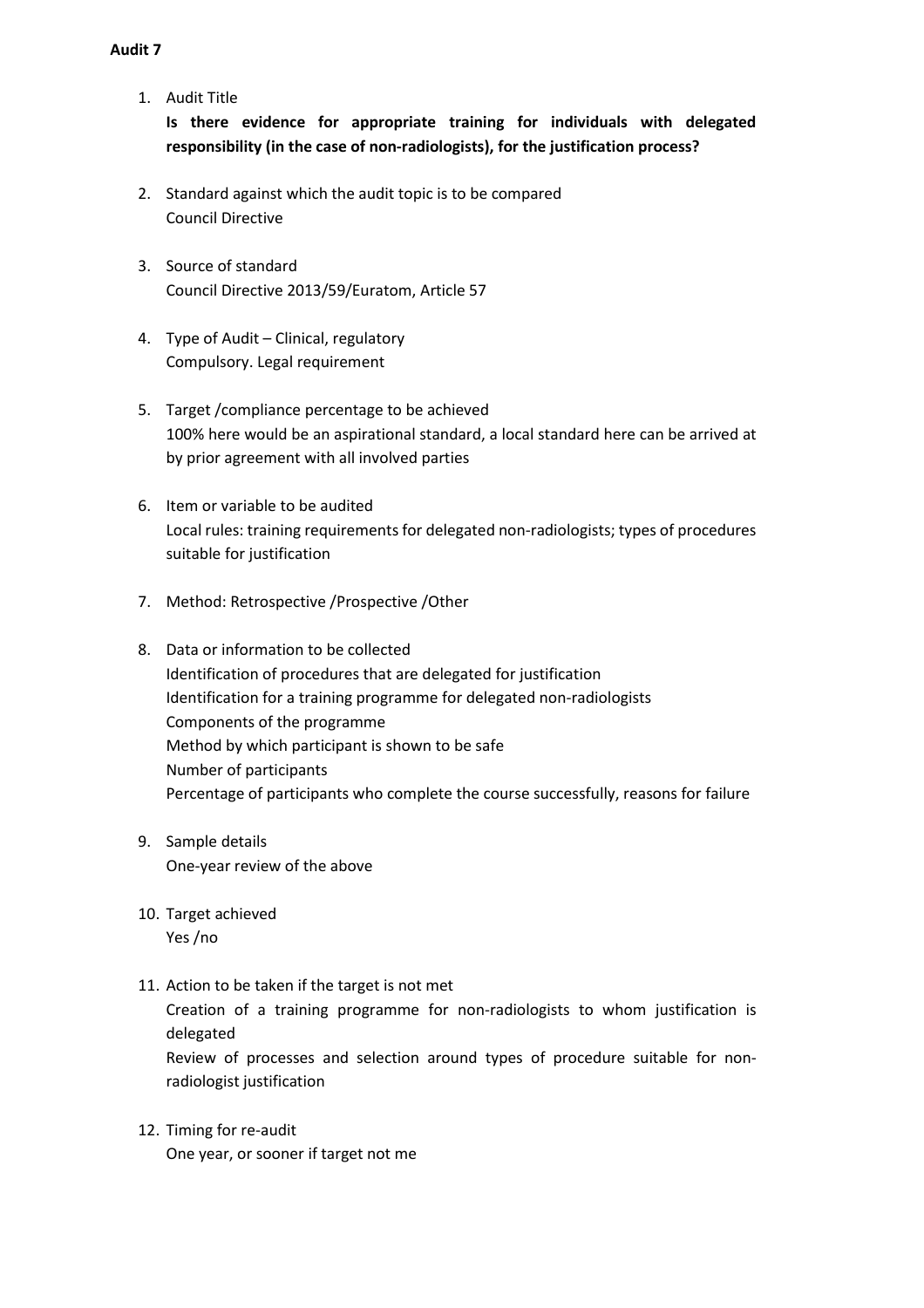1. Audit Title

**Is there a departmental mechanism to confirm and document the non-pregnancy status of individuals undergoing medical exposures?**

- 2. Standard against which the audit topic is to be compared Council Directive
- 3. Source of standard Council Directive 2013/59/Euratom, Article 62
- 4. Type of Audit Clinical, regulatory Compulsory: legal requirement
- 5. Target /compliance percentage to be achieved 100%
- 6. Item or variable to be audited Request form /Order comms
- 7. Method: Retrospective /Prospective /Other
- 8. Data or information to be collected Identification of a place on the request form /order comms for the practitioner or operator to record the patient's date of (first day of) the last menstrual period. Ensure that the data is entered, signed, dated
- 9. Sample details One-month review of request forms /order comms
- 10. Target achieved Yes /no
- 11. Action to be taken if the target is not met Amendment to include place for this data on the request form Appropriate staff training to ensure that the data is always recorded
- 12. Timing for re-audit One year, or sooner if target not met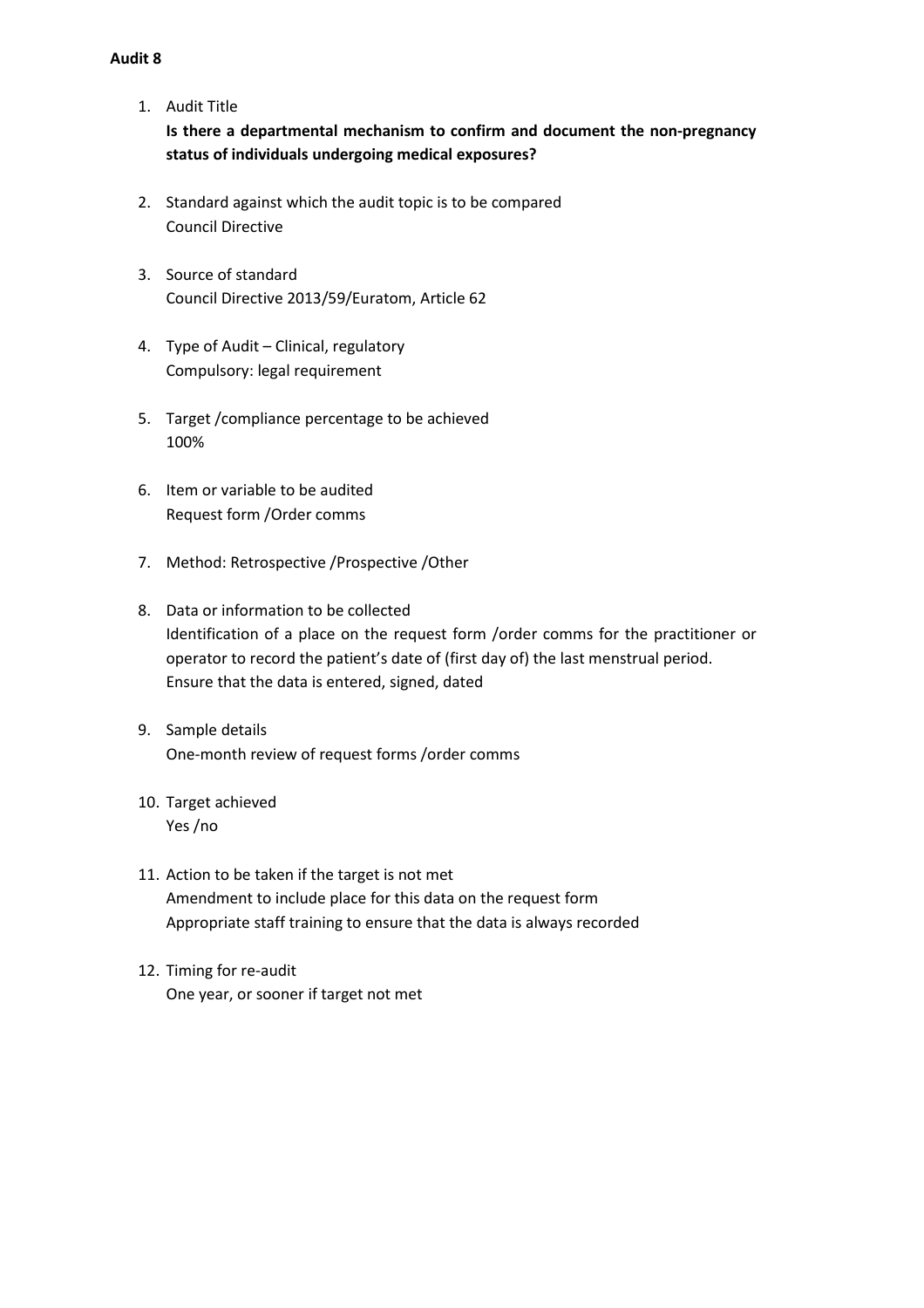- 1. Audit Title **Is there a written protocol for the identification of who is responsible for the justification process?**
- 2. Standard against which the audit topic is to be compared Council directive
- 3. Source of standard Council Directive 2013/59/ Euratom, Article 57
- 4. Type of Audit Clinical, regulatory Compulsory: legal requirement
- 5. Target /compliance percentage to be achieved 100%
- 6. Item or variable to be audited Request form / order comms
- 7. Method: Retrospective /Prospective /Other
- 8. Data or information to be collected Confirmation of appropriate place on the request form for justification by practitioner Confirmation that this has been completed by appropriate person, signed, dated
- 9. Sample details One-month request form /order comms
- 10. Target achieved Yes/ no
- 11. Action to be taken if the target is not met Redesign of the request form/order comms, education relevant staff Ensure that the justification practitioner has authorised the procedure Confirm those practitioners authorised to justify specific procedure
- 12. Timing for re-audit One year, or sooner if target is not met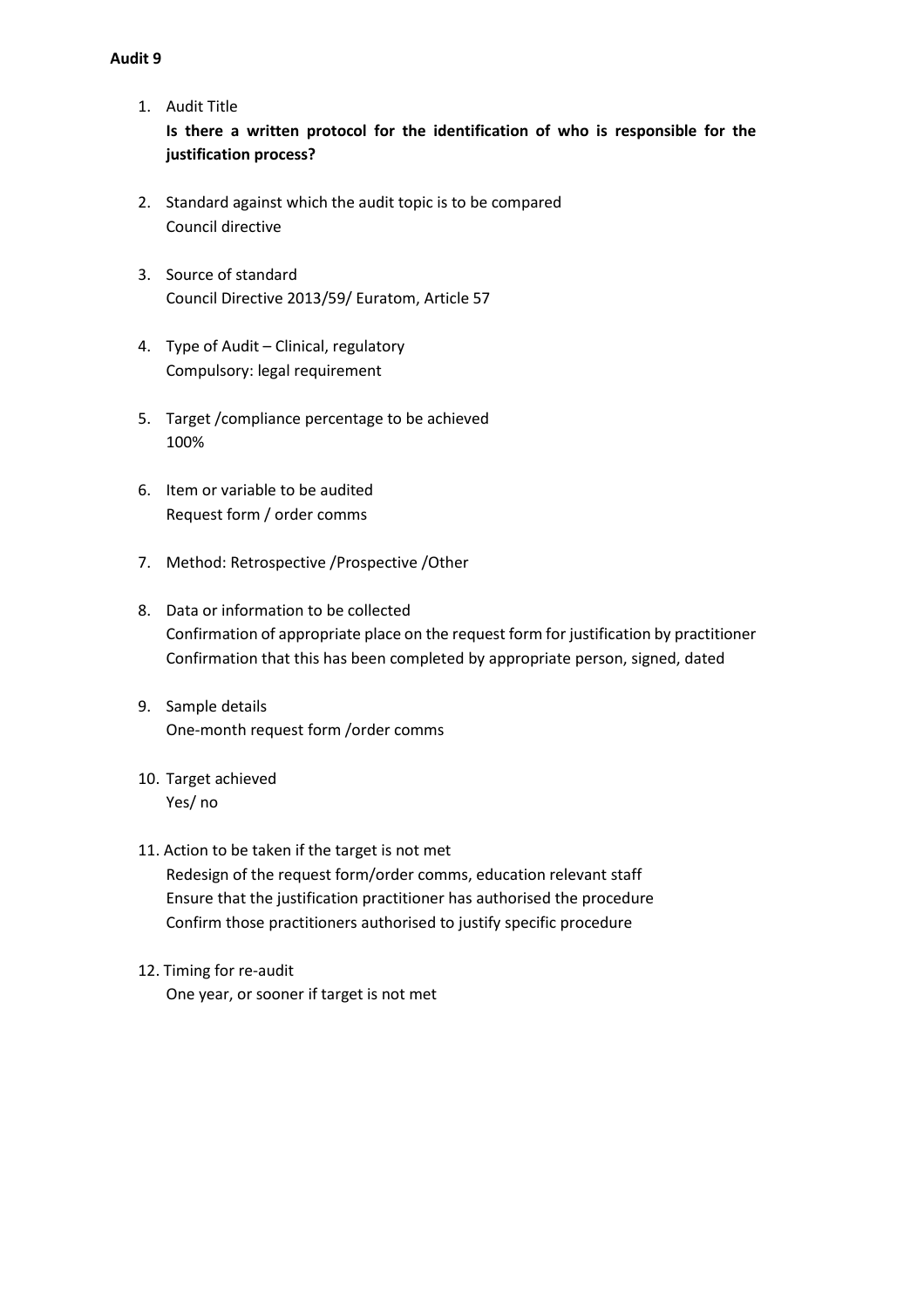- 1. Audit Title **For radiation exposure related to health screening by invitation on asymptomatic individuals, is there a local policy affirming justification by a competent authority?**
- 2. Standard against which the audit topic is to be compared Council Directive
- 3. Source of standard Council Directive 2013/59/Euratom, Article 55.2.h
- 4. Type of Audit Clinical, regulatory Compulsory. Legal requirement
- 5. Target /compliance percentage to be achieved 100%
- 6. Item or variable to be audited Confirmation of a certified programme on health screening, or specific documented justification for that individual by the practitioner, in consultation with the referrers following guidelines from the relevant medical society and the competent authority
- 7. Method: Retrospective /Prospective /Other
- 8. Data or information to be collected Policy on health screening or individual justification by a competent authority (see above) Relevant criteria Patient numbers
- 9. Sample details Three-month review of above
- 10. Target achieved Yes /no
- 11. Action to be taken if the target is not met Implementation of a policy on health screening or justification process involving practitioner/referrer and a competent authority
- 12. Timing for re-audit One year, or sooner if target not met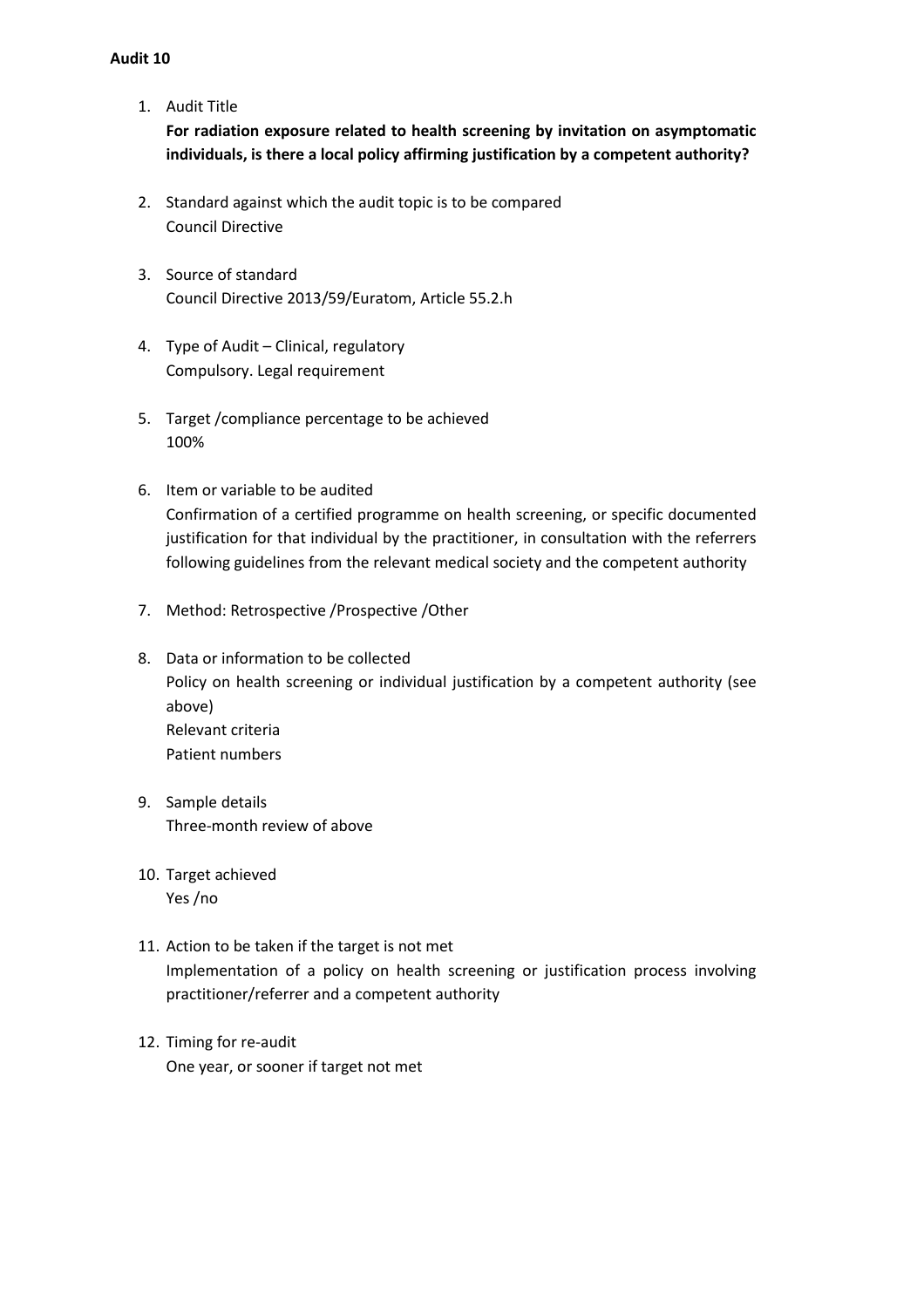- 1. Audit Title **What percentage of studies involving ionising radiation are justified in advance of being performed?**
- 2. Standard against which the audit topic is to be compared European Council Directive
- 3. Source of standard Council Directive 2013/59/Euratom, Article 55
- 4. Type of Audit Clinical, regulatory Compulsory. Legal requirement
- 5. Target /compliance percentage to be achieved 100%
- 6. Item or variable to be audited Request forms /order comms: justification practitioner identification
- 7. Method: Retrospective/prospective
- 8. Data or information to be collected Request forms /order comms: justification practitioner identification Percentage correctly completed and verified
- 9. Sample details One-month review of the above
- 10. Target achieved Yes /no
- 11. Action to be taken if the target is not met Amendment of request forms / order comms Education of individuals involved in justification, review of justification practitioners identity/qualifications
- 12. Timing for re-audit One year, or sooner if target not met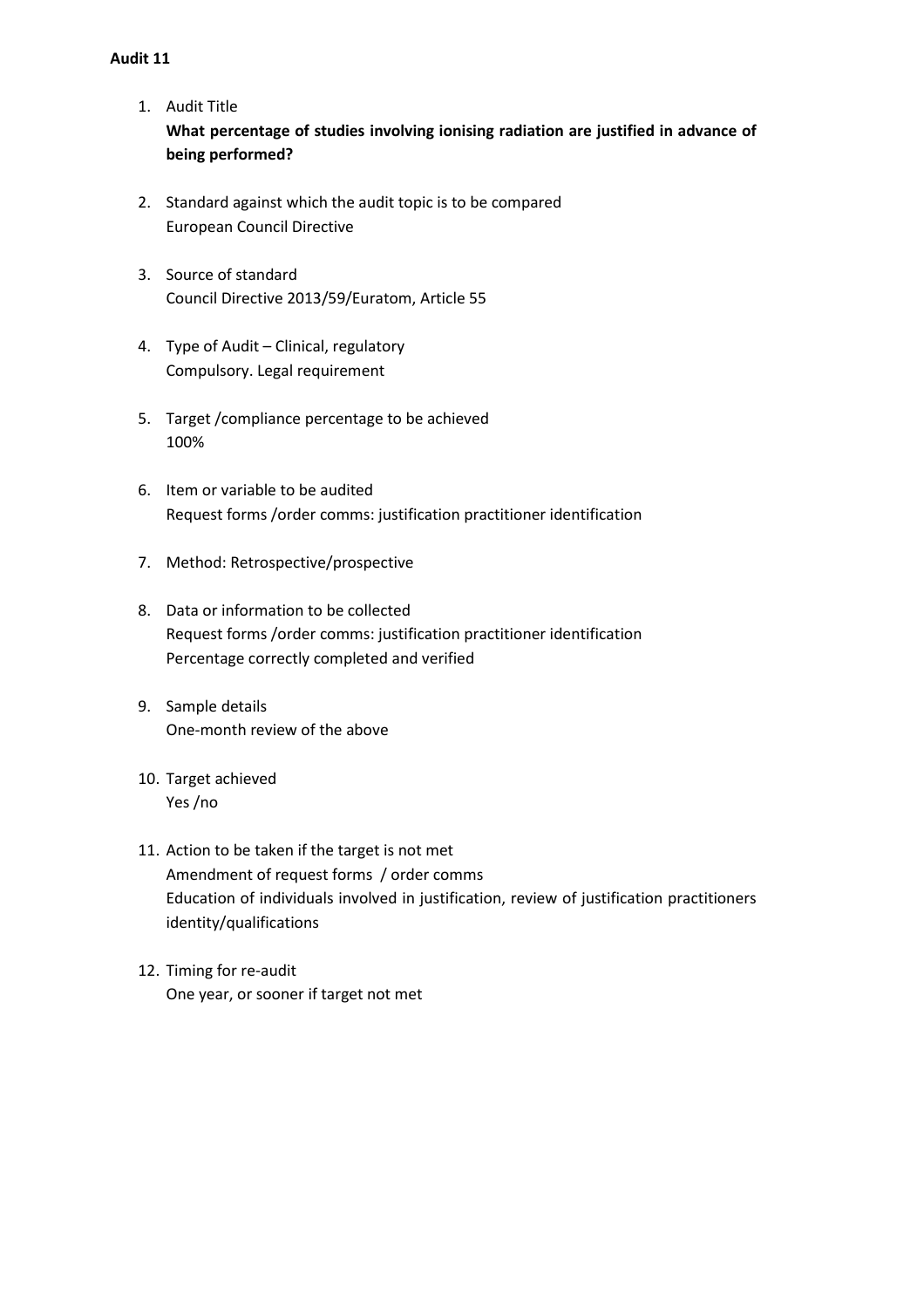- 1. Audit Title **What mechanism exists on the request form for contacting referrers to permit preexposure justification discussions to occur if necessary?**
- 2. Standard against which the audit topic is to be compared European Council Directive
- 3. Source of standard Council Directive 2013/59/Euratom, Article 55
- 4. Type of Audit Clinical, regulatory Compulsory: legal requirement
- 5. Target /compliance percentage to be achieved 100%
- 6. Item or variable to be audited Request form / order comms Relevant communication data pathway documented clearly
- 7. Method: Retrospective /Prospective /Other
- 8. Data or information to be collected Request form / order comms Relevant communication data pathway Referrer name/location/phone/email information, all clearly legible Percentage of each correctly completed
- 9. Sample details One-month review of the above
- 10. Target achieved Yes /no
- 11. Action to be taken if the target is not met. Revision of request form / order comms to include pertinent contact information for referrer Education of referrers around importance (and legal requirement) of provision of contact details
- 12. Timing for re-audit One year, or sooner if target not met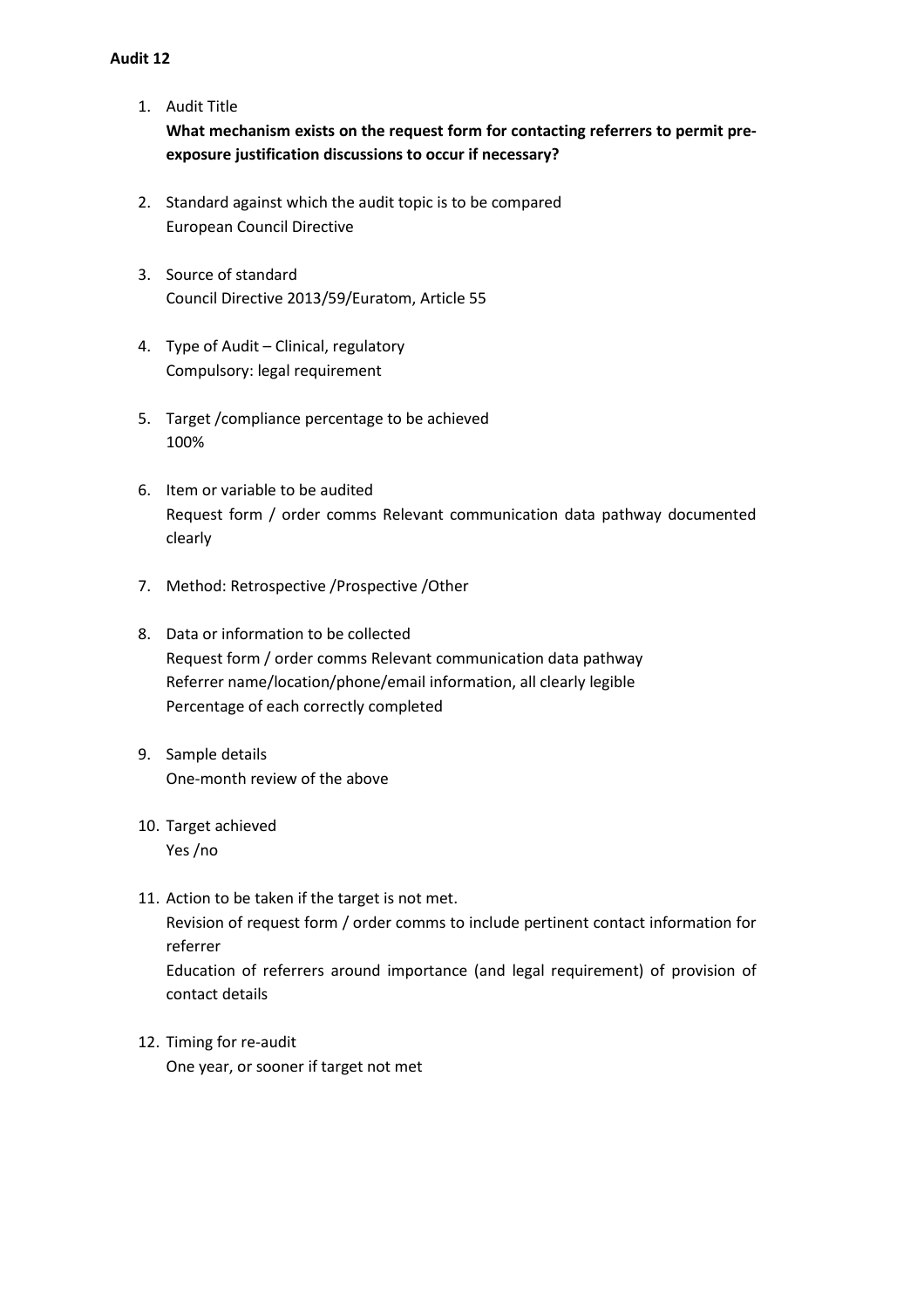1. Audit Title

**Is there a written protocol for who may be responsible for justification of X-ray /fluoroscopic /ionising interventional radiological procedures?**

- 2. Standard against which the audit topic is to be compared European Council Directive
- 3. Source of standard Council Directive 2013/59/Euratom, Article 57
- 4. Type of Audit Clinical, regulatory Compulsory
- 5. Target /compliance percentage to be achieved 100%
- 6. Item or variable to be audited Local rules: written protocol for delegated responsibility for the justification of fluoroscopic / ionising interventional radiological procedures
- 7. Method: Retrospective /Prospective /Other
- 8. Data or information to be collected Written protocol for responsibility for the justification of fluoroscopic / ionising interventional radiological procedures Criteria for inclusion Correlation with request forms /order comms Percentage correctly completed, signed, dated
- 9. Sample details One month as above
- 10. Target achieved Yes /no
- 11. Action to be taken if the target is not met. Establishment of a written protocol for responsibility for the justification of fluoroscopic / ionising interventional radiological procedures Review staff training, education
- 12. Timing for re-audit One year, or sooner if target not met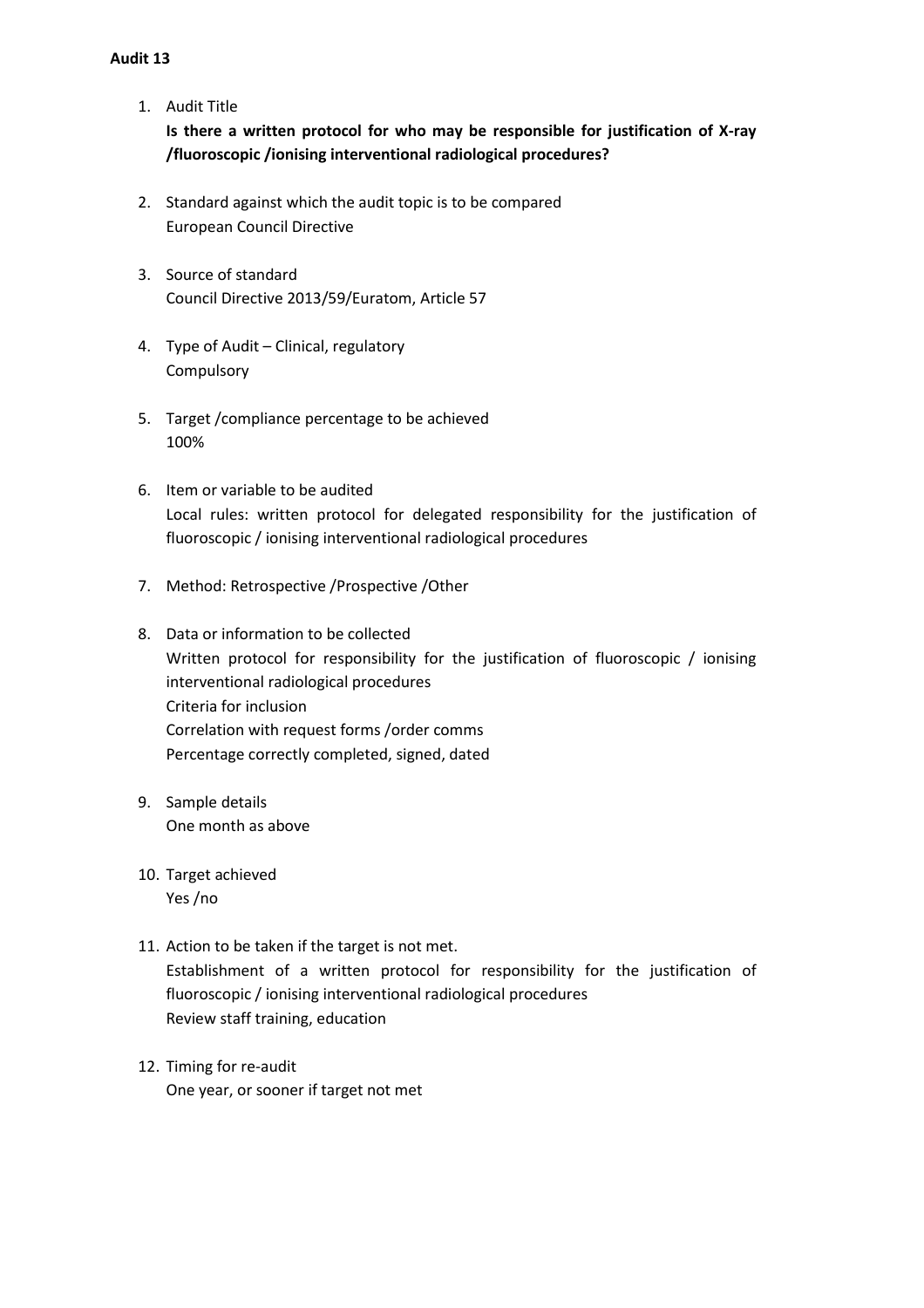- 1. Audit Title **Isthere a written protocol for who may be responsible forjustification of CT studies?**
- 2. Standard against which the audit topic is to be compared European Council Directive
- 3. Source of standard Council Directive 2013/59/Euratom, Article 57
- 4. Type of Audit Clinical, regulatory Compulsory, legal requirement
- 5. Target /compliance percentage to be achieved 100%
- 6. Item or variable to be audited Local rules: written protocol for identification of those with responsibility for the justification of CT studies
- 7. Method: prospective/retrospective
- 8. Data or information to be collected Written protocol for identification of those with responsibility for the justification of CT studies Criteria for inclusion Correlation with request forms /order comms Percentage correctly completed, signed, dated
- 9. Sample details One month as above
- 10. Target achieved Yes /no
- 11. Action to be taken if the target is not met Establishment of a written protocol for responsibility for the justification of CT studies Education of staff, staff training
- 12. Timing for re-audit One year, or sooner if target not met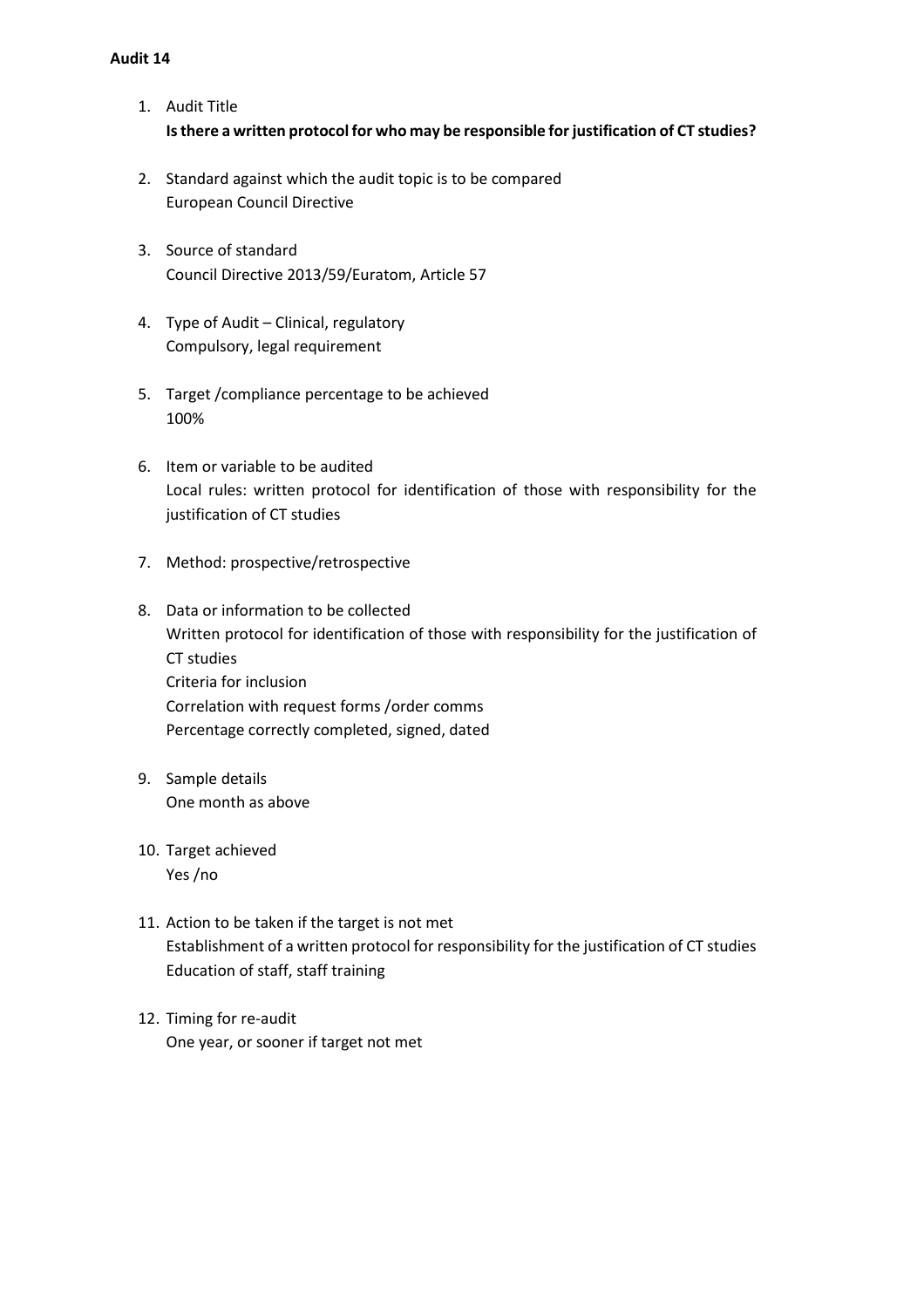- 1. Audit Title **What mechanism is used to evaluate patient dose in high dose procedures?**
- 2. Standard against which the audit topic is to be compared European Council Directive
- 3. Source of standard Council Directive 2013/59/Euratom, Article 60
- 4. Type of Audit Clinical, regulatory Compulsory. Legal requirement
- 5. Target /compliance percentage to be achieved 100%
- 6. Item or variable to be audited Calibrated, approved dose calculation systems in all high dose equipment
- 7. Method: Retrospective/prospective
- 8. Data or information to be collected Dose calculation and recording systems in CT/IR/NM systems Patient exposure results in each of these
- 9. Sample details One-month review of above
- 10. Target achieved Yes /no
- 11. Action to be taken if the target is not met. Equipment modification or replacement to install appropriate measurement systems in all high dose equipment Consultation with medical physics experts and Competent Authority
- 12. Timing for re-audit One year, or sooner if target not met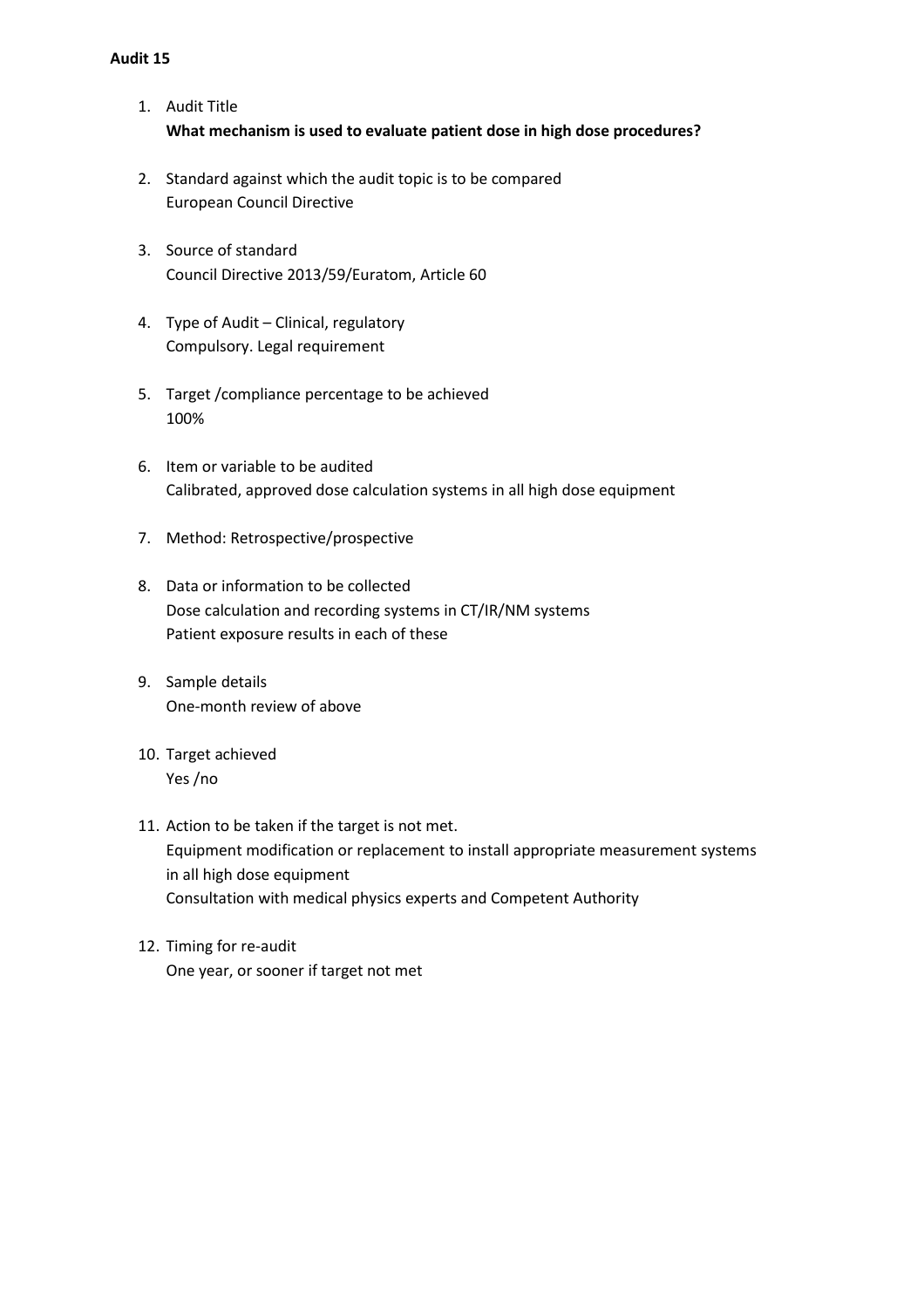1. Audit Title

**What percentage of radiodiagnostic procedures have established diagnostic reference levels (DRL)?**

2. Standard against which the audit topic is to be compared Council Directive

Please note also recent European Commission published guidelines on paediatric DRLs – this would be another suitable subject for audit European [Guidelines](http://www.eurosafeimaging.org/wp/wp-content/uploads/2018/09/rp_185.pdf) on Diagnostic Reference Levels for Paediatric Imaging

- 3. Source of standard Council Directive 2013/59/Euratom, Article 56
- 4. Type of Audit Clinical, regulatory Compulsory. Legal requirement
- 5. Target /compliance percentage to be achieved 100%
- 6. Item or variable to be audited Establishment and regular review of DRLs for all radiodiagnostic examinations
- 7. Method: Retrospective/prospective
- 8. Data or information to be collected Exposure levels for all radiodiagnostic procedures compared to DRLs Percentage in each category above the DRL
- 9. Sample details One-month review of above
- 10. Target achieved Yes /no
- 11. Action to be taken if the target is not met Remedial action to reduce exposure dose levels Equipment implications / staffing training Protocols for scanning Appropriate local reviews instigated whenever DRLs are consistently exceeded and corrective action taken without delay
- 12. Timing for re-audit

Rolling audit programme, frequency to be agreed locally and with medical physics expert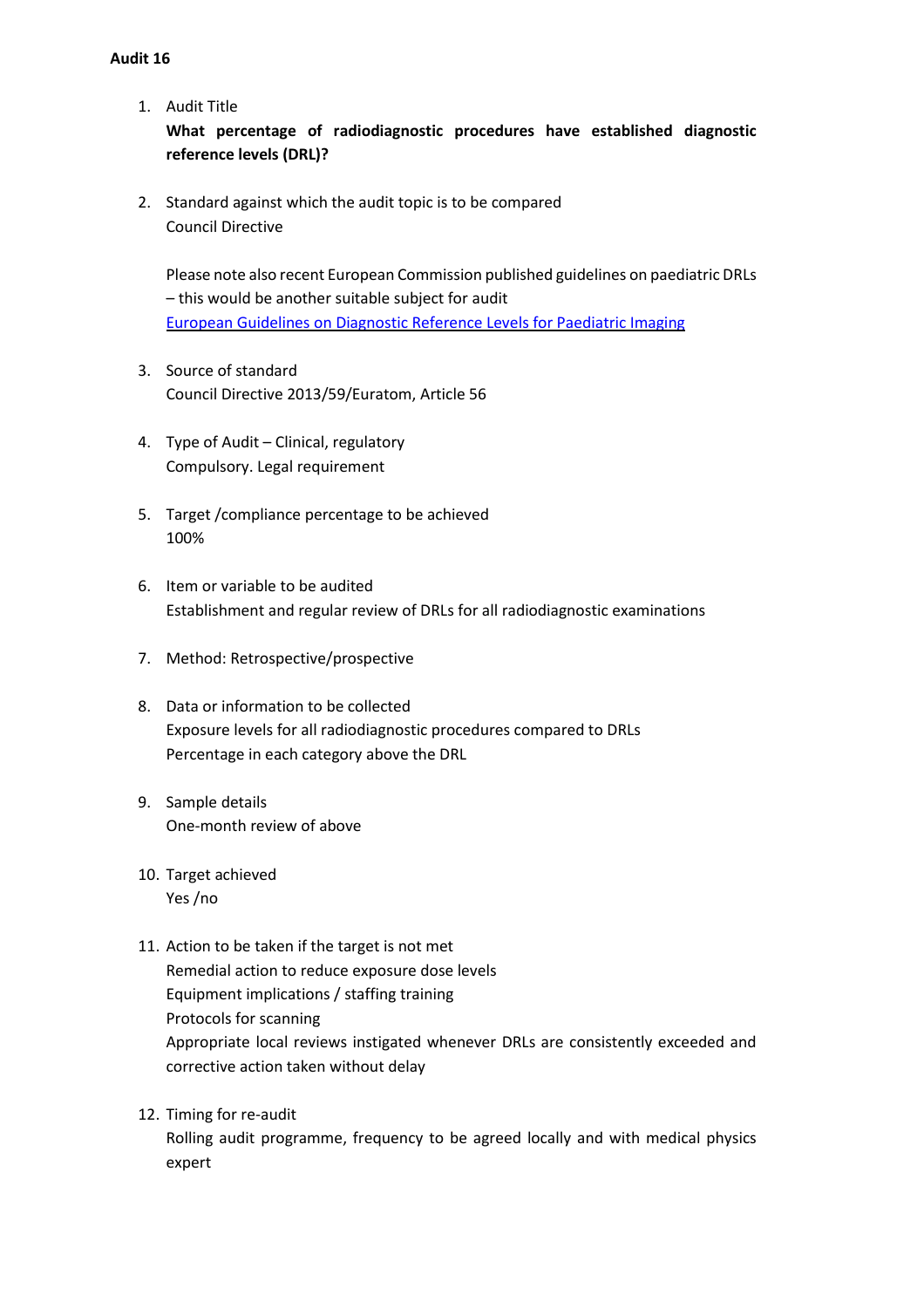- 1. Audit Title **Specific technical requirements for equipment for use in medical exposures**
- 2. Standard against which the audit topic is to be compared Council Directive

The BSSD article 60 has introduced specific requirements for new equipment, there are no current requirements for equipment replacement solely based on age (as opposed to performance, see article 60.2)

- 3. Source of standard European directive 2013/59/Euratom, Article 60
- 4. Type of audit Clinical regulatory
- 5. Target / compliance percentage to be achieved 100% - mandatory and subject to inspection
- 6. Item or variable to be audited

A number of potential audit variables, including:-

- a) Fluoroscopy equipment without a device to automatically control dose rate, or without an image intensifier, is prohibited
- b) IR equipment should have the facility to inform the practitioner of the quantity of radiation produced during the procedure
- c) IR/CT equipment should have the facility to inform the practitioner at the end of the procedure of relevant parameters for assessing patient dose
- d) IR/CT equipment has the capacity to transfer the above information to the record of the examination

Please note there are a number of exemptions detailed within the BSSD, these should be referred to prior to auditing

- 7. Method: Retrospective/Prospective/Other Assessment of all existing/prospective equipment
- 8. Data or information to be collected See above
- 9. Sample details (number of patients, collection time period) See above
- 10. Target achieved (yes/no/not applicable) Y or N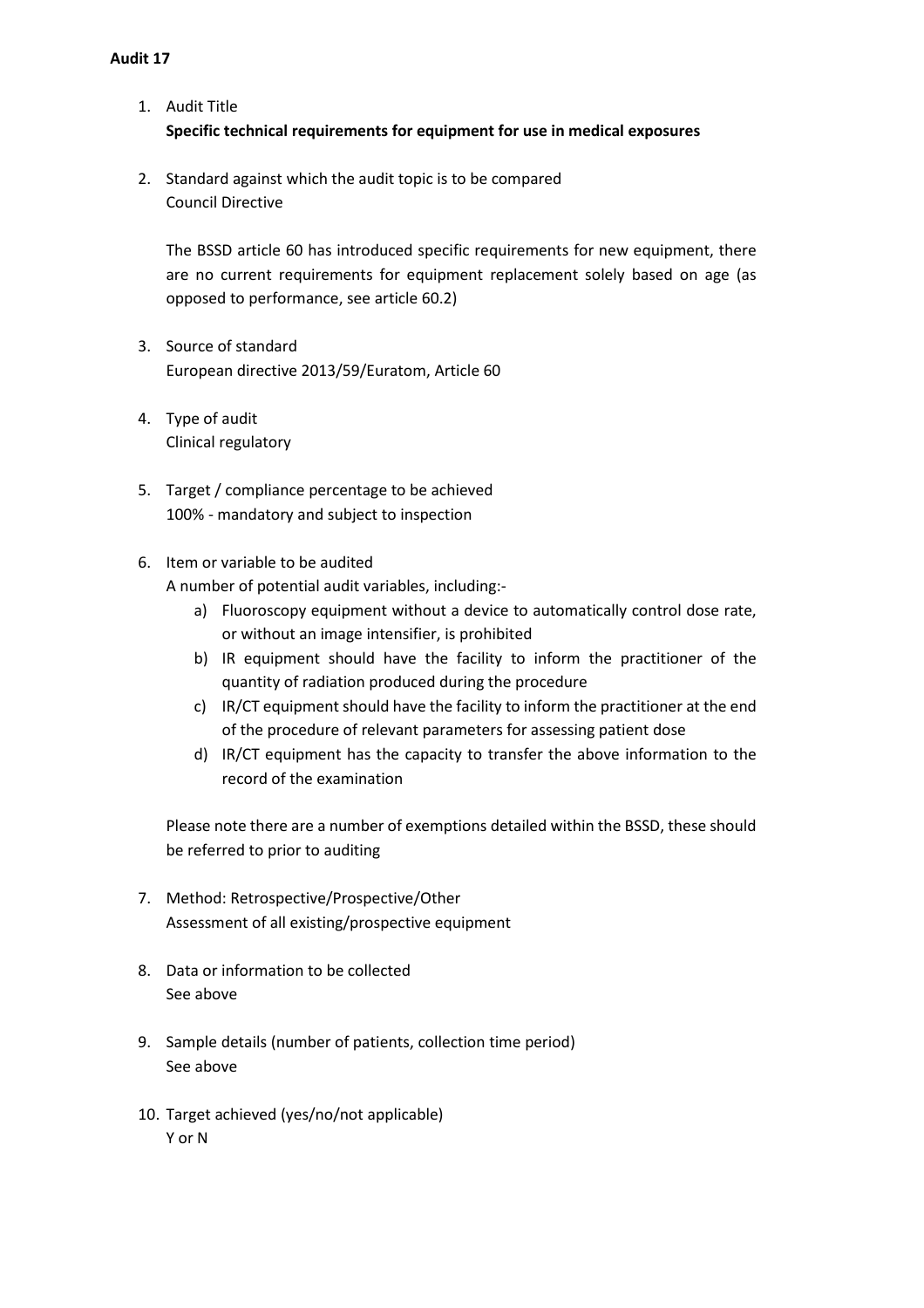11. Actions to be taken if the target is not met

If N, this is an important issue which needs urgent review and discussion with appropriate authorities/regulatory bodies and likely investment in new, updated equipment

12. Timing for re-audit (yes/no/not applicable)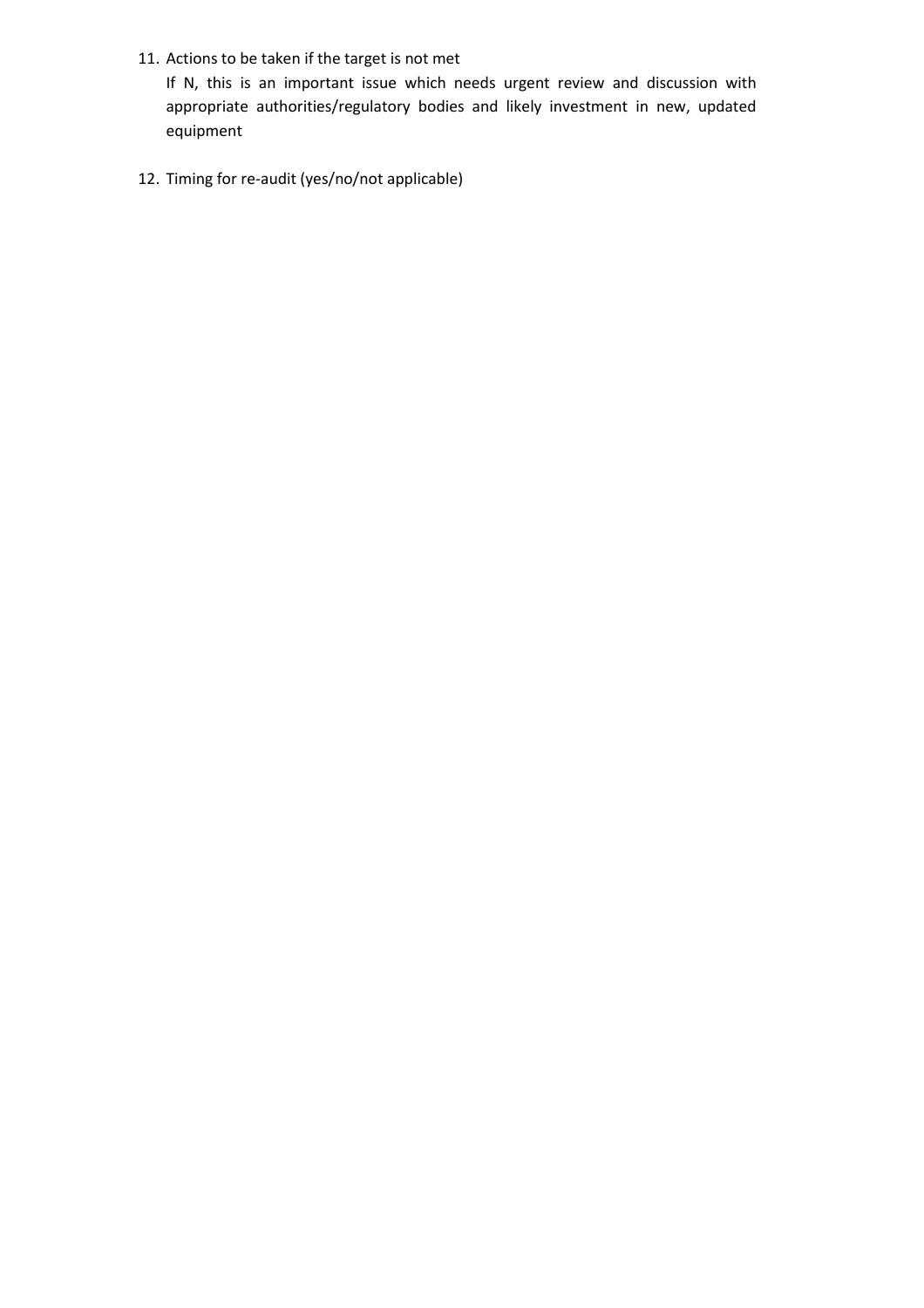- 1. Audit Title **Eye lens dose limits for occupational exposure**
- 2. Standard against which the audit topic is to be compared The BSSD modifies the occupational dose limit for the eye lens to 20 mSv/year from the previous value of 150 mSv/year. Special circumstances exist, allowing 100 mSv over 5 years, subject to a maximum dose of 50 mSv in a single year. Please note new lens dose limits for apprentices and students also (Article 11)
- 3. Source of standard Council Directive 2013/59/Euratom Article 9
- 4. Type of audit Regulatory
- 5. Target / compliance percentage to be achieved 100%
- 6. Item or variable to be audited Local protocols/procedures, implemented and updated Measurement of occupational dose exposure
- 7. Method: Retrospective or prospective
- 8. Data or information to be collected Personal eye dosimetry measurements
- 9. Sample details Eye dosimetry measurements for individuals/radiologists with potential high dose ionising lens exposure e.g. interventional radiology
- 10. Target achieved (yes / no)
- 11. Actions to be taken if the target is not met If target not met the cause must be identified. Review protocols and procedures, involve medical physicist. Education/discussion and review local radiation protective practice with relevant radiologist/individual
- 12. Timing for re-audit A continuous programme of rolling audit, with early and prompt intervention and re-audit if target is not met

Please see also audit template 22.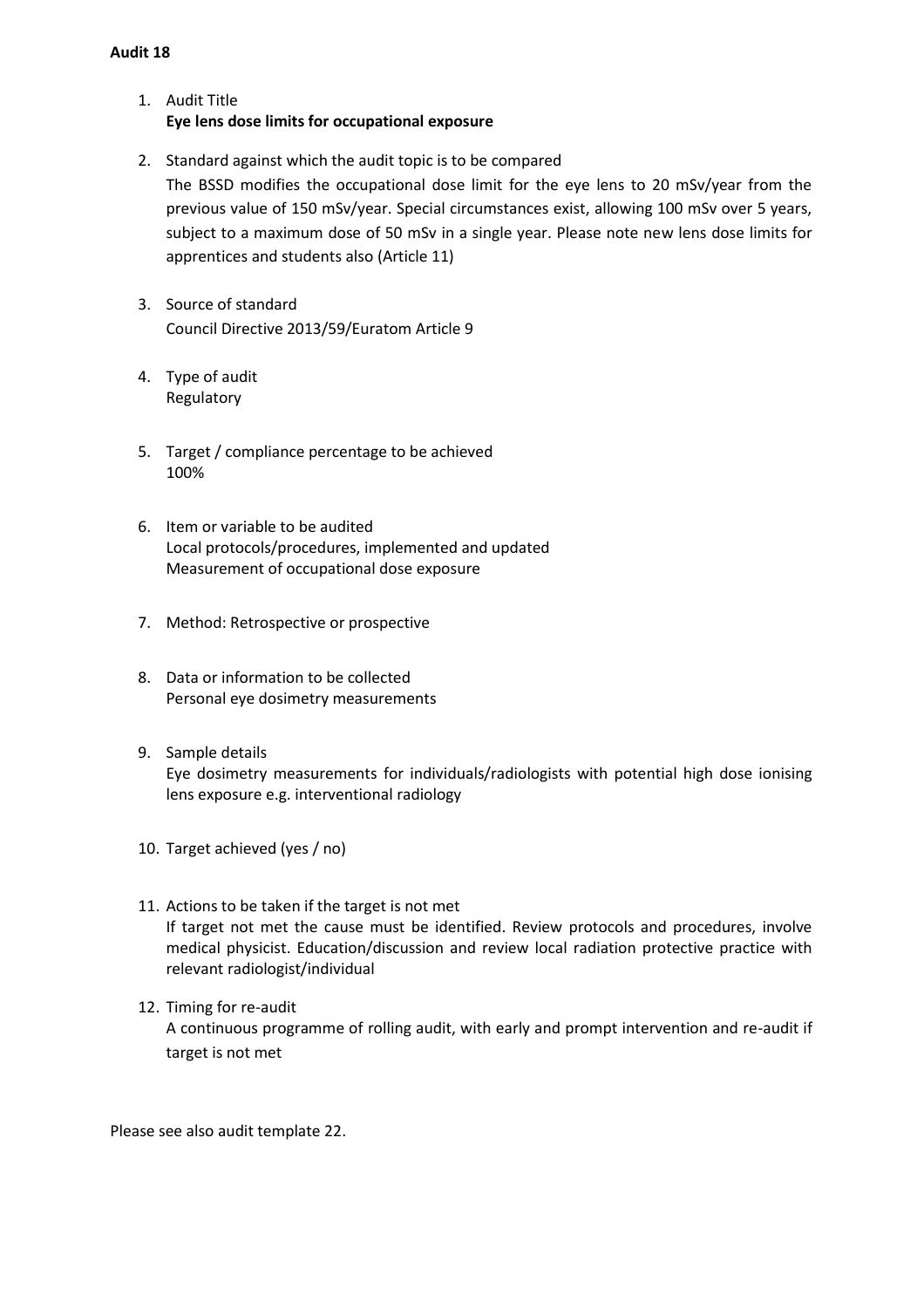- 1. Audit Title **Initial education and training in radiation protection**
- 2. Standard against which the audit topic is to be compared

All professionals involved in medical diagnostic imaging should meet the recommended level of initial education and training in radiation protection. All education and training provided for the different professions (radiologists, radiographers, nurses, clinicians, medical physicists etc) shall be documented

- 3. Source of standard Radiation Protection no. 175, Guidelines [on radiation protection education and training of](http://www.eurosafeimaging.org/wp/wp-content/uploads/2015/05/175.pdf)  [medical professionals in the European Union.](http://www.eurosafeimaging.org/wp/wp-content/uploads/2015/05/175.pdf) Council Directive 2013/59/Euratom, Article 18
- 4. Type of audit Regulatory audit
- 5. Target/compliance percentage to be achieved

Radiation protection education and training starts at the entry level to the medical, dental and other healthcare professional schools. The Euratom BSS Directive [EC, 2000, RP 116] states that 'Member States shall encourage the introduction of a course on radiation protection in the basic curriculum of medical and dental schools'. Radiation protection courses should, however, have a different orientation and content for medical and dental students. Appropriate courses should be available to junior doctors, nurses, radiographers, etc.

- 6. Item or variable to be audited Local and national protocol and documentation on relevant initial theory and training in radiation protection
- 7. Method: Retrospective /prospective
- 8. Data or information to be collected Data from staff records and/or national curricula
- 9. Sample details List of all relevant staff with records on education and year of examination
- 10. Target achieved Yes/No
- 11. Action to be taken if target not met If target not met the cause must be identified. Review content/provision of staff relevant curricula at local/national level
- 12. Timing for re-audit If target not met a re-audit should be done within one year. If met, the re-audit could be done every two years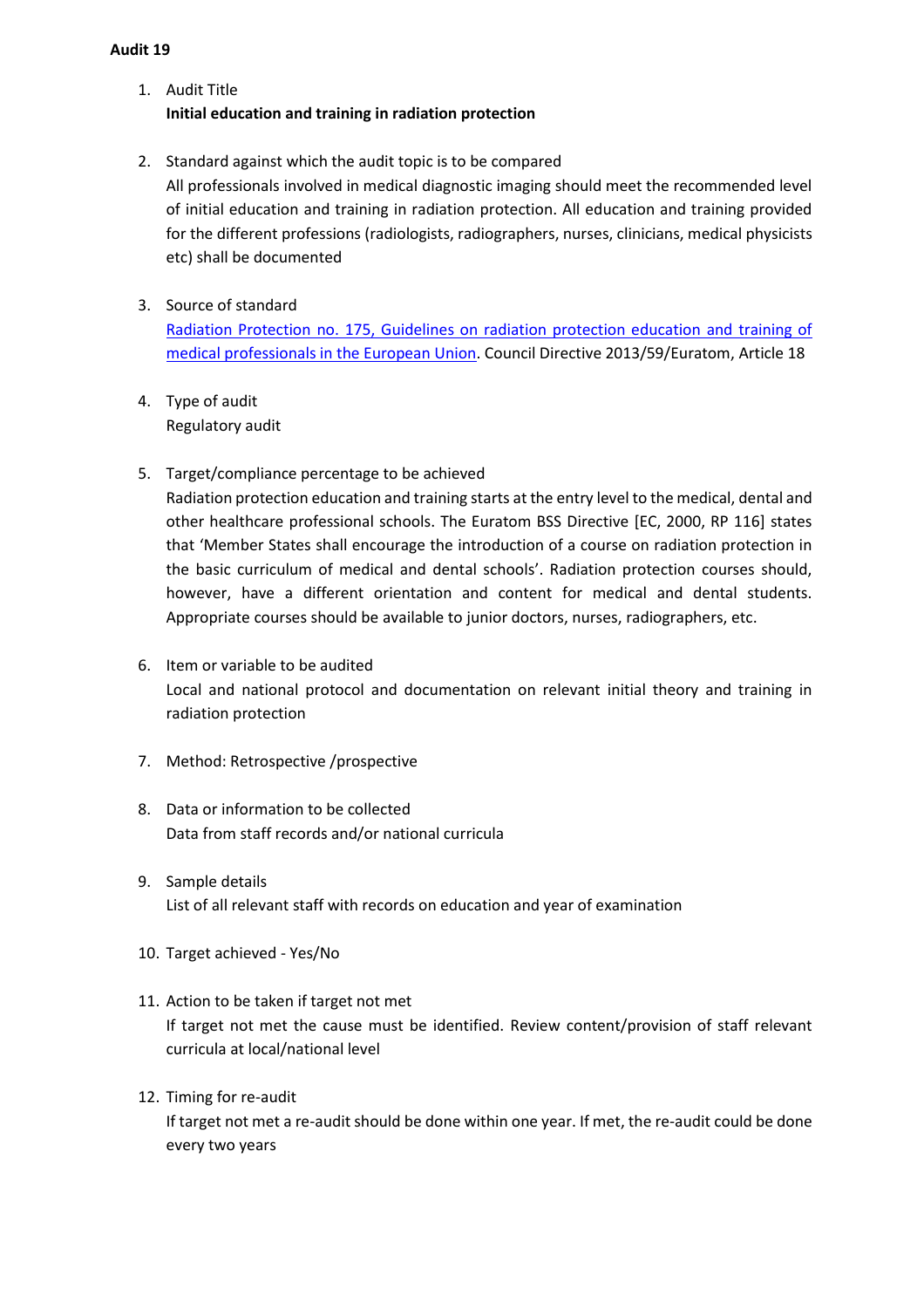1. Audit Title

**Assessment of education plus training in radiation protection (including setting up national curricula, diplomas, formal qualifications), doses and side effects (including awareness of doses/risk by justifying staff)**

- 2. Standard against which the audit topic is to be compared. Each member state should arrange a program of continuous education in radiation protection for radiology departmental staff involved in any aspect of radiation protection.
- 3. Source of standard Council Directive 2013/59/Euratom. Local/national agreed process.
- 4. Type of audit clinical/regulatory Regulatory
- 5. Target / compliance percentage to be achieved 100% (compulsory)
- 6. Item or variable to be audited Participation, education in local and/or national program, program of assessment/compliance as appropriate
- 7. Method: Retrospective / Prospective / Other Inspection of the education tool Levels of compliance/assessment amongst staff
- 8. Data or information to be collected Existence of an education programme, contents, review
- 9. Sample details All staff involved in radiation protection
- 10. Target achieved (yes / no)
- 11. Actions to be taken if the target is not met. Establish, review local/national training programme
- 12. Timing for re-audit (yes / no / not applicable) In one year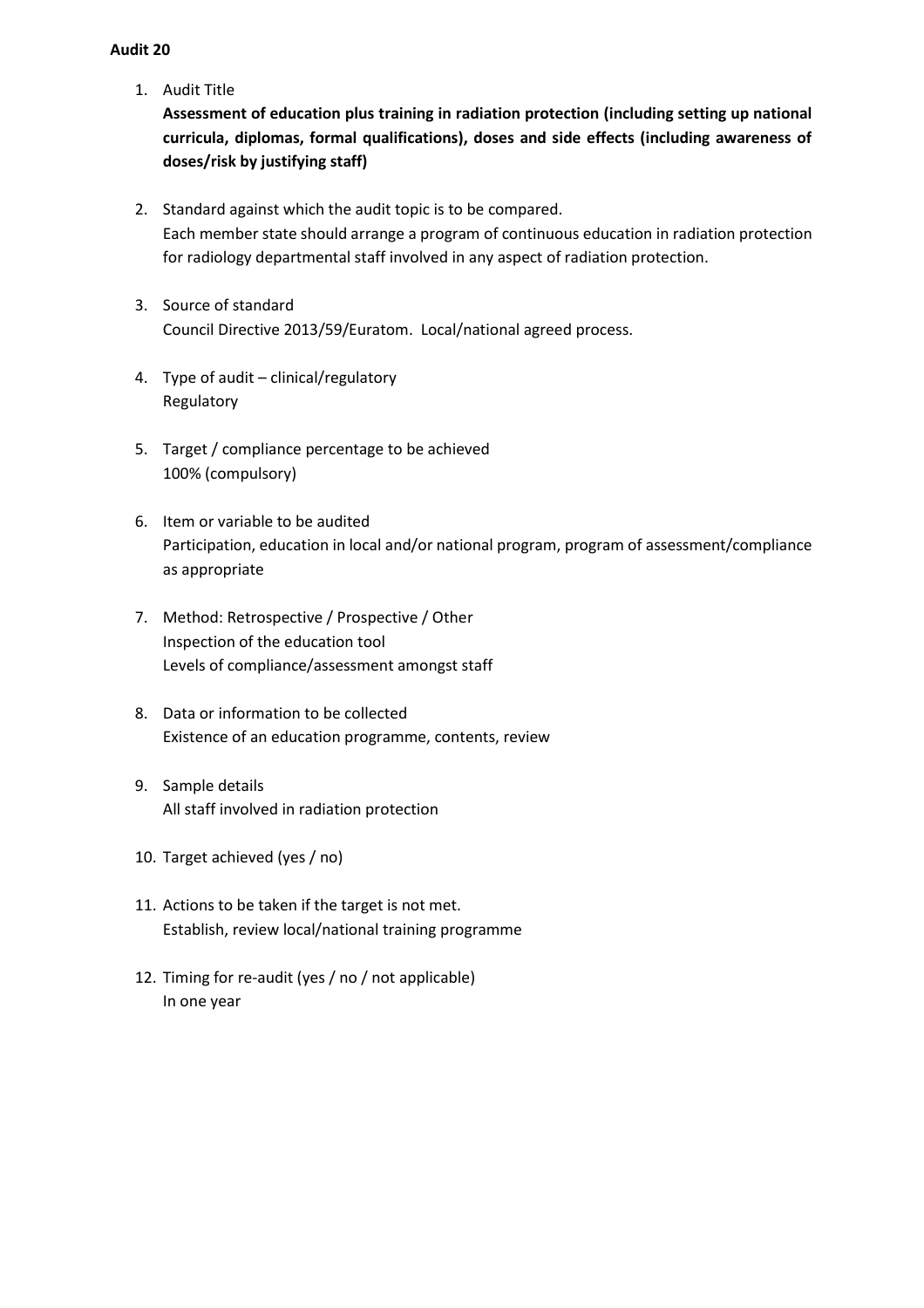- 1. Audit Title **Provision of clinical information to support justification**
- 2. Standard against which the audit topic is to be compared Each imaging request involving ionising radiation should undergo a justification process. For accurate justification radiologists/radiographers need to know the exam related clinical data including previous imaging findings. These are important in reporting as well as planning the most appropriate radiological examination and protocolling accordingly
- 3. Source of standard Council Directive 2013/59/Euratom, Article 55
- 4. Type of audit clinical/regulatory Regulatory
- 5. Target / compliance percentage to be achieved 100% (compulsory)
- 6. Item or variable to be audited All ionising radiological procedures (non-ionising procedures can also be included, although these are not currently covered by the justification process)
- 7. Method Retrospective or prospective
- 8. Data or information to be collected Review consecutive clinical request forms, clinical information provided should be:
	- Concise, pertinent
	- With relevant, coherent information in logical structure
	- With a clear clinical question and indication of clinical urgency
	- Without irrelevant information, including relevant previous history (imaging, medical)
- 9. Sample details (number of patients, collection time period) 100 request forms
- 10. Target achieved (yes / no)
- 11. Actions to be taken if the target is not met Education for referrers
- 12. Timing for re-audit (yes / no / not applicable) One year, or sooner if target not met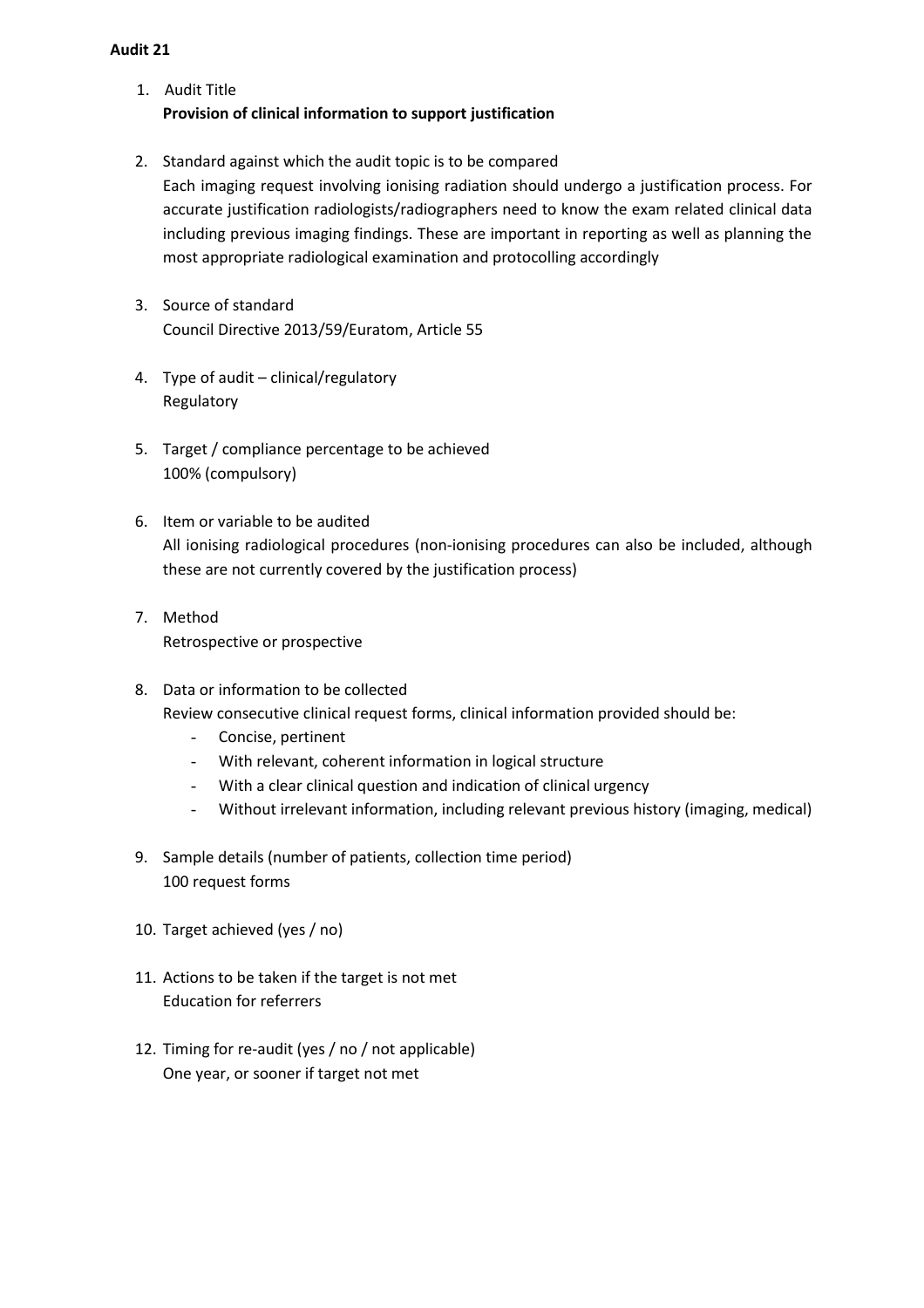#### **Staff Dosimetry Audit**

#### **Definitions** *(Council Directive 2013/59/Euratom, December 2013)*

- "occupational exposure" means exposure of workers, apprentices and students, incurred in the course of their work;
- "dose constraint" means a constraint set as a prospective upper bound of individual doses, used to define the range of options considered in the process of optimisation for a given radiation source in a planned exposure situation;
- "dose limit" means the value of the effective dose (where applicable, committed effective dose) or the equivalent dose in a specified period which shall not be exceeded for an individual;
- category A: those exposed workers who are liable to receive an effective dose greater than 6 mSv per year or an equivalent dose greater than 15 mSv per year for the lens of the eye or greater than 150 mSv per year for skin and extremities;
- category B: those exposed workers who are not classified as category A workers.

|                        | <b>Staff</b>  | <b>Students</b><br>and<br>apprentices |
|------------------------|---------------|---------------------------------------|
| Effective dose (mSv)   | $20^{(*)(1)}$ | 6                                     |
| Eye lens dose (mSv)    | $20^{(2)}$    | 15                                    |
| Skin/Extremities (mSv) | 500           | 150                                   |

(\*) *in the case of pregnant workers, the maximum dose to the unborn child is set at 1mSv.*

(1) *a higher effective dose of up to 50 mSv may be authorised by the competent authority in a single year, provided that the average annual dose over any five consecutive years, including the years for which the limit has been exceeded, does not exceed 20 mSv***.** 

(2) *or 100 mSv in any five consecutive years subject to a maximum dose of 50 mSv in a single year.*

Member States shall require the undertaking or, in the case of outside workers, the employer, to decide on the categorisation of individual workers prior to their taking up work that may give rise to exposure, and to regularly review this categorisation on the basis of working conditions and medical surveillance. The distinction shall also take into account potential exposures.

Targets are to be locally derived and agreed as directed by the Council Directive.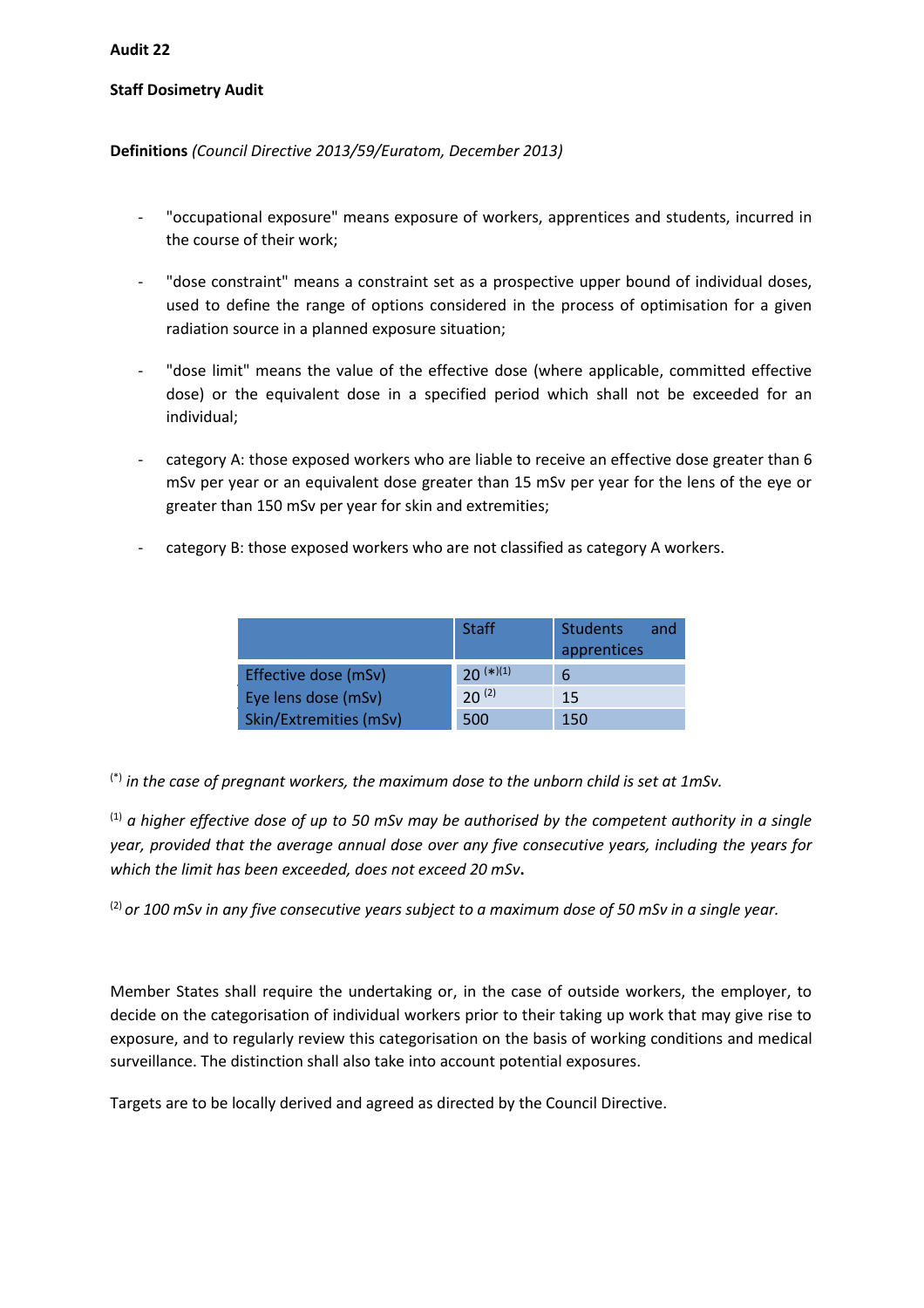|                                                                     | Comments  |
|---------------------------------------------------------------------|-----------|
| Are occupationally exposed staff monitored                          | Yes       |
|                                                                     | No.       |
|                                                                     | Partially |
| Are occupationally exposed staff classified in a specific           | Yes       |
| category (A or B)                                                   | No        |
|                                                                     | Partially |
| Are outside workers also monitored as exposed                       | Yes       |
| workers employed on a permanent basis by the                        | No        |
| undertaking                                                         | Partially |
| Are staff aware of how to correctly wear the different              | Yes       |
| dosemeters                                                          | No        |
|                                                                     | Partially |
| Are dose constraint values (as optimisation tool)                   | Yes       |
| established for the occupationally exposed                          | No        |
|                                                                     | Partially |
| Are occupationally exposed staff aware of the dose                  | Yes       |
| limits                                                              | <b>No</b> |
|                                                                     | Partially |
| Are occupationally exposed staff aware of the dose                  | Yes       |
| constraint values                                                   | No.       |
|                                                                     | Partially |
| Are the results of individual monitoring communicated               | Yes       |
| to the individuals                                                  | <b>No</b> |
|                                                                     | Partially |
| Are the results of the dosimetry recorded in the                    | Yes       |
| medical records                                                     | <b>No</b> |
|                                                                     | Partially |
| What are the actions undertaken when exceeding a<br>dose constraint |           |
| In the case of accidental exposure, is there a procedure            | Yes       |
| for the readout of the dosemeter and dose results                   | No        |
| communication                                                       | Partially |
| Number of high dose alerts per year                                 |           |
|                                                                     |           |
|                                                                     |           |
| Number of times dose limit exceeded per year                        |           |

| Medical follow up of exposed workers | Yes       |
|--------------------------------------|-----------|
|                                      | No        |
|                                      | Partially |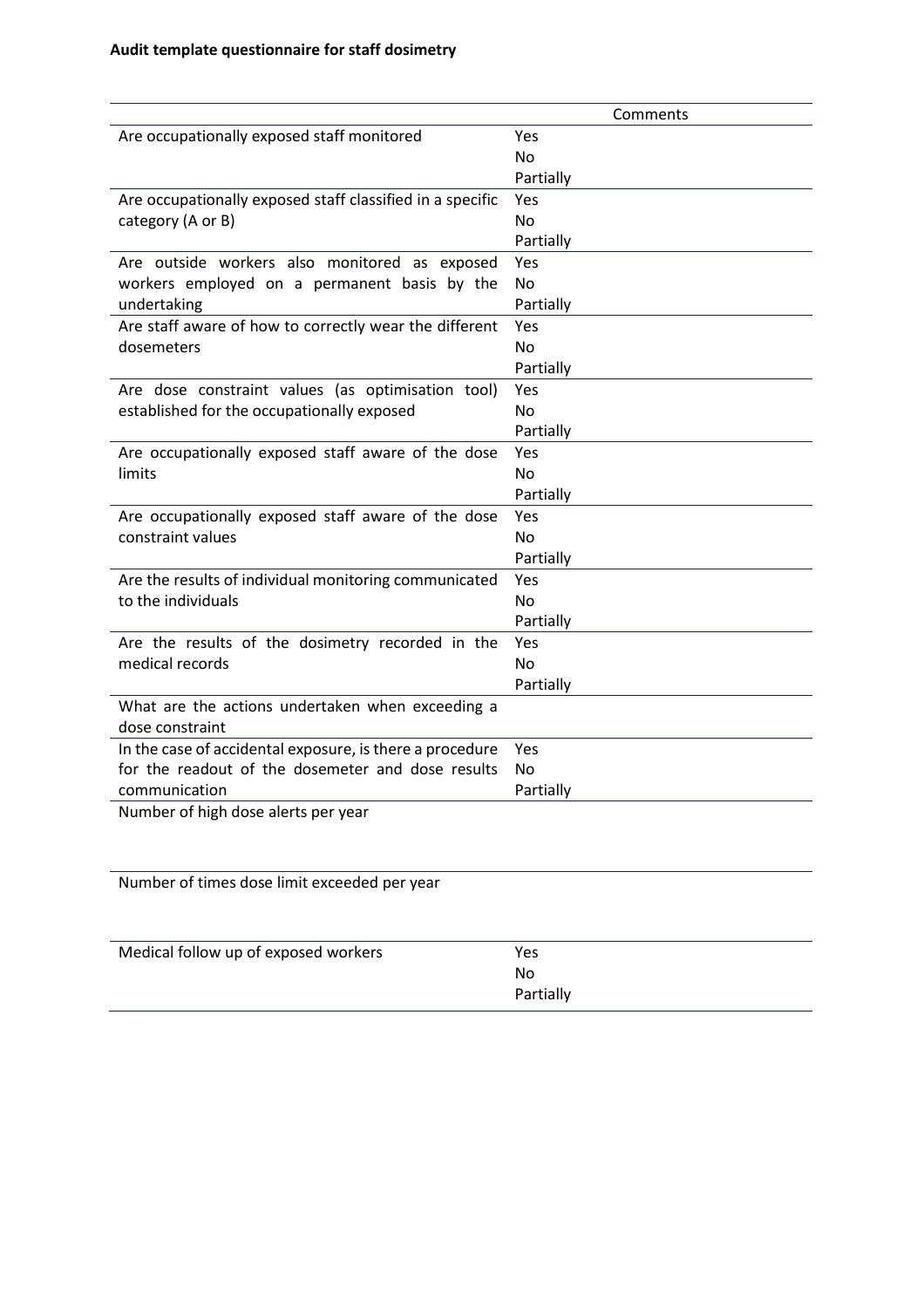# *Please specify the category of the worker (A or B) when filling out the following Table:*

|                             | Whole<br>body<br>dosemeter<br>under apron | Whole<br>body<br>dosemeter<br>over apron | <b>Extremities</b><br>dosemeter | Eye<br>lens<br>dosemeter | <b>APD</b><br>(electronic<br>personal<br>dosemeter) |
|-----------------------------|-------------------------------------------|------------------------------------------|---------------------------------|--------------------------|-----------------------------------------------------|
| Position                    |                                           |                                          |                                 |                          |                                                     |
| Type / model<br>(TLD, OSL,) |                                           |                                          |                                 |                          |                                                     |
| Frequency<br>exchange       |                                           |                                          |                                 |                          |                                                     |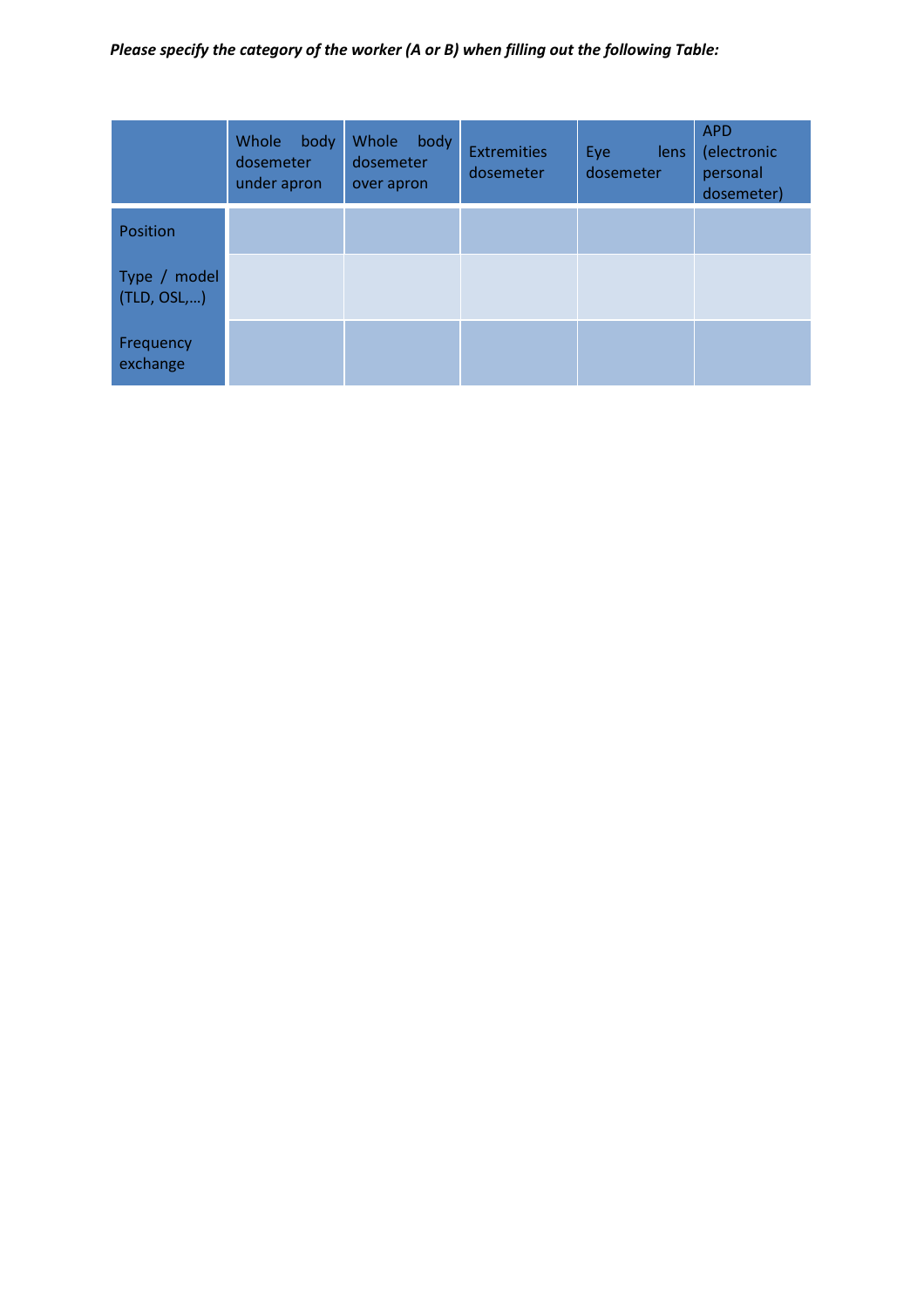#### **Evaluation of the role and responsibilities of the medical physics expert**

#### **Definitions** *(Council Directive 2013/59/Euratom, December 2013)*

"medical physics expert" means an individual or, if provided for in national legislation, a group of individuals, having the knowledge, training and experience to act or give advice on matters relating to radiation physics applied to medical exposure, whose competence in this respect is recognised by the competent authority;

This template itemises the expected roles and responsibilities of the medical physics expert and can be used to develop a dedicated audit questionnaire, targets to be locally derived and agreed.

#### **Medical physics expert tasks**

The medical physics expert:

- takes responsibility for dosimetry, including physical measurements for evaluation of the dose delivered to the patient and other individuals subject to medical exposure
- optimises the radiation protection of patients and other individuals subject to medical exposure, including the application and use of diagnostic reference levels;
- Concerning medical radiological equipment
	- o gives advice;
	- o defines and performs quality assurance;
	- o performs acceptance testing;
	- o prepares technical specifications and installation design;
	- o performs surveillance;
	- o analyses the events involving, or potentially involving, accidental or unintended medical exposures;
	- $\circ$  is involved in the selection of equipment required to perform radiation protection measurements;
- performs training of practitioners and other staff in relevant aspects of radiation protection
- shall be involved:
	- $\circ$  in radiotherapeutic procedures other than standardised therapeutic nuclear medicine procedures;
	- o in standardised therapeutical nuclear medicine procedures as well as in radiodiagnostic and interventional radiology procedures, involving high doses;
	- $\circ$  for other medical radiological procedures for consultation and advice on matters relating to radiation protection concerning medical exposure;
	- o in the development of new clinical protocols or research;
- shall liaise with the radiation protection expert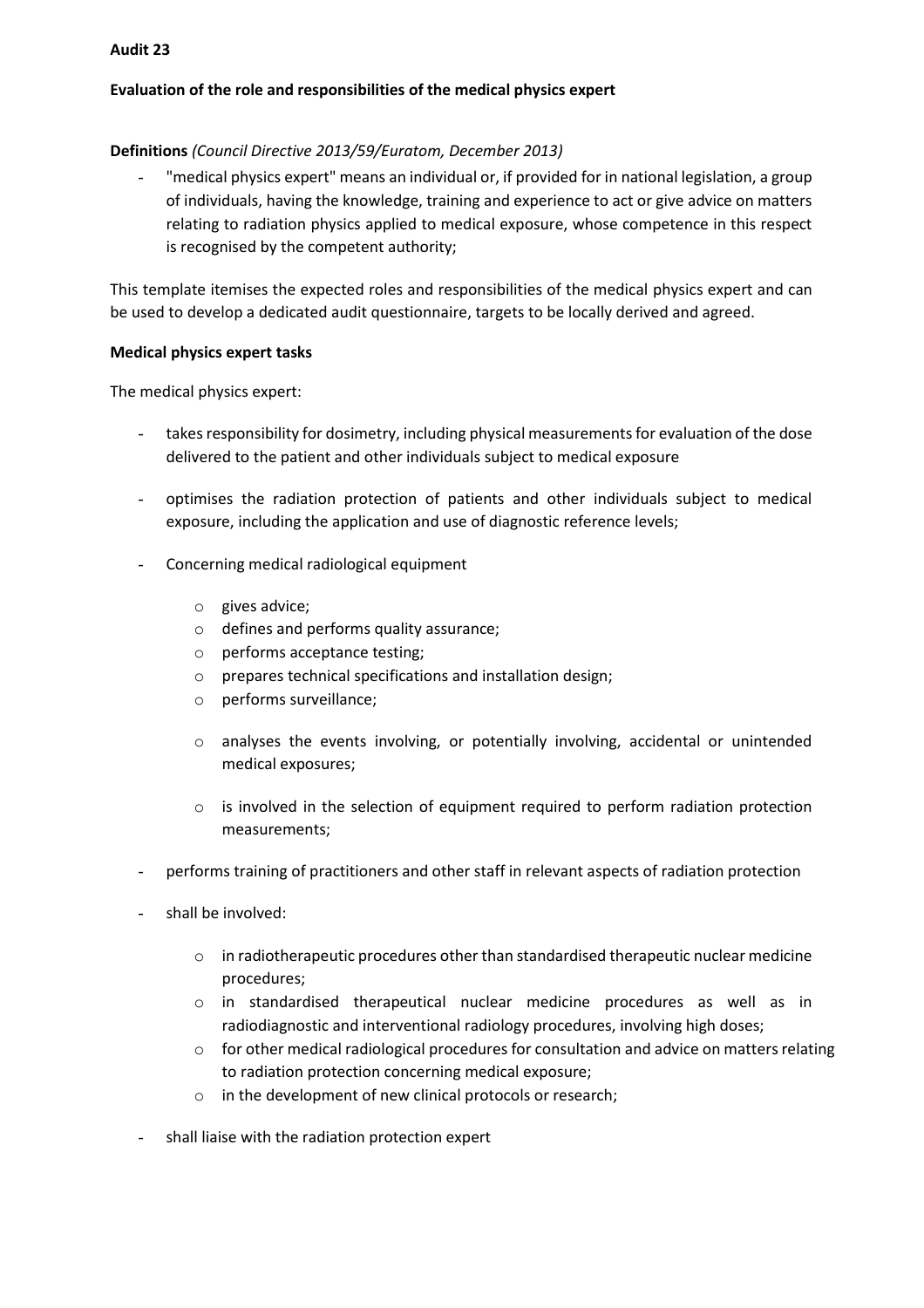#### **Clinical Audit Topics (Relating to Service Provision and Clinical Practice)**

This section contains a short list of example topics, which may not relate to radiation protection, although some will clearly have a radiation protection element. This section is likely to expand over time with additional templates added, please note the earlier reference to the Royal College of Radiologists Auditlive and this large, free access, reference site for a wide range of audit templates [5].

- 1. Does the radiology department record statistics about patient satisfaction?
- 2. Waiting time for outpatient ultrasound appointments
- 3. Protocols around radiological procedures, information in reports
- 4. The practice of "routine" preoperative chest x-ray
- 5. Audit of inpatient chest x-rays or abdominal x-rays
- 6. What percentage of non-Ionising imaging studies(MR/Ultrasound) are consistent with the referral guidelines?
- 7. Pain sensation during image-guided interventions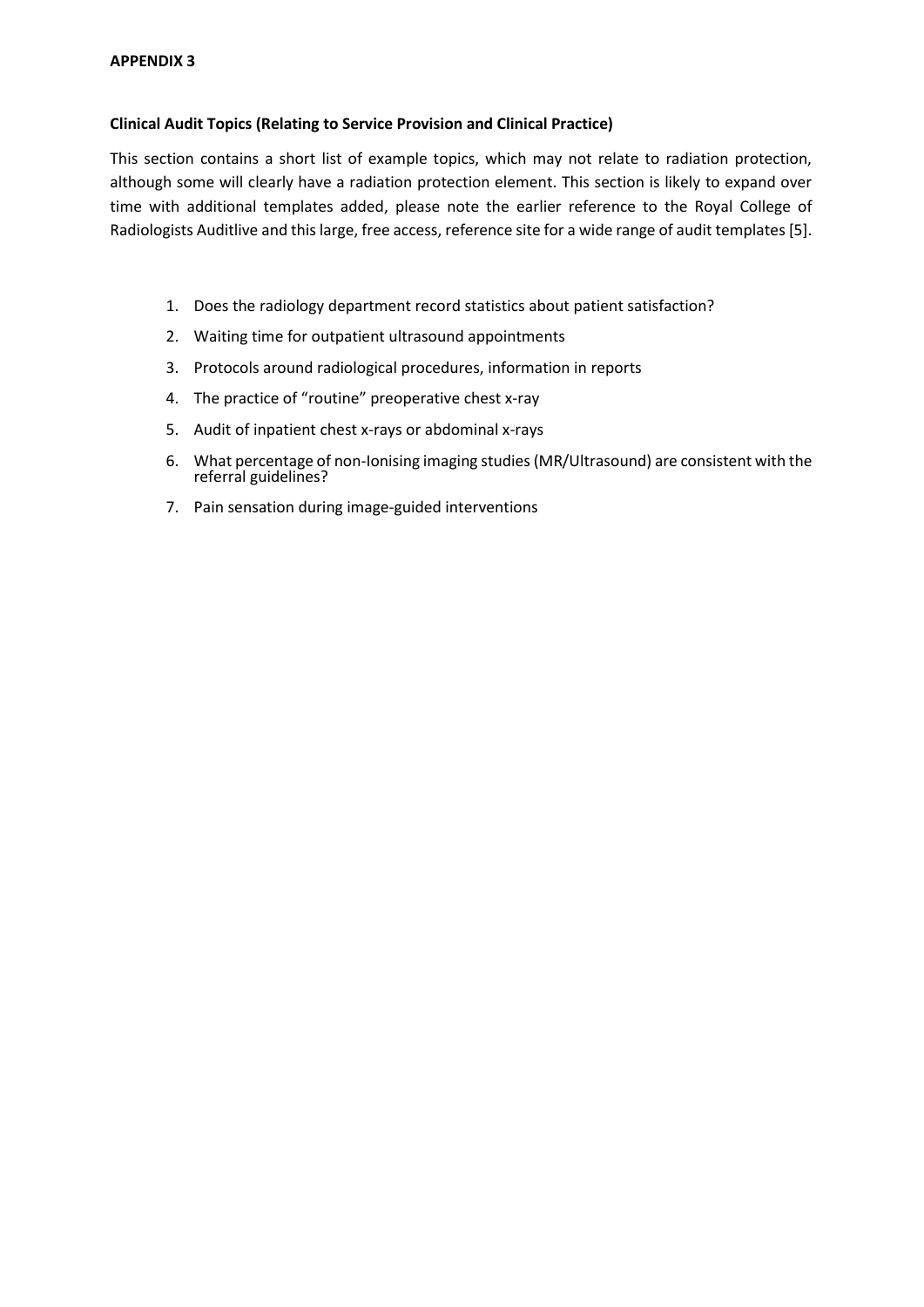- 1. Audit title **Does the radiology department record statistics about patient satisfaction?**
- 2. Standard against which the audit topic to be compared National or locally agreed standard
- 3. Source of standard PO Alderson AJR 2000;175:319-323 CD Johnson Radiographics 2009 ;29 :951-959
- 4. Importance High
- 5. Target /compliance percentage to be achieved 100%
- 6. Item or variable to be audited All aspects of the patient experience
- 7. Method: Retrospective /prospective /Other Retrospective or prospective
- 8. Data or information to be collected Data around patient satisfaction – using locally /nationally agreed questionnaire, data items
- 9. Sample details As above – for local agreement, example 50-100 consecutive patients
- 10. Target achieved Yes /No
- 11. Action to be taken if target is not met Review all aspects of the questionnaire where target(s) not met, multidisciplinary departmental discussion and implement necessary practice changes
- 12. Timing for re-audit One year

An example of a patient radiology departmental satisfaction survey is included overleaf, this can be used locally or adapted for use according to local requirements. The **ESR Patient Advisory Group's** [patient satisfaction survey](https://www.myesr.org/media/3780) is also available, this is a more detailed document but again can be adapted as necessary for local use.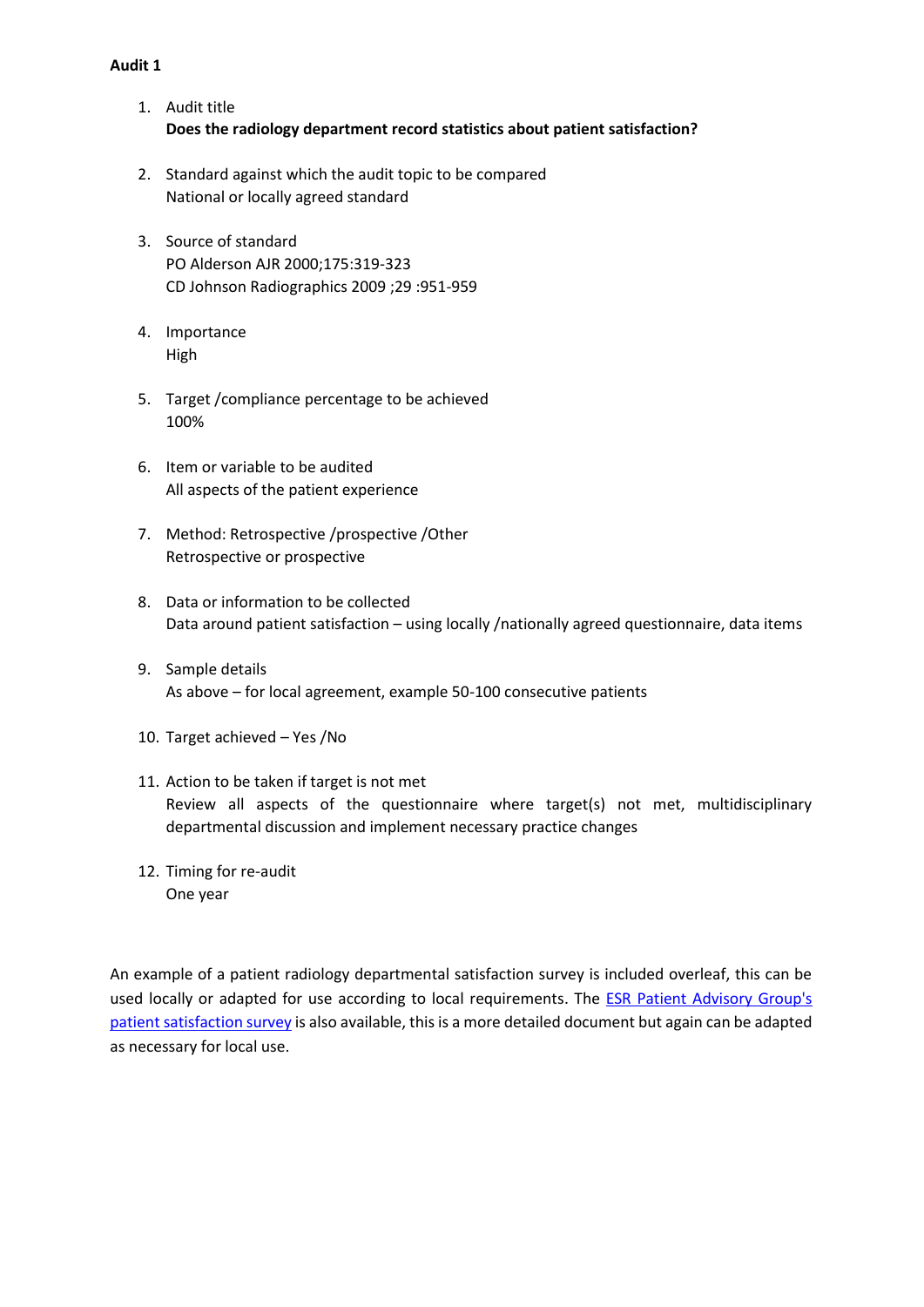# **Patient Satisfaction Questionnaire**

## **Department of Clinical Radiology**

There is a scoring system in place,

 $0 \longrightarrow 5 \longrightarrow 10$  very neutral very unsatisfied (not satisfied or satisfied unsatisfied)

#### **Additional information**

Are you:

Male? Female?

What age group are you?

Under 18 years 18-30 years 31-65 years 66 and over

1. What type of radiology examination did you attend for today?

| X-ray    | Ultrasound |
|----------|------------|
| CT scan  | Mammogram  |
| MRI scan |            |

- 2. Did you receive information about your X-ray/scan before your appointment?
	- Yes informed by GP or hospital specialist Yes – written information sheet from radiology department Yes – phone call or text message from radiology department Yes – email from radiology department No – no information received
- 3. How satisfied were you with the information provided, did it help you understand the Xray/scan?

 0, 1, 2, 3, 4, 5, 6, 7, 8, 9, 10 (very (very unsatisfied) and the satisfied of the satisfied satisfied satisfied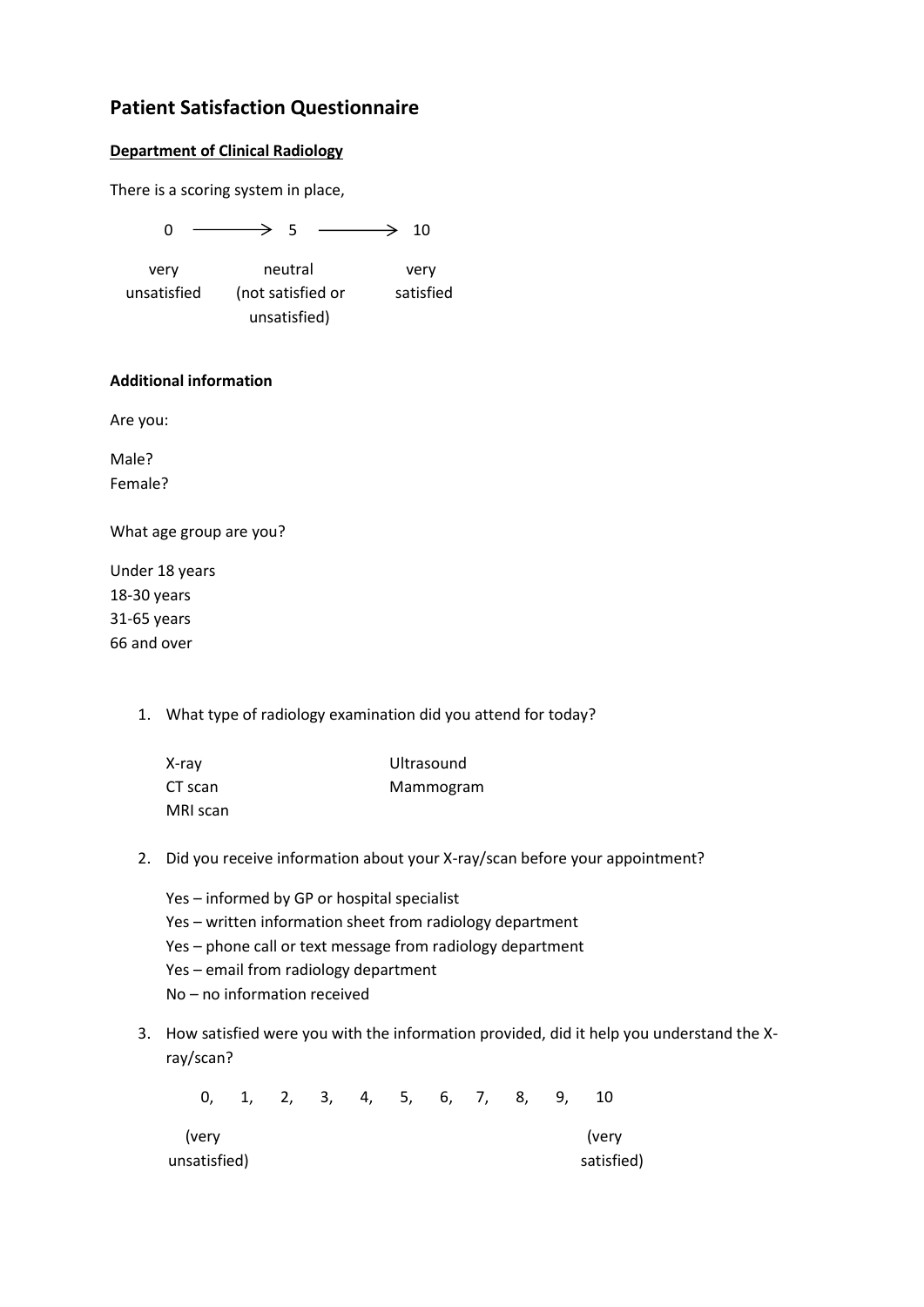4. a) How satisfied were you with the waiting time for the provided X-ray/scan appointment?

 0, 1, 2, 3, 4, 5, 6, 7, 8, 9, 10 (very (very unsatisfied) and the satisfied satisfied satisfied

b) How satisfied were you with the convenience of the provided X-ray/scan appointment?

|              |  |  |  |  | 0, 1, 2, 3, 4, 5, 6, 7, 8, 9, 10 |
|--------------|--|--|--|--|----------------------------------|
| lverv)       |  |  |  |  | (verv                            |
| unsatisfied) |  |  |  |  | satisfied)                       |

5. How satisfied were you with the directions provided for finding the radiology department (information letter, website, signs in hospital)?

|              |  |  | 0, 1, 2, 3, 4, 5, 6, 7, 8, 9, |  |  |            |
|--------------|--|--|-------------------------------|--|--|------------|
| (verv        |  |  |                               |  |  | (verv      |
| unsatisfied) |  |  |                               |  |  | satisfied) |

6. a) How satisfied were you with the radiology department reception staff, were they friendly?

|              |  |  | 0, 1, 2, 3, 4, 5, 6, 7, 8, 9, |  |  | -10        |  |
|--------------|--|--|-------------------------------|--|--|------------|--|
| (verv        |  |  |                               |  |  | (very      |  |
| unsatisfied) |  |  |                               |  |  | satisfied) |  |

b) Were they helpful?

|              |  |  | 0, 1, 2, 3, 4, 5, 6, 7, 8, 9, 10 |  |  |            |  |
|--------------|--|--|----------------------------------|--|--|------------|--|
| (verv        |  |  |                                  |  |  | (verv      |  |
| unsatisfied) |  |  |                                  |  |  | satisfied) |  |

7. How did you find the following aspects of the radiology department waiting area?

| Cleanliness<br>(including toilets)            | Excellent | Good | <b>Neutral</b> | Poor |
|-----------------------------------------------|-----------|------|----------------|------|
| Layout<br>(including facilities for children) | Excellent | Good | <b>Neutral</b> | Poor |
| Comfort                                       | Excellent | Good | <b>Neutral</b> | Poor |
| Privacy                                       | Excellent | Good | <b>Neutral</b> | Poor |
| Changing facilities                           | Excellent | Good | <b>Neutral</b> | Poor |
| Overall impression                            | Excellent | Good | <b>Neutral</b> | Poor |

8. Was your X-ray/scan appointment performed on time?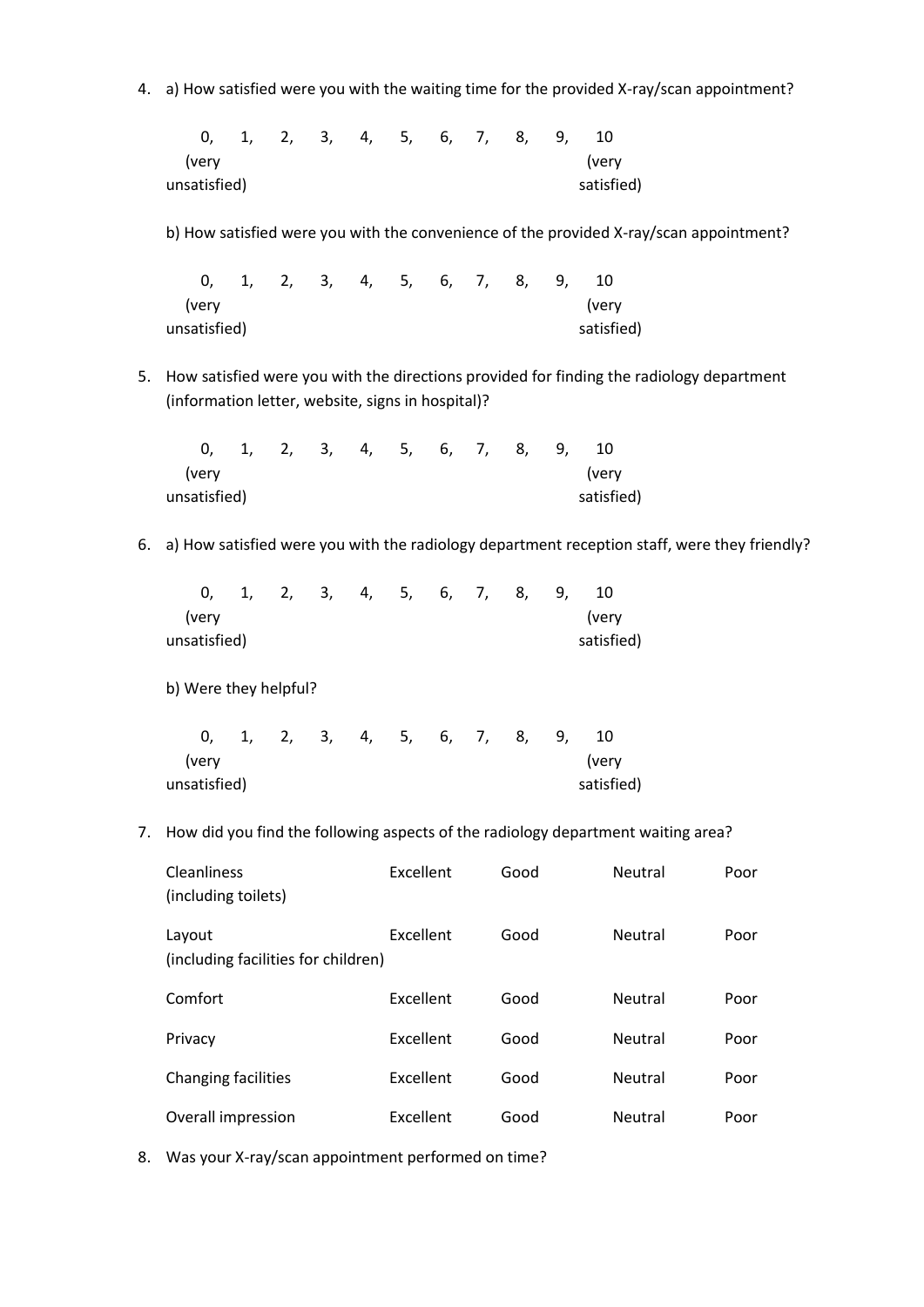Yes – no issues No – minor delay No – major delay

9. Did the member of staff involved in your X-ray/scan introduce themselves clearly?

Yes No

10. Were you given a clear explanation of the X-ray/scan and what was involved?

```
Yes – clearly
Yes – to some extent
No
```
11. a) Did the radiology member of staff take time to answer your questions?

Yes – full and clear explanation Yes – to some extent No

b) Did the radiology member of staff give you a clear explanation as to how you would receive your test results?

Yes – full and clear explanation Yes – to some extent No

- 12. What was your overall impression of the service provided by our radiology department?
	- Excellent Good Neutral Poor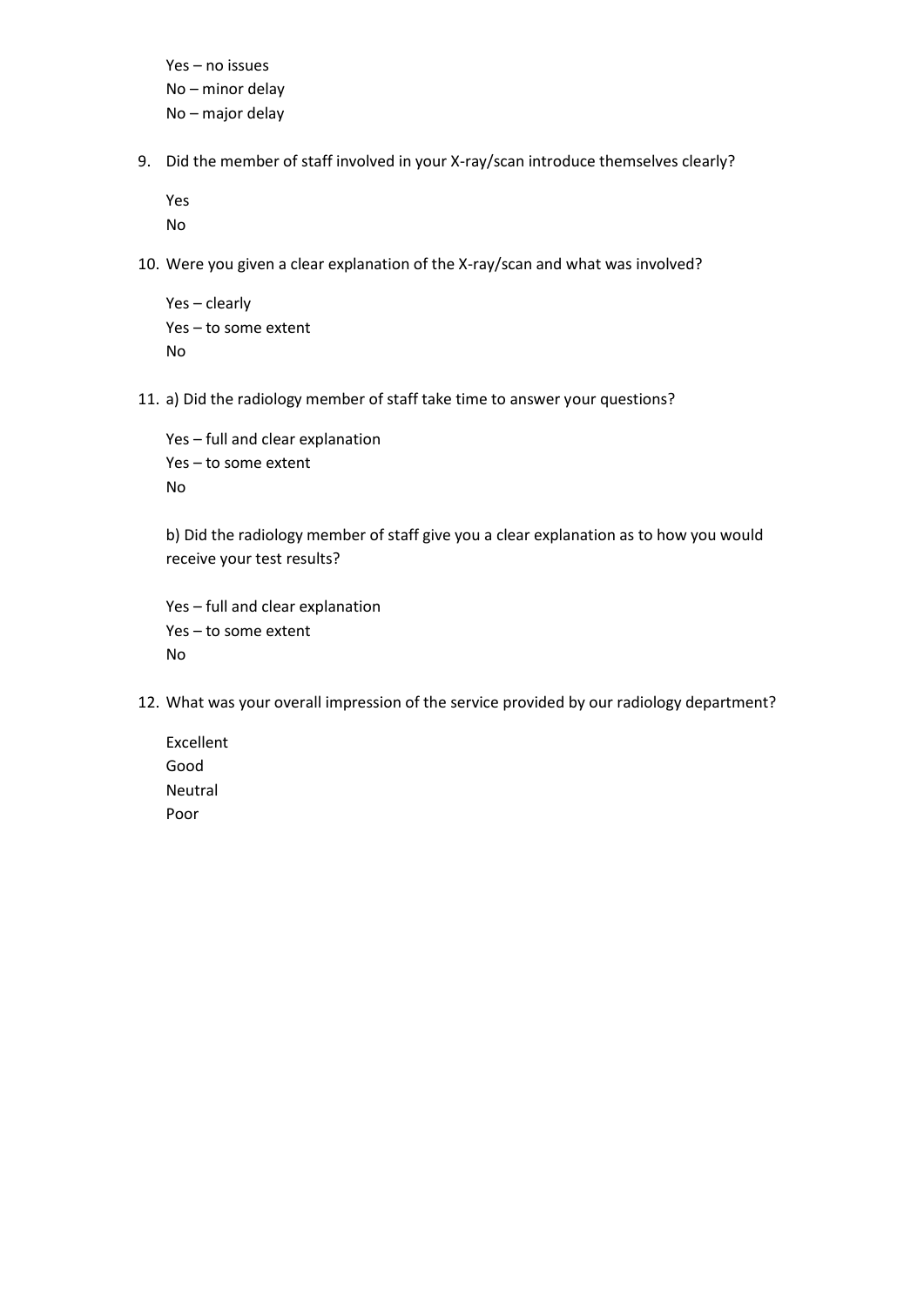- 1. Audit Title **Waiting Time for Outpatient Ultrasound Appointments** (why is this a priority – e.g. increased complaints from patients)
- 2. Standard against which the audit topic is to be compared National or local accepted best practice, e.g. 30 minutes
- 3. Source of standard Professional organisation, e.g. Royal College of Radiologists (UK) or national society
- 4. Type of audit Clinical, non-regulatory
- 5. Target /compliance percentage to be achieved 90% - this can be amended following local discussion and agreement
- 6. Item or variable to be audited Patient waiting time for outpatient ultrasound
- 7. Method: Retrospective /Prospective /Other Prospective
- 8. Data or information to be collected Time of ultrasound examination following patient booking in to the department (review patient arrival time vs booked appointment time)
- 9. Sample details (number of patients, collection time period) For example 100 consecutive patients, or 1 week data collection period
- 10. Target achieved (yes /no / not applicable) Y /N
- 11. Actions to be taken if the target is not met.

If not met, review reasons for non-compliance.

- Insufficient radiologists, sonographers, ultrasound machines
- Machine failure (review age of machines, service contract intervals)
- Inefficient appointment or booking-in system
- Patients late (parking problems, issues receiving appointments)
- Insufficient allocated time for scans
- Large number of urgent patients /inpatients

Discuss results in multidisciplinary format and implement necessary changes

12. Timing for re-audit (yes /no /not applicable) 3 months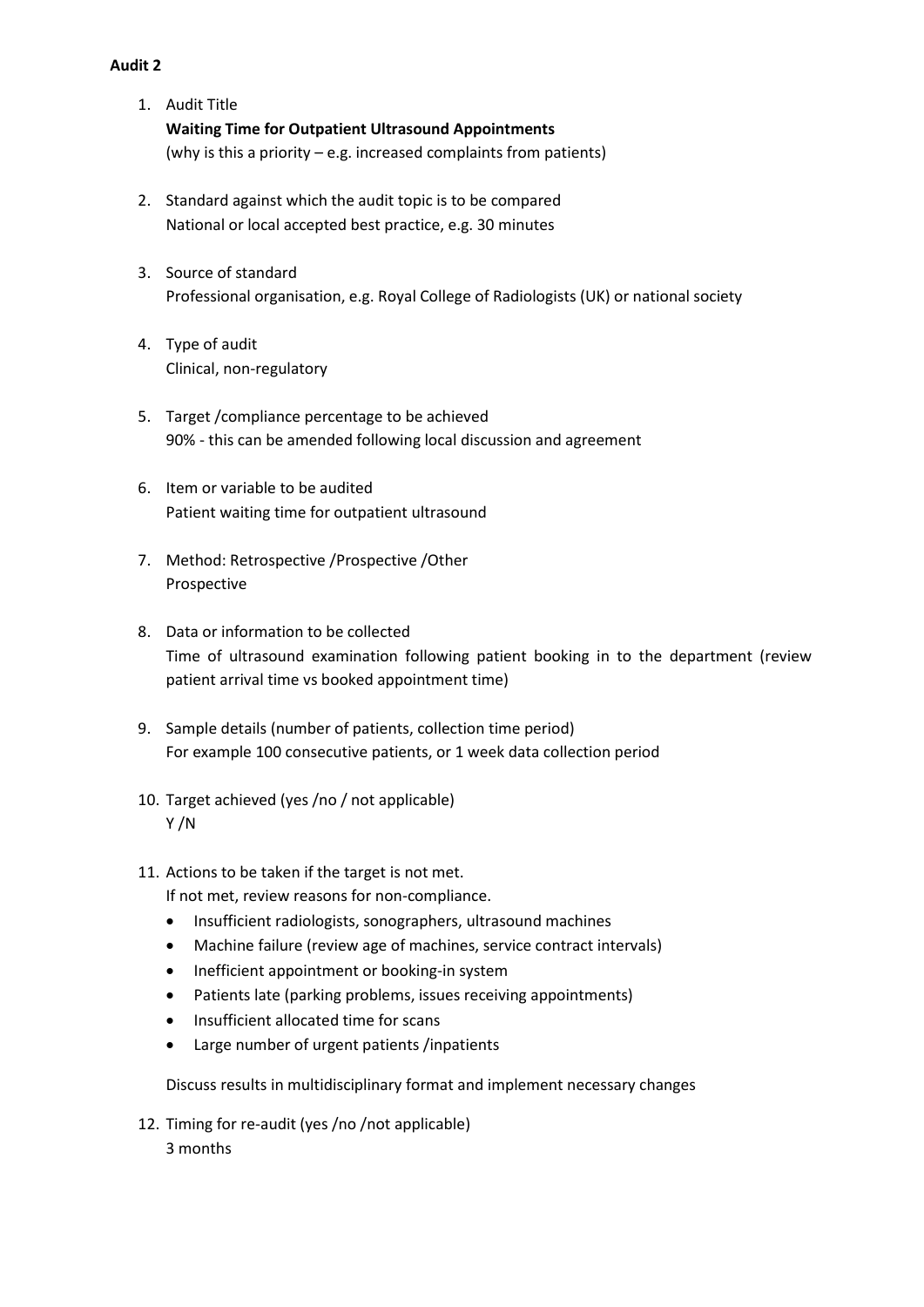- 1. Audit Title **Protocols around radiological procedures, information in reports**
- 2. Standard against which the audit topic is to be compared The examination /procedure protocol of each radiological procedure should be included in the report as well as contrast material name and injection data. Inclusion of this information is important and can have a role reporting follow up studies and subsequent protocol planning (change of parameters, increasing contrast material dose etc.)
- 3. Source of standard Local /national agreed standard
- 4. Type of audit clinical
- 5. Target /compliance percentage to be achieved 100%
- 6. Item or variable to be audited All radiological procedures – selected procedure types, e.g. ionising (CT) or non-ionising (ultrasound) or involving intravenous contrast (CT or MR) can be selected
- 7. Method: Retrospective /Prospective /Other Retrospective or prospective
- 8. Data or information to be collected Presence of the examination protocol in a separated part of the report (suggest at the beginning)
	- correct details of protocols (phases in CT, sequences in MR etc.) - contrast material application details if used
- 9. Sample details (number of patients, collection time period) 100 consecutive reports
- 10. Target achieved (yes /no)
- 11. Actions to be taken if the target is not met. Disseminate results to reporters, meet/discuss with radiologists and emphasise importance
- 12. Timing for re-audit (yes / no /not applicable) In one year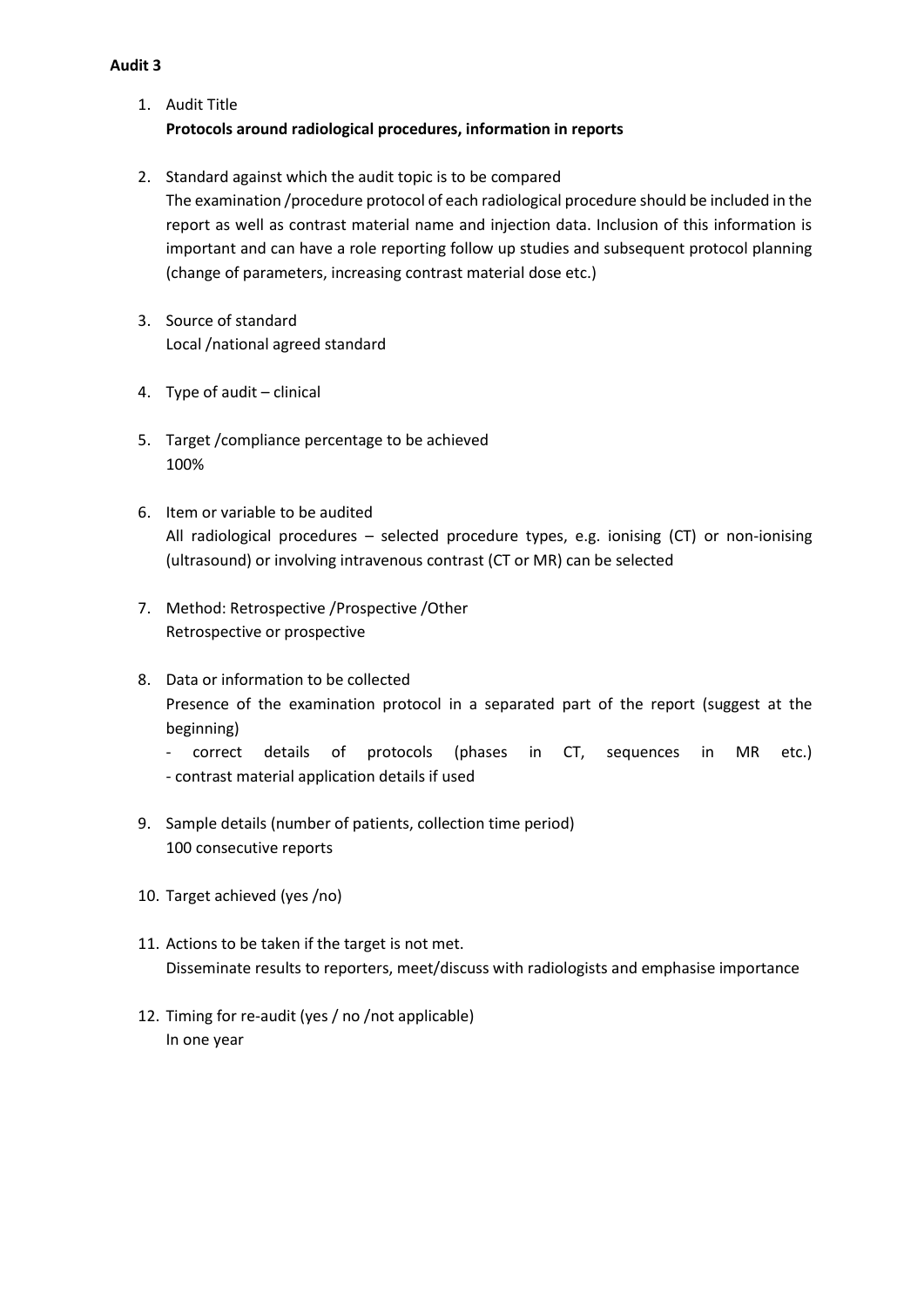- 1. Audit Title **The practice of 'routine' preoperative chest X-rays**
- 2. Standard against which the audit topic is to be compared Indications for pre-operative chest X-rays are limited, yet they are still widely requested, causing unnecessary radiation exposure for the patient and work /costs for departments
- 3. Source of standard Local /national guidance on the indications for /performance of pre-operative chest X-rays
- 4. Type of audit clinical
- 5. Target /compliance percentage to be achieved 100% - to be discussed within the department
- 6. Item or variable to be audited Consecutive pre-operative chest X-ray requests
- 7. Method: Retrospective /Prospective /Other Retrospective or prospective
- 8. Data or information to be collected List of elective operations over fixed period, e.g. 3 months and those patients who had a preoperative chest X-ray
- 9. Sample details (number of patients, collection time period) 100 pre-operative chest X-ray requests
- 10. Target achieved (yes /no)
- 11. Actions to be taken if the target is not met Educating referring clinicians and radiology department staff about the guidelines
- 12. Timing for re-audit (yes / no /not applicable) 1 year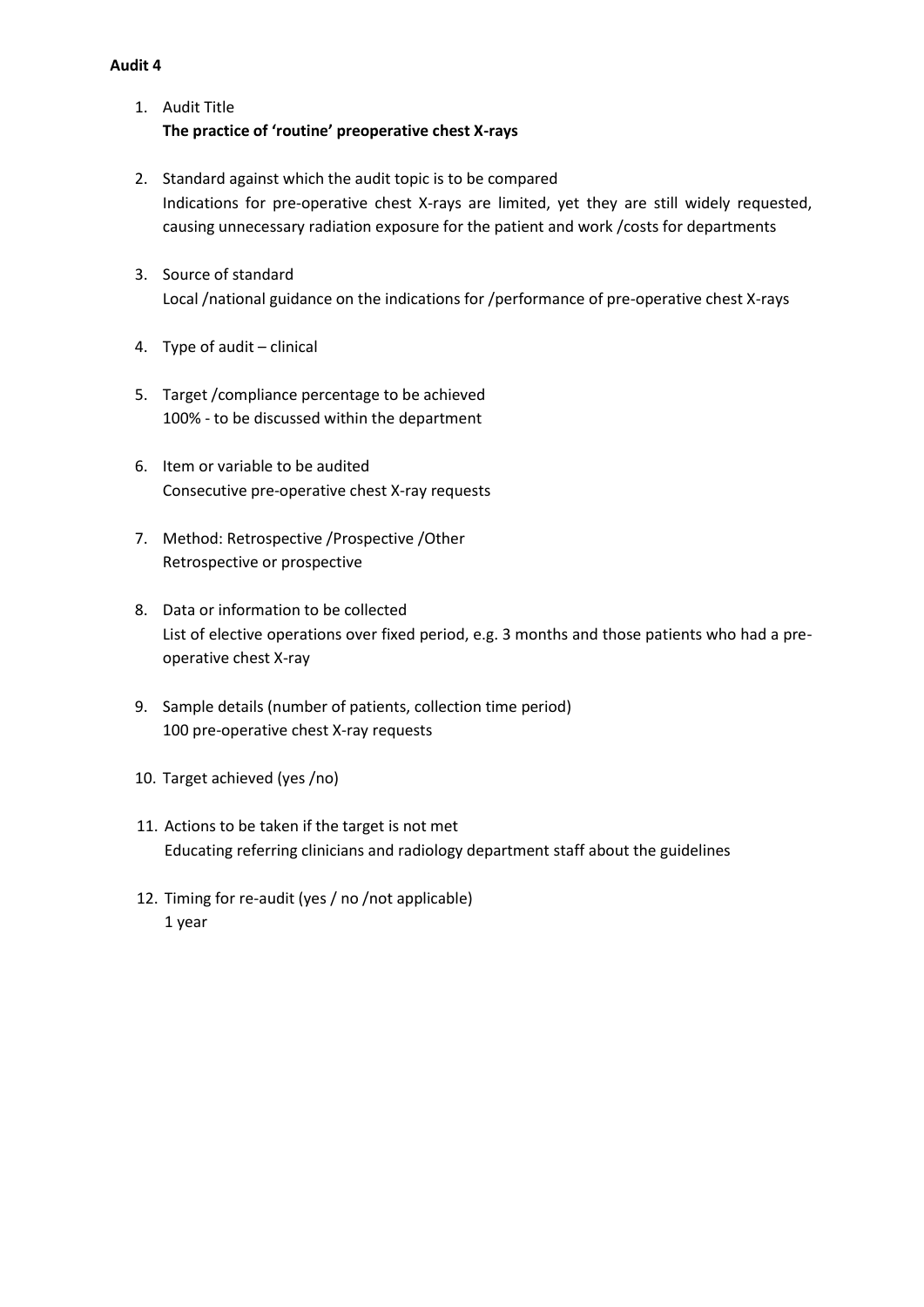- 1. Audit Title **Audit appropriateness of inpatient chest X-rays or abdominal X-rays**
- 2. Standard against which the audit topic is to be compared Inpatient chest and abdominal X-rays are often overused, misinterpreted or repeated at inappropriate intervals. There is potential for harm to patients due to misdiagnosis, inappropriate ionising radiation exposure
- 3. Source of standard Local /national referral guidelines
- 4. Type of audit clinical /regulatory Clinical
- 5. Target /compliance percentage to be achieved 90% - to be discussed and agreed
- 6. Item or variable to be audited Chest X-ray or abdominal X-ray
- 7. Method: Retrospective /Prospective /Other Retrospective or prospective
- 8. Data or information to be collected
	- list of inpatients in a time interval with clinical data and relevant diagnosis review clinical information /indication on request form
	- review notes documentation of findings
	- review timings /indication of repeat X-rays
- 9. Sample details (number of patients, collection time period) 100 patients
- 10. Target achieved (yes /no / not applicable)
- 11. Actions to be taken if the target is not met Discuss with referrers /radiology department to reinforce referral guidelines
- 12. Timing for re-audit (yes / no /not applicable) 1 year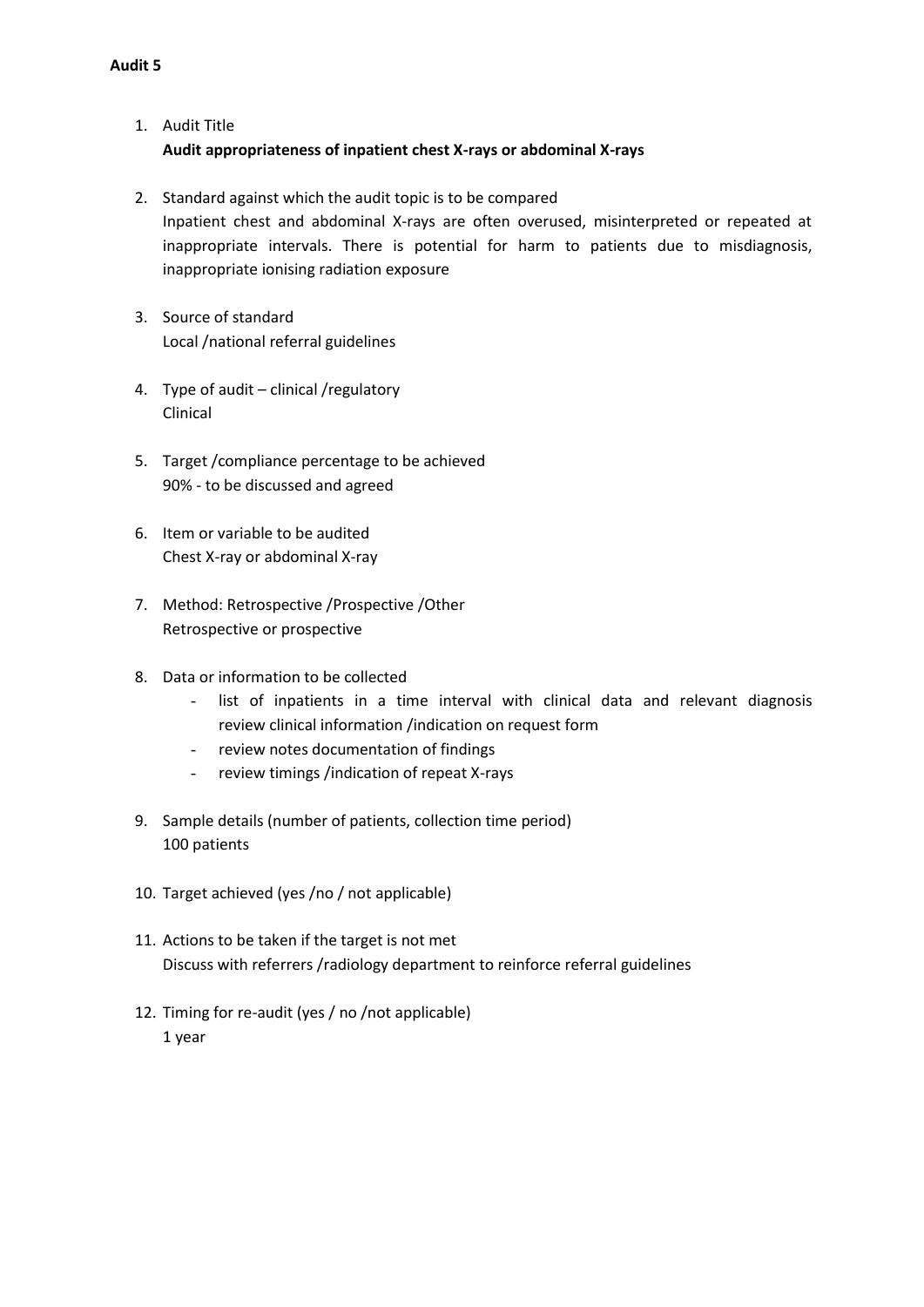1. Audit Title

# **What percentage of non-ionising imaging studies (MR/ultrasound) are consistent with the referral guidelines**

2. Standard against which the audit topic is to be compared

Clinical referrers should know and use the referral guidelines, with or without a decision support system to avoid inappropriate or incorrect investigation (radiation exposure). The BSSD and the justification process only applies to practices involving ionising radiation. It is important that all imaging studies, ionising and non-ionising (MR, ultrasound) are undertaken according to (local/national) referral guidelines. This template applies to authorisation of nonionising studies, but can readily be applied or adapted to justified ionising studies

- 3. Source of standard Local /national referral guidelines (e.g. for ultrasound /MRI)
- 4. Type of audit clinical(regulatory) (Regulatory) clinical practice, non-ionising
- 5. Target /compliance percentage to be achieved 100% (compulsory) is the aspirational standard, this audit involves non-ionising investigations, e.g. MR /US and as such is included in the clinical practice section but can readily be extended to ionising investigations (justified)
- 6. Item or variable to be audited All or selected non-ionising (or ionising) radiological procedures
- 7. Method Retrospective or prospective
- 8. Data or information to be collected
	- Presence of a clinical question/diagnosis on the request form
	- Request meets agreed referral guidelines
- 9. Sample details (number of patients, collection time period) 100 reports
- 10. Target achieved (yes /no)
- 11. Actions to be taken if the target is not met Education of clinical referrers around referral (and justification) processes
- 12. Timing for re-audit (yes / no /not applicable) 1 year